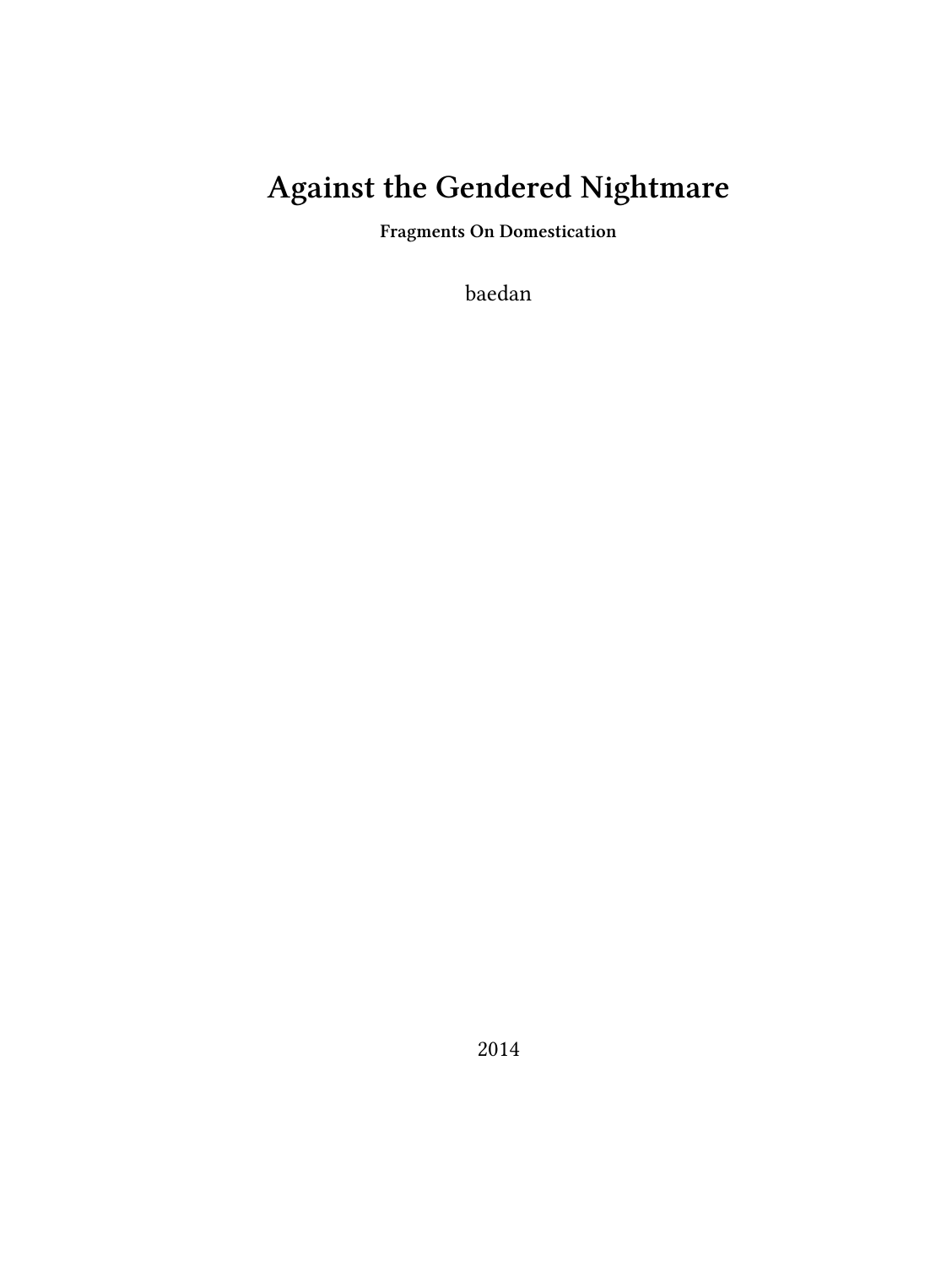# Contents

|             | $\overline{4}$ |
|-------------|----------------|
|             | 5              |
| Ш           | 10             |
|             | 11             |
|             | 15             |
|             | 18             |
|             | 20             |
|             | 21             |
|             | 26             |
| IX          | 32             |
| X           | 33             |
| XI.         | 35             |
|             | 41             |
|             | 42             |
| <b>XIII</b> | 44             |
|             | 47             |
|             | 51             |
|             | 56             |
|             | 60             |
|             | 62             |
| XIX         | 64             |
|             | 65             |
|             | 68             |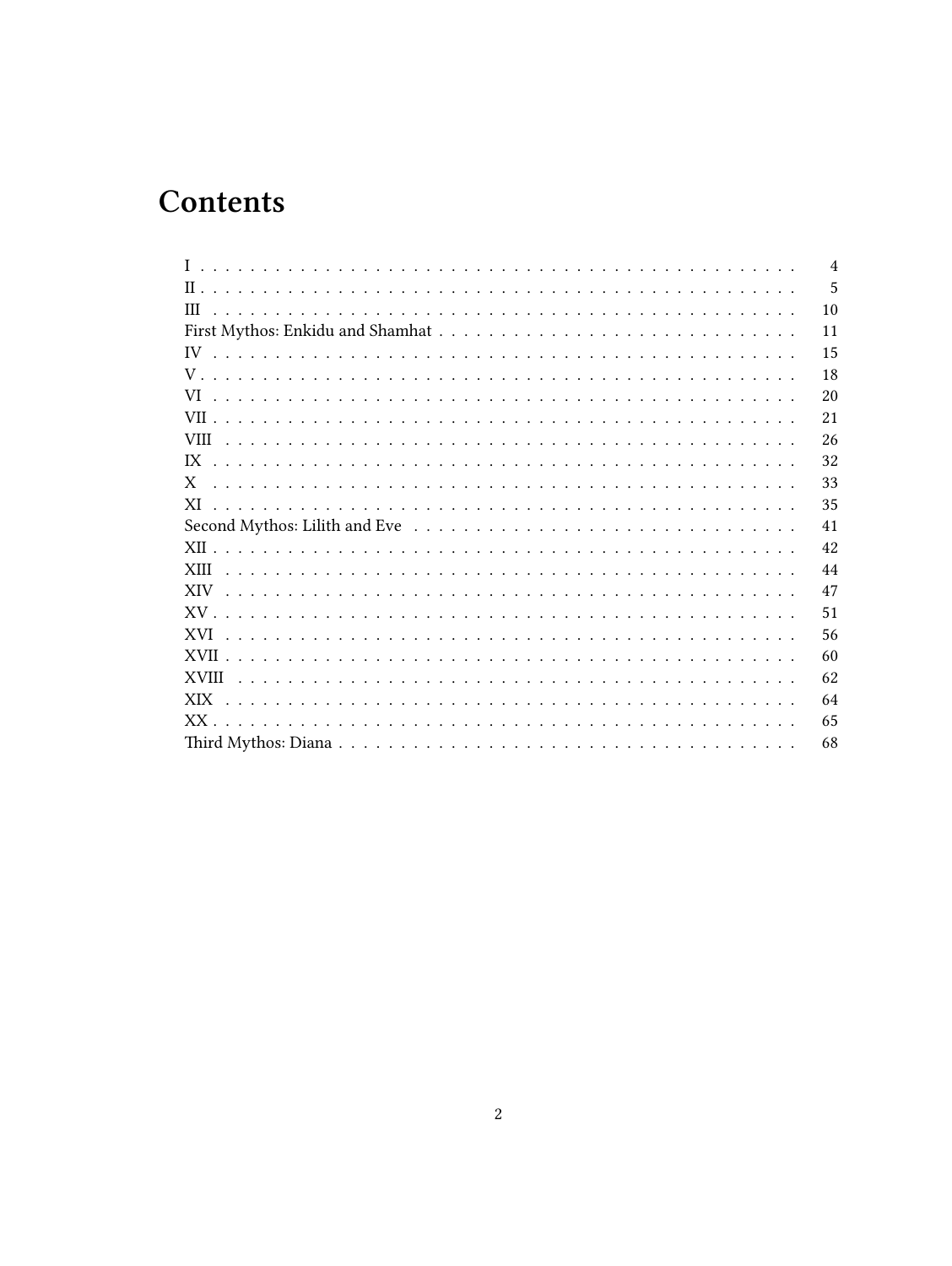In the past several years, the question of gender has been taken up again and again by the anarchist milieu. And still few attempts amount to much more than a rehashing of old ideas. Most positions on gender remain within the constraints of one or more of the ideologies that have failed us already, mainly Marxist feminism, a watered down eco-feminism, or some sort of liberal "queer anarchism." Present in all of these are the same problems we've howled against already: identity politics, representation, gender essentialism, reformism, and reproductive futurism. While we have no interest in offering another ideology in this discourse, we imagine that an escape route could be charted by asking the question that few will ask; by setting a course straight to the secret center of gendered life which all the ideological answers take for granted. We are speaking, of course, about Civilization itself.

Such a path of inquiry is not one easily travelled. At every step of the way, stories are obscured and falsified by credentialed deceivers and revolutionary careerists. Those ideas presented as Science are separated from Myth only in that their authors claim to abolish mythology. Anthropology, Psychoanalysis, History, Economics—each faces us as another edifice built to hide a vital secret. At every step, we find more questions than answers. And yet this shadowy journey feels all the more necessary at the present moment. At the same time as technological Civilization is undergoing a renewed assault on the very experience of living beings, the horrors of gendered life continue to be inextricable from that assault. Rape, imprisonment, bashings, separations, dysmorphia, displacement, the labors of sexuality, and all the anxieties of techniques of the self—these daily miseries and plagues are only outpaced by the false solutions which strive to foreclose any possibility of escape; queer economies, cybernetic communities, legal reforms, prescription drugs, abstraction, academia, the utopias of activist soothsayers, and the diffusion of countless subcultures and niche identities—so many apparatuses of capture.

The first issue of *Bædan* features a rather involved exegesis of Lee Edelman's book *No Future*. In it, we attempted to read Edelman against himself; to elaborate his critique of progress and futurity outside of its academic trappings and beyond the limitations of its form. To do so, we explored the traditions of queer revolt to which Edelman's theory is indebted, particularly the thought of Guy Hocquenghem. Exploring Hocquenghem still proves particularly exciting, because his writing represents some of the earliest queer theory which explicitly rejects Civilization—as well as the families, economies, metaphysics, sexualities and genders which compose it—while also imagining a queer desire which is Civilization's undoing. That exploration lead us to explore the bodily and spiritual underpinnings of Civilization: domestication, or "the process of the victory of our fathers over our lives; the way in which the social order laid down by the dead continues to haunt the living… the residue of accumulated memories, culture and relationships which have been transmitted to us through the linear progression of time and the fantasy of the Child… this investment of the horrors of the past into our present lives which ensures the perpetuation of civilization."<sup>1</sup> Our present inquiry begins here.

To explore the conflict of the wildness of queer desire against domestication is to take aim at an enemy who confronts us from the beginning of Time itself. While our efforts in the first issue of this journal were a refusal of the teleology which situated an end to gender at the conclusion of a linear progression of time, we'll now address the questions of origins which hint toward an outside at the other end of this line. As we've denied ourselves the future, we now turn against the past. In this, we abandon any pretensions of certainty or claims to truth. Instead we have

<sup>1</sup> "Queers Gone Wild," *bædan* vol. one, 2012.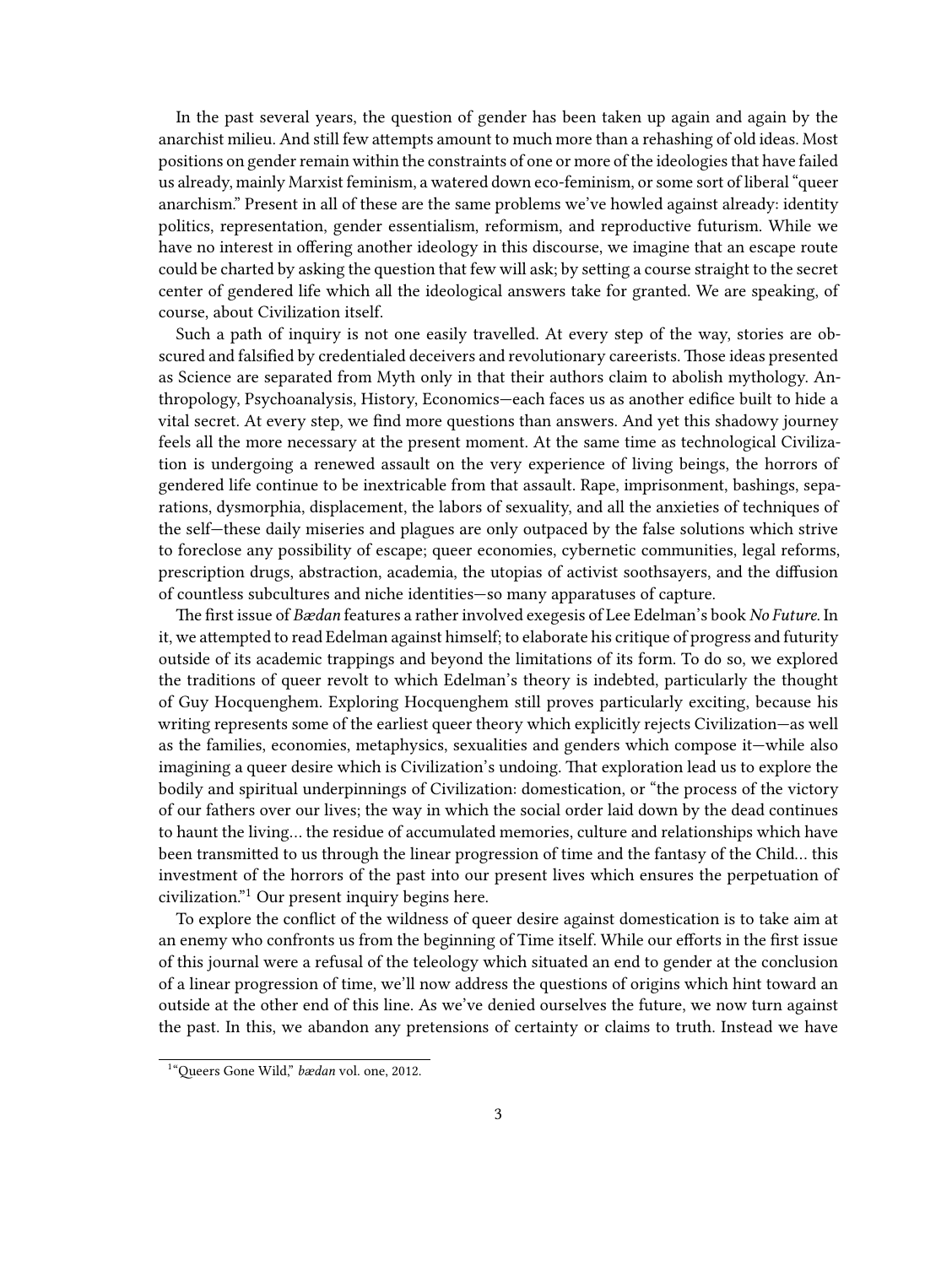only the experiences of those who revolt against the gendered existent, as well as the stories of those whose revolt we've inherited. In the spirit of this revolt, we offer these fragments against gender and domestication.

#### <span id="page-3-0"></span>**I**

Domestication, the integration of living beings into the civilized order, must also be the integration of life into the dualism and separation which we experience as gender. The concept is thrown about in a variety of contexts and under various names, and yet very few have attempted to thoroughly define it. It is used colloquially to discuss the vast gulf which exists between wild creatures and those tamed and clawless ones whose existence has been reduced to economic necessities. It is linguistically tied to the realm of the Domestic, and by extension to the Economic through the management of the home, *oikonomia*. It is the violence implied in the concept of *primitive accumulation*, the first (but also the originary) tearing of a being away from its self and its subsequent imprisonment in class society. It is further implied in all the theories of *subjectification*, the construction of all the identities and roles which populate the social order. Being so central to the world we inhabit and the subjects we have become, the concept warrants a more precise and consistent definition.

In our previous engagement with domestication, we primarily looked at the writings of Jacques Camatte. He comes to his theory of domestication through an exploration of the ways that Capital empties, transforms and colonizes human beings; in his words, Capital's anthropomorphism. Capital dissects and analyzes the human being, ruptures the mind from the body, and reconstructs the human as a willful subject of the social order. The consequence of this rupturing and suturing of life is the recuperation of the vast range of humanist means of resistance; communities become communities of capital, and individuals become little more than consumers. Separation evolves into an image of wholeness which replaces the unity it abolished. Domestication, which limits the possibilities of what we can become, promises a future without limits, because it ties our future to an undead and all-devouring system. We are evacuated of our desires and instincts, and the vacuous space left within us is filled with all the representations of what was taken. Instead of a vast multitude of potentials and ways of relating to the world, our lives are reduced to a microcosm of the linear progression of society. Domestication does more than enslave us to the social order's future, it creates willful slaves. As individual living beings are reduced to spectators and functions of dead things, the non-living itself becomes autonomous. All the scientific disciplines, the linguists of this autonomous non-living thing, proclaim alongside the fascists: long live death! These disciples of Capital use their methodology to prove that this is the way things always were, they naturalize Capital and demonstrate its inevitability. We are split and dominated in the same way as physicists split and dominate the atom; managed in the same way cyberneticians manage their networks and feedback loops; as above, so below. Thus for Camatte, Capital conquers our imagination both with regard to our future, and also our past.

Capital has reduced nature and human beings to a state of domestication. The imagination and the libido have been enclosed as surely as the forests, oceans, and common lands.

The process of domestication is sometimes brought about violently, as happens with primitive accumulation; more often it proceeds insidiously because revolutionaries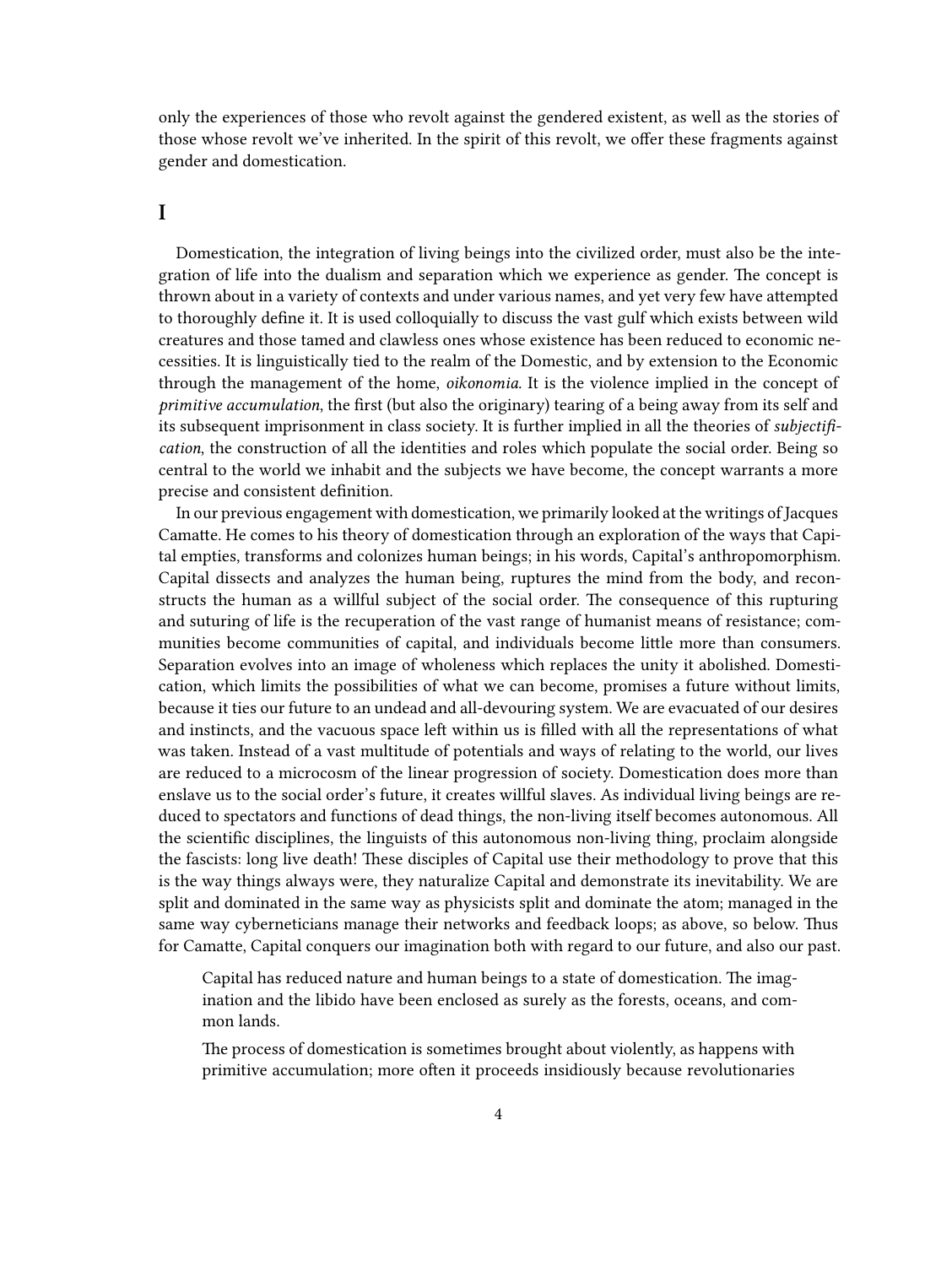continue to think according to assumptions which are implicit in capital and the development of productive forces, and all of them share in exalting the one divinity, science. Hence domestication and repressive consciousness have left our minds fossilized more or less to the point of senility; our actions have become rigidified and our thoughts stereotyped. We have been the soulless frozen masses fixated on the post, believing all the time that we were gazing ahead into the future.

This moment of Camatte's thought is interesting because it marks his personal shift away from Marxism and toward a critique of civilization (a shift which would be significant for a whole generation of anti-civilization thinkers). Unfortunately though, it is precisely its situation in that shift (an obsession with one particular mode of production) which creates the limit of his definition of domestication. For him, the autonomous non-life which domesticates life is Capital, and he situates this process in a specific moment of capitalism where Capital "escapes" and forms its own community. This is tied up in his esoteric, (and in its own way, exegetical) reading of Marx. He locates domestication at the point at which capitalism has developed into a representation and is thrown into crisis. He calls Capital an endpoint of the processes of democratization, individuation, and massification. He speaks of these processes as presuppositions to Capital which may go as far back as the Greek *Polis* and its representational break of humans from the rest of wild life, and to the "domination of men over women." And so if we can locate Capital at the endpoint of this ancient chain of separations, how can domestication (separation itself) begin with Capital? Moreover, if gendered domination predates domestication by millennia, how can his version of domestication account for the separation and colonization of life for which gender is a euphemism? His origin myth fails at the point where it begins. His story is not enough for us, because we know this colonization of our very existence did not begin in the last century, or even the one before it. We can still hear the distant cries of those who've resisted since long before. Clearly, we must leave Camatte behind if we want to comprehend domestication in its totality.

#### <span id="page-4-0"></span>**II**

Camatte's critique of domestication is most clearly articulated in his essay *The Wandering of Humanity*, which was first published in English in 1975 by Black and Red of Detroit. At the time, the press was run by Lorraine Perlman and her husband Fredy. They self-published the text in a beautiful pamphlet after Fredy completed its first English translation. In reading Perlman's own writing, the influence of the text is readily apparent. Perlman himself would go on to incorporate these ideas into a scathing critique of Civilization which still inspires much of the anti-civilization perspective within the anarchist milieu. His efforts would largely be motivated by seizing upon the precise limit we've identified in Camatte's story: that of origins.

In her biography of Fredy, *Having Little, Being Much,* Lorraine narrates the way that he spent the following seven years almost single-mindedly focused on exploring the history of the domesticating monster. In particular he spent those years tearing through accounts of the European colonization of the North America, and the domestication process which they unleashed upon all of the living inhabitants of this continent. He stole from Hobbes in naming this monster Leviathan, and undertook the monumental task of telling the tale of those who've resisted it. He self-published his findings in 1983 in a wonderful and tragic book, released among friends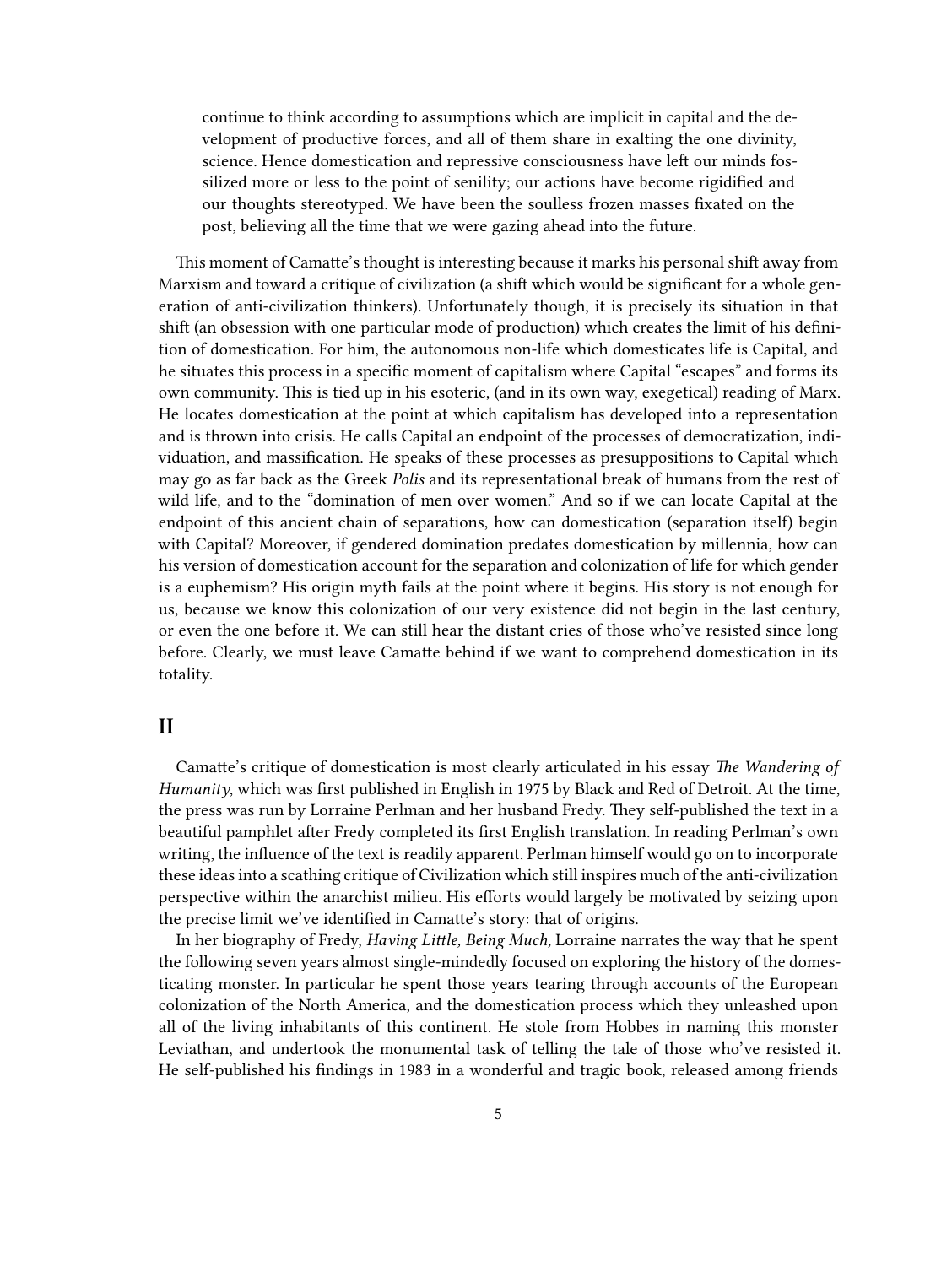at a party at his and Lorraine's house in Detroit. The book was titled *Against His-Story, Against Leviathan!*

Asserting that "resistance is the only human component of the entire His-story," Fredy suspended his in-depth study of resistance to Leviathanic incursions in the woodlands around the Great Lakes to examine the "barbarians" and untamed tribes who, in earlier times, unequivocally refused the bondage of civilization. Where His-story exults in civic and military achievements, calling them Progress, Fredy's story views each consolidation of state power as an encroachment on the human community. He addresses the reader as one individual speaking to another and makes no claim to follow scholarly rules: "I take it for granted that resistance is the natural human response to dehumanization and, therefore, does not have to be explained or justified." The resistance story follows the chronology of Leviathan's destructive march, but avoids using Hisstorians' conventions of dating the events. This, as well as the poetic visionary language, gives the work an epic quality.

Fredy begins his narrative by attempting to isolate the way that other available ideological positions fail to grasp the enemy in its fullness. His method is instructive in that he points to how each ideology is too narrow, and can only offer incredibly superficial solutions to the problem of domestication. In the first chapter, he writes:

Marxists point at the Capitalist mode of production, sometimes only at the Capitalist class. Anarchists point at the State. Camatte points at Capital. New Ranters point at Technology or Civilization or both…

The Marxists see only the mote in the enemy's eye. They supplant their villain with a hero, the Anti-capitalist mode of production, the Revolutionary Establishment. They fail to see that their hero is the very same "shape with lion body and the head of a man, a gaze blank and pitiless as the sun." They fail to see that the Anti-capitalist mode of production wants only to outrun its brother in wrecking the Biosphere.

Anarchists are as varied as Mankind. There are governmental and commercial Anarchists as well as a few for hire. Some Anarchists differ from Marxists only in being less informed. They would supplant the state with a network computer centers, factories and mines coordinated "by the workers themselves" or by an Anarchist union. They would not call this arrangement a State. The name-change would exorcize the beast.

Camatte, the New Ranters and Turner treat the villains of the Marxists and Anarchists as mere attributes of the real protagonist. Camatte gives the monster a body; he names the monster Capital, borrowing the term from Marx but giving it a new content. He promises to describe the monster's origin and trajectory but has not yet done so…

The problems that he draws out about Anarchist and Marxist politics resonate as much today as they did in 1983, and those who've drawn other conclusions largely have Fredy to thank for helping to rejuvenate an anarchy without an attachment to industrialism, technology or other fetishes of production. It is from this last point, the failure of Camatte to sketch the origin and trajectory of the monster, that he sketches his own. He draws on the writings of Frederick Turner to articulate the spirit of the monster, but criticizes Turner for his inability to speak of the mon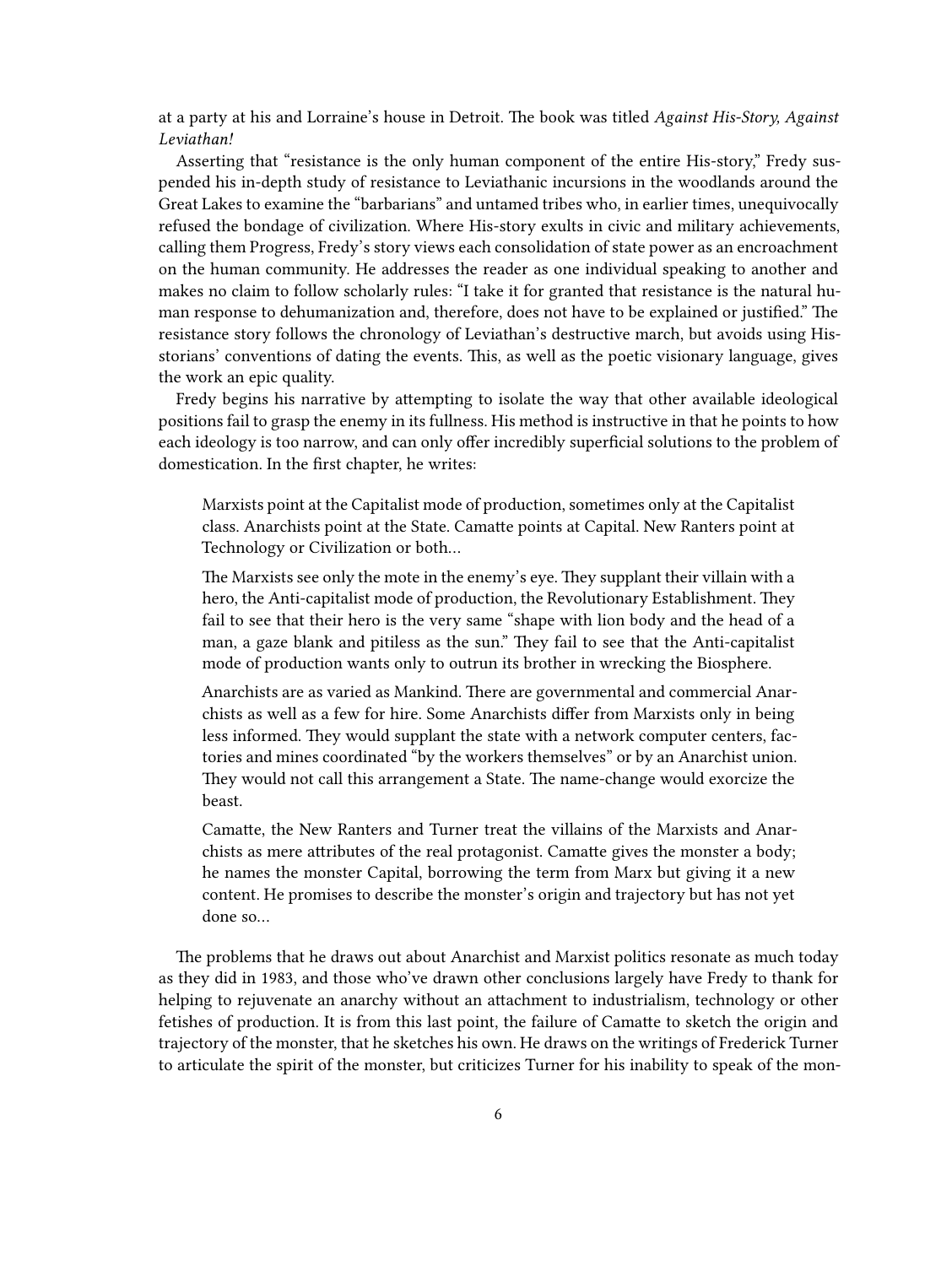ster's body; the cadaverous body which tears apart wild things and incorporates them into itself. Fredy's narrative strikes out against this body.

Fredy's project is an important one, because it pushes the critique of domestication beyond the comfortable answers. He interrogates the beast's machinations before late capitalism, before the colonization of the 'new world,' before the rise of capitalism itself. What he accomplished was to write a story about the rise of every Civilization since the first in Sumeria, and thus also of Civilization itself. Significantly, he told this tale while indicting the historians, anthropologists and economists who justify the rise of Leviathan. Instead he told the story from the perspective of those who resisted domestication at every juncture. This is one of the many stylistic and ethical reasons that make the book so genuinely beautiful to read. Whereas I can't in good faith recommend that one reads the tedious works of Edelman or Camatte, I'd happily gift *Against His-Story* to any of my dearest friends. This is also the reason that it doesn't make a great deal of sense to attempt a comprehensive paraphrasing. Trying to capture the magic of Fredy's storytelling would be difficult, if not impossible. Rather I'd suggest that anyone who wants to experience the depth and weight of the book's critique should simply read it themselves. That being said, we'll identify a few themes within the story which will help us in our own. These understandings will be useful in moving further with an exploration of Domestication.

In no particular order, some useful themes about domestication which emerge through the text:

- *The language of the domesticated always serves to hide widely accepted lies, if barely.* Clearly only those outside of the monster are free, and yet the civilized will use this word to describe themselves. Even the dictionary contains this contradiction: it describes 'freedom' as belonging to 'citizens,' yet then says that something is free if not constrained by anything other than its own being. There isn't any way to reconcile this contradiction. Wild birds and trees and insects which are only determined by their own potential and wishes are free. Citizens are constrained by an infinity of un-freedom. The domesticated will refer to those humans who are still free as 'barbarians' or 'savages,' and yet these terms designate those very people as legitimate prey for the most barbaric atrocities at the hands of the 'civilized.' This meaninglessness and deception inherent to language is true of almost every word that the domesticated will use to describe themselves: that which destroys communities is named a Community, that which has a thirst for human blood beyond any reason is called Humanism and Reason. This is important when faced with the writings of those who aim, through words, to justify domestication.
- *Leviathan takes the form of artificial life; it has no life of its own, and thus can only function by capturing living beings within itself.* Following Hobbes, Leviathan (or Commonwealth or State or Civitas) is an artificial man. A blond, masculine, crowned man bearing a sword and a scepter. This artificial man is composed of countless faceless human beings, tasked with moving the springs and wheels and levers which make the artificial beast move. Hobbes, in turn, would see these individual human beings as nothing more than a composite of strings and wheels and springs. Fredy imagines that the beast might not be an artificial human but rather a giant worm, not a living worm but a carcass of a worm, a monstrous cadaver, its body consisting of numerous segments, its skin pimpled with spears and wheels and other technological implements. He knows from his own experience that the entire carcass is brought to artificial life by the motions of the human beings trapped inside… who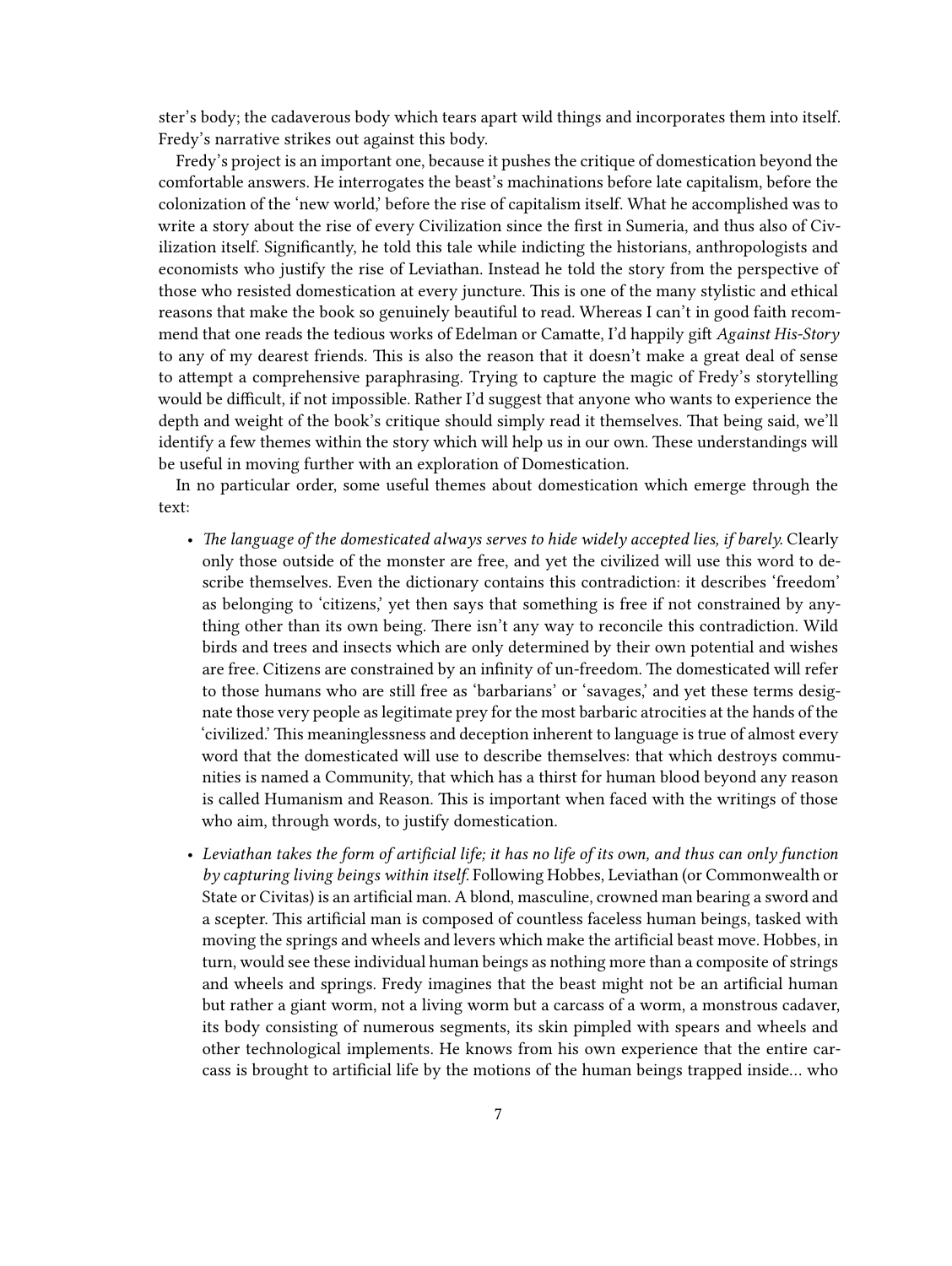operate the springs and wheel… Human beings regress while the worm progresses. The worm's greatest accomplishment is to remake the people within it into individual mechanized units. These human machines are ultimately replaced by entirely automated machines, more amenable to existence within the labor camps of leviathan. This is a haunting proposition because it implicates us as complicit in the machinery of our own nightmare: both as the living force which animates the monster, but also as having internalized that animation.

- *Leviathan constitutes itself through institutions of domestication; these institutions are impersonal and immortal.* Immortality is found among no living creature on the earth. In being immortal, these institutions are a part of death, and death cannot die. Workers, prisoners and soldiers die; and yet factories, prisons and armies live on. As civilization grows, the domain of death grows while the individuals living within it die. No resistance movement has yet been able to deal with this contradiction. Monasteries were an early innovation in these immortal institutions. In these establishments, which are nothing but early schools, human beings are systematically broken, the way horses or oxen are broken, to bear weights and pull loads. They are separated from their own humanity, from all natural activities and sequences, and taught to perform artificial activities and identify with Leviathanic sequences. They become disciplined springs and wheels engaged in a routine that has no relation to human desires or natural cycles. The clock will be invented by monastic beings because the clock is nothing but a miniature monastery whose springs and wheels are made of metal instead of flesh and blood. No amount of institutional reform has exorcised this monstrous aspect of institutions.
- *Domesticated humans are defined by their adornment with masks over their faces and armor over their bodies.* These masks and armors are the ways in which the individual internalizes the constraint of Leviathan and acclimates themselves to life within it. These are necessary for surviving the everyday domination and humiliation which is life in this society. They protect individuals from their own emotions, perception and estrangement from being. The armor wraps around the individual and invades their body just as all ecstatic life and freedom is evacuated from the body, save for a potential. All that's left is the armor. This can also be understood as the formation of civilized identities.
- *Domestication is perpetuated through a civilized spirituality which emphasizes dominion over all living things, but more importantly, self-management and self-domination.* All monotheistic religions hold in common that man must have dominion over the fish and foul and all living things. The Catholic church in particular has enforced this decree by declaring war against all living things; the same living things which constitute the autonomy and independence of free people. The church innovated upon this doctrine through the concept of sin. In response to sin, people are compelled to do to themselves what God does to all living things and what the nobles do to the peasants. They turn violence against their own urges and desires, above all the desire for freedom and escape. The war against all life continues as a war against one's self. No previous leviathan had so thoroughly degraded its human contents. Not only do humans domesticated into the Christian civilization suffer, they suffer a self inflicted violence at their own hands and from their own minds. They enforce a slow tortuous murder upon themselves. This war on the self would be externalized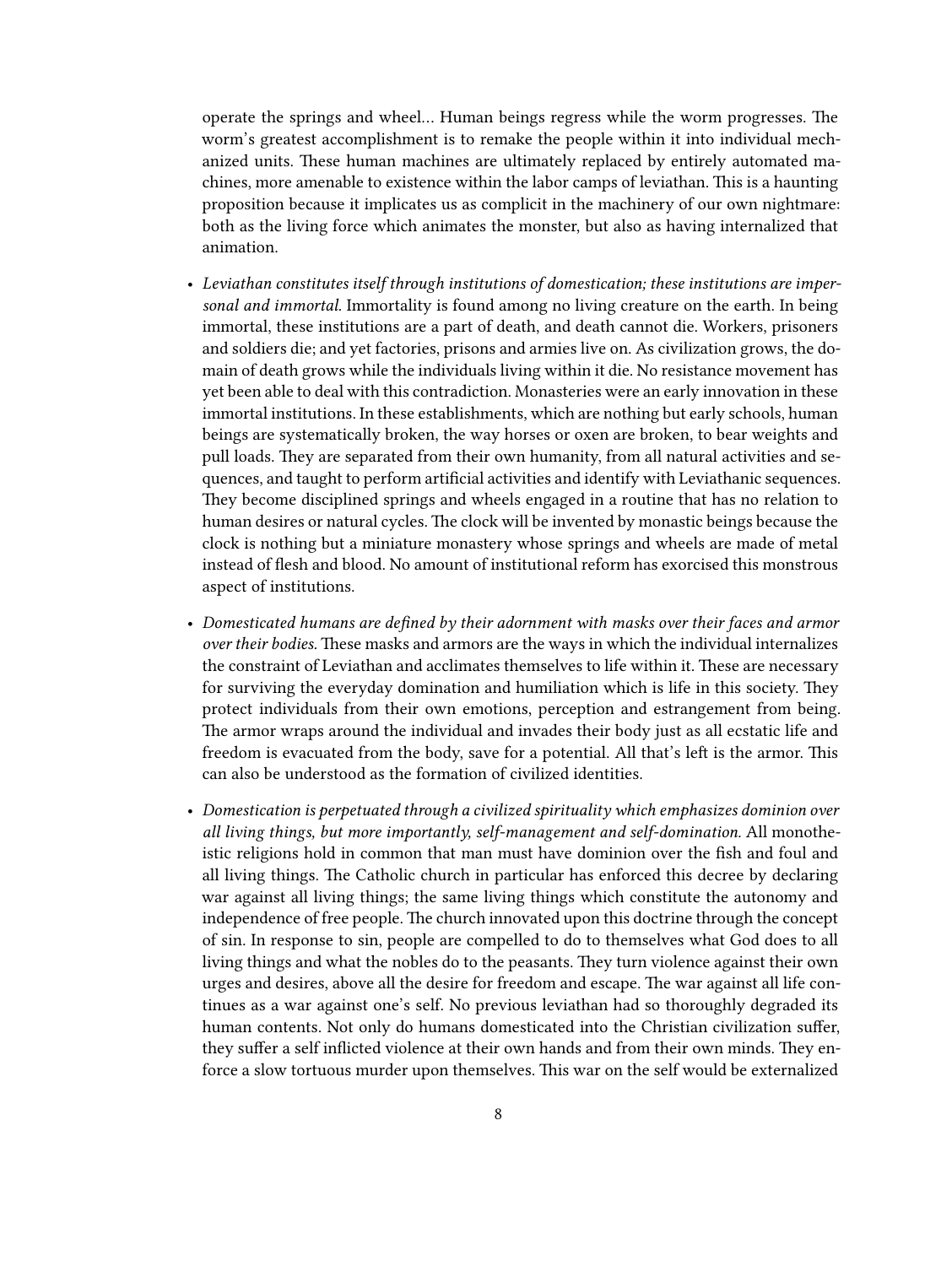as the Holy War which the Church would later wage against infidels, both domestic and abroad. Such conquest is democratized through the decree that every man should be an emperor in his own home: peasants and nobility alike are joined in this frenzy of violence and control over their subjects. At this point, even the most secular civilized society has been entrenched in this self-constraint for so many generations that such a spiritual form of domination appears also as secular and natural.

- *While some Leviathans could be seen as worms, others appear more as octopuses carrying out a pillaging of the earth more intense and widespread than ever before; this expansion is necessary to Leviathans' survival, but no living being willfully submits to accumulation into these monsters.* Economists and Historians will describe a natural material dialectic by which people willfully enter these beasts, because of their supposedly superior amenities. And yet at every turn, violence must be used to force people to accept these amenities. There is no 'demand' until people have been broken from the wild world and from their own abilities to care for themselves. European clothes are only worn by those who have lost their own. These communities of free peoples are attacked by an unprecedented chemical and biological warfare which exists nowhere outside of Civilization itself. All that exists outside of Civilization is viewed as raw materials to be accumulated. This outside is often constructed through a racialized and gendered categories. This accumulation does not happen at the hands of economists, but by lynch mobs, militaries, armies, and all the rest of Leviathan's police. The genocide carried out by Europeans against native peoples and animals and land bases on the American continents amounts to the most unprecedented of these accumulations. Through the activity of grave diggers (known as archeologists), even the dead become commodities. All of this violence is necessary for Leviathan's growth, the dead commodities become the seeds of the next wave of accumulation.
- *Those whose communities have long since been defeated will carry the banner of their lost community in an attempt to regain that lost freedom by battling an imagined enemy.* The civilized humans wear the mask of something they no longer are or never were, all in an attempt to hide what they've become. It amounts to a frenzied rush away from ones self. Christianity, the Reformation, Marxism and Naziism are but a few examples of movements which begin by projecting an image of rejecting the industrial hell, but in fact only reproduce industrial civilization. In fact, most new Leviathans begin as resistance movements.
- *"By undergoing what will be called Industrial and Technological Revolutions, the Great Artifice breaches all walls, storms victoriously through every natural and human barrier, increasing its velocity at every turn. But by the time the beast really gets going like a winged rodent out of Inferno, its own soothsayers will be saying an object which approaches the speed of light loses its body and turns to smoke. Such object's victories are, in the long run Pyrrhic."* Civilization is marked by over-extension, rapid growth, and a movement toward infinity. This movement is ultimately self-destructive, producing contradictions and break-downs which threaten the machine itself. All of history is littered with the carnage and wreckage of this hubris. This is a complex point about decomposition which warrants more attention. We will return to it later.

These points barely scratch the surface of eloquent argumentation in *Against His-Story, Against Leviathan!,* but they are worth drawing out because they help us to understand and elucidate a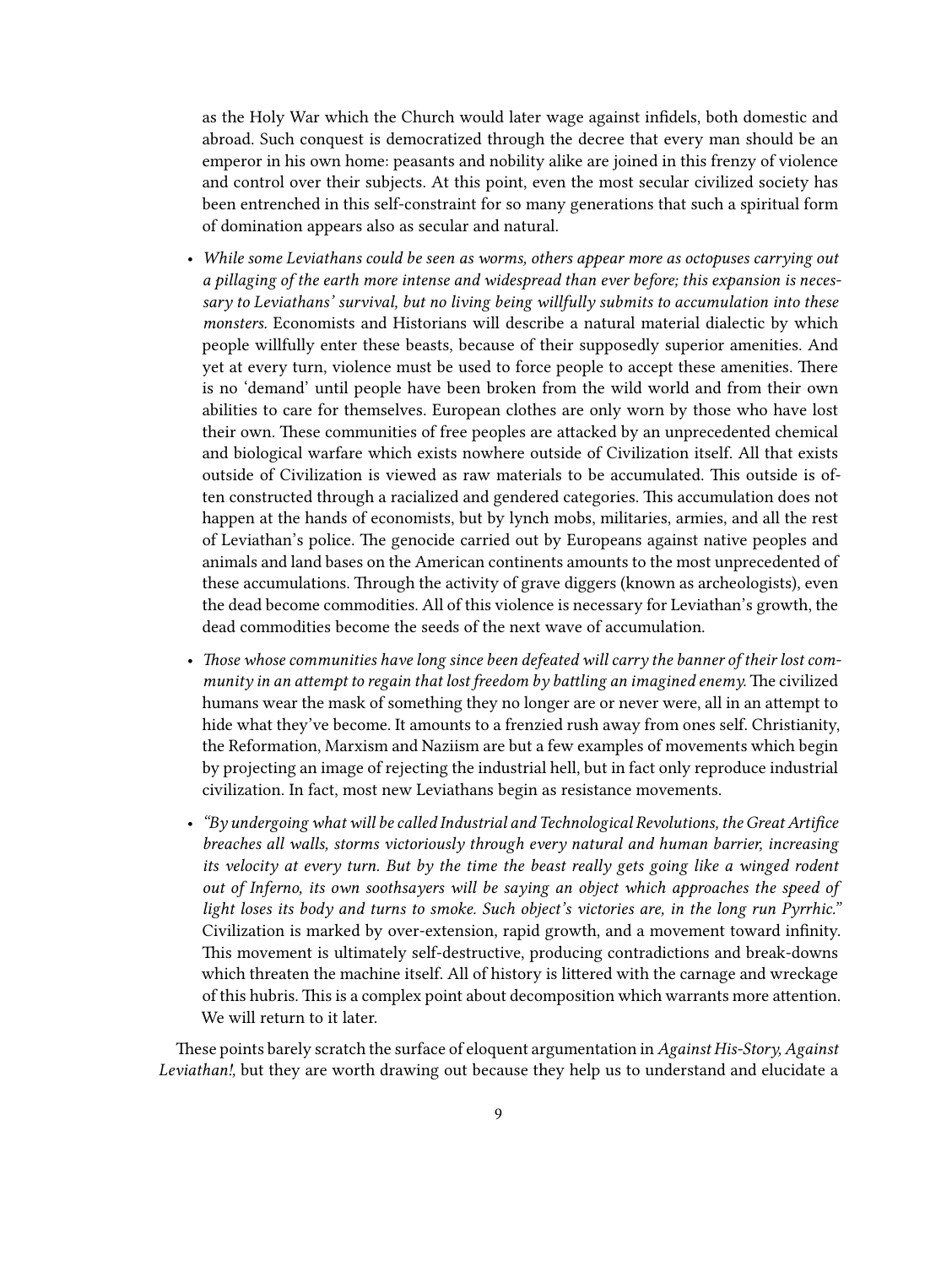functioning definition of Domestication beginning with the first Civilizations. Deception, capture, domination, accumulation, annihilation, decline; we will see these themes repeating in all the stories which follow our inquiry.

## <span id="page-9-0"></span>**III**

In the years since Fredy published *Against His-Story, Against Leviathan!*, the topic of domestication has been taken up by a whole range of anti-civilization anarchists and projects. In most of the writings emerging from this milieu, domestication is nearly tautological with civilization. (Civilization is understood as the web of power between the institutions, ideologies, and physical apparatuses which perform domestication and control; while Domestication is understood as the process by which living beings are trapped within the network that is Civilization.) This tautology is instructive, as it points to the autonomous existence of a monster which has the sole purpose of perpetuating itself by bringing all life inside. Fredy would call such a monster a world-destroyer. While different tendencies of anti-civilization thought tend to understand domestication from different angles, $^2$  it remains central to the thought and practice of those who believe civilization must be destroyed.

Contemporary anti-civilization writers (many anonymous or pseudonymous) have elaborated the critique of domestication into daily life, indicting countless small operations which serve to domesticate life.

Domestication is the process that civilization uses to indoctrinate and control life according to its logic. These time-tested mechanisms of subordination include: taming, breeding, genetically modifying, schooling, caging, intimidating, coercing, extorting, promising, governing, enslaving, terrorizing, murdering…the list goes on to include almost every civilized social interaction. Their movement and effects can be examined and felt throughout society, enforced through various institutions, rituals, and customs.<sup>3</sup>

Others have devoted their explorations to the conditions and events which lead to the establishment of agriculture and symbolic thought ten thousand years ago, trying to force the far past to give up its secrets. From this perspective, that originary moment of domestication inaugurated millennia of war, slavery, ecological destruction, and the annihilation of free creatures.

All of these elaborations are useful in that they explain what domestication means in various instances and phenomena, but it is still rare to find a concise and functioning definition of what it means all together. If we need to do so, we could say rather simply that *domestication is capture.* Further, it is the capture of living beings by a dead thing, and the integration of those beings into all the roles and institutions which comprise the dead thing. Furthermore it is all the practices which force those beings to spiritually accede to their capture. And lastly it is the discourse and ideology which justifies that capture. This capture is unending, and the dead thing can only

<sup>&</sup>lt;sup>2</sup>Primitivists seek to understand domestication at its origins, with particular attention to the cultures it destroyed. Insurrectionaries tend to explore strategies against the institutions of domestication in the present. Others emphasize the metaphysical and spiritual implications of domestication. Queer and feminist anti-civilization perspectives focus on domestication as the origins of patriarchy.

<sup>3</sup> "An Introduction to Anti-Civilization Anarchist Thought and Practice" by the *Green Anarchy* collective.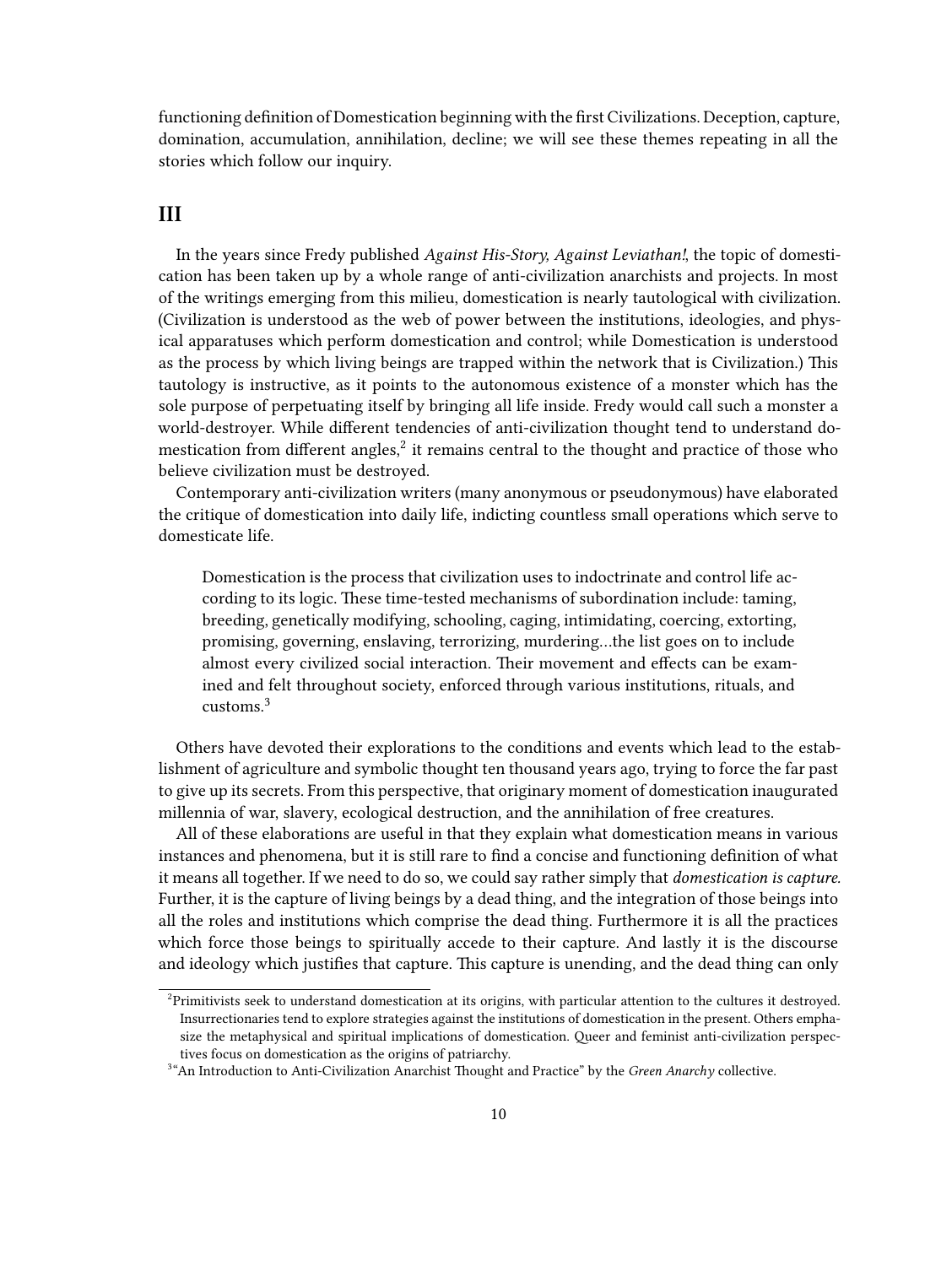continue its immortal reign if it continues to bring new living beings and commodities within itself.

# <span id="page-10-0"></span>**First Mythos: Enkidu and Shamhat**

*Fredy begins his account of the first civilization emerging in Sumeria. He describes the rise of the first king, the Lugal, and from it all subsequent worm monsters. Sumeria is interesting to our inquiry because it is the birth of civilization, but also of the written word. From this ancient civilization, the oldest written story, that of the Sumerian king Gilgamesh, was etched into tablets of lapis lazuli. As its hero, Gilgamesh is responsible for instituting the ultimate domination of the Sumerian Leviathan over the wild world. He does this because he:*

…leaves no son to his father Day and night endlessly Gilgamesh The shepherd of Uruk The shepherd of the people Leaves no daughter to her mother No Warrior's daughter no young man's spouse No bride to her groom

*In his endless mobilization of human beings, Gilgamesh built a human machinery which waged war against the wild earth. In response to Gilgamesh and his imposition of order, the Gods created an equal who could oppose him. His name was*

Enkidu Primeval in the wild Born of silence knit by Ninurta war His body covered with hair On his head as on a woman's thick as Nissaba grain Knowing neither people nor place Dressed as Sakkan commands as the god of animals commands as animals do He fed on the grass with gazelles He drank at springs with animals Satisfied his thirst with the herd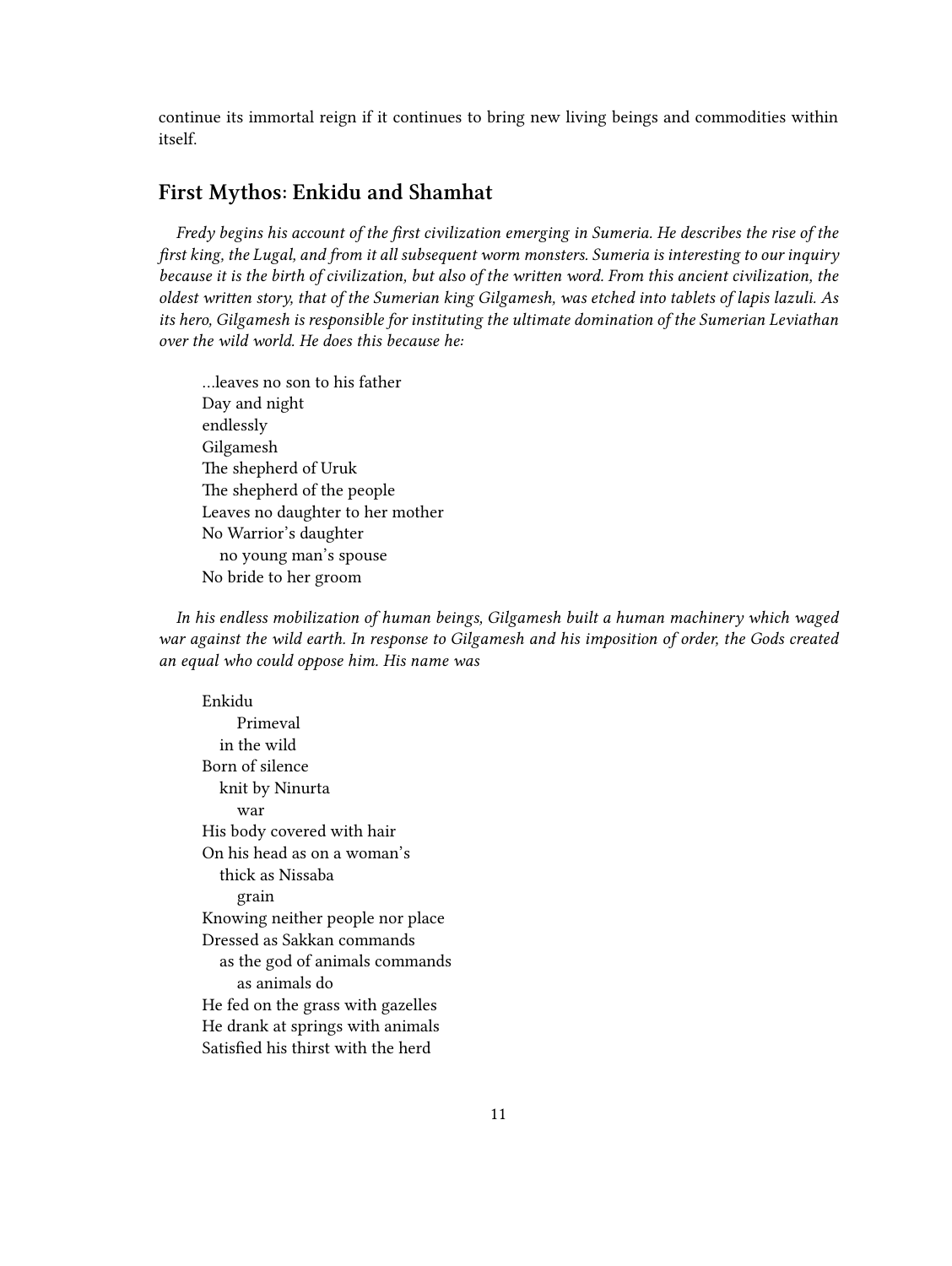*But the hunters and shepherds were angry and terrified of Enkidu, who sabotaged their traps and released their animals. They went to Gilgamesh and asked for his help. He devised a plan involving Shamhat, one of the sacred prostitutes of the temple. He said:*

"Go

Take Shamhat with you When the beast comes to the spring Let her strip off her clothing reveal her charms He will see her and approach And the beasts will reject him" And so Shamhat and the hunter set out in search of Enkidu. The hunter said: "Shamhat Open your arms Open your legs let him take your charms Don't be afraid Take his breath away He will see you and approach Open your clothes Let him lie upon you Do a woman's work for the man Caress and embrace him As he embraces you And the beasts will reject him"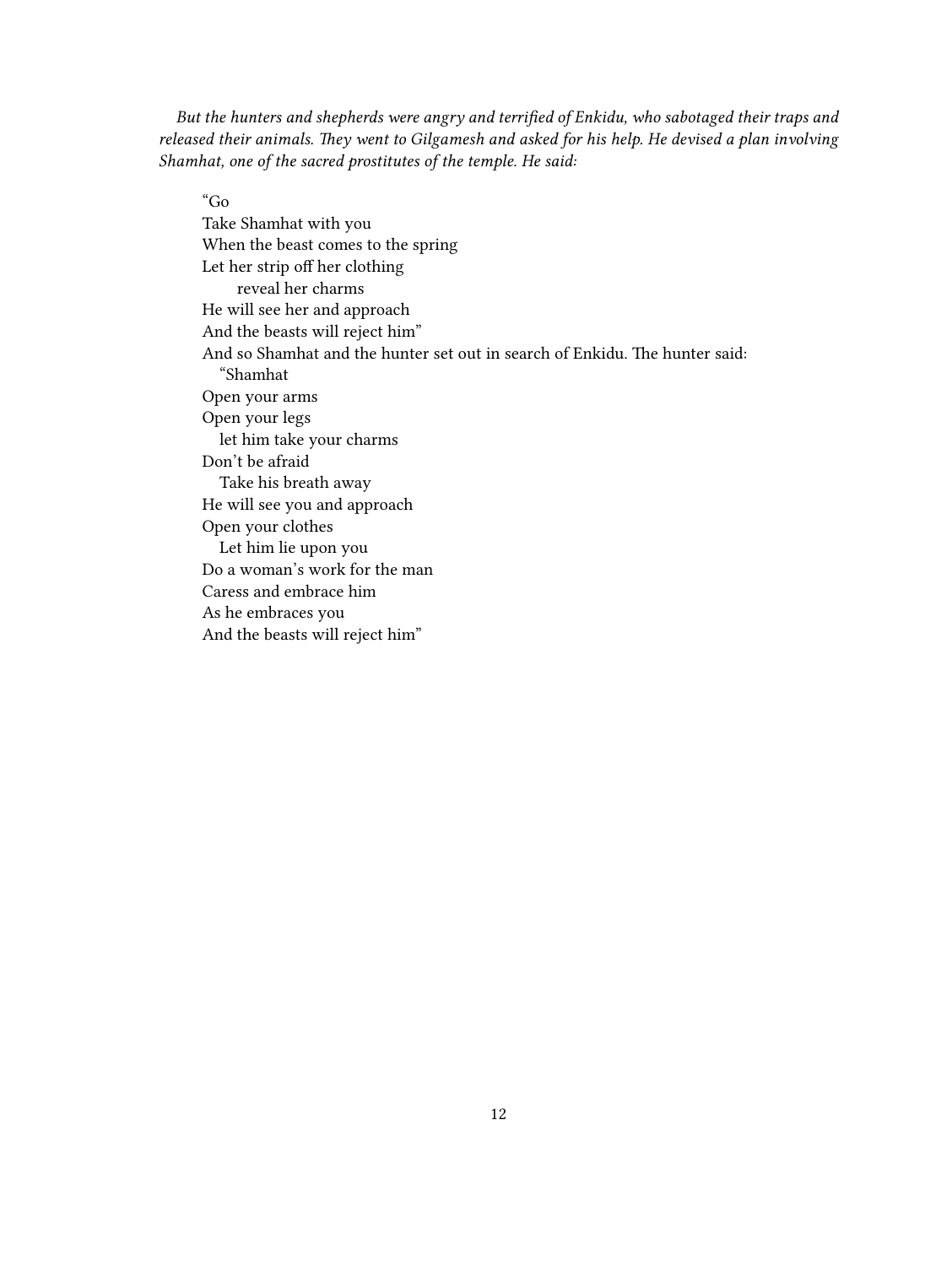Shamhat opened her clothes Opened her legs He saw her charms She was not afraid And he lay down on her She did a woman's work for the man Six days seven nights Enkidu coupled with Shamhat breathless When he had satisfied his desire He faced the wilderness The gazelles shunned him and moved away Exhausted Enkidu's legs would not move As the beasts moved away He could not run as he had before But he had reason and broad understanding He turned and sat at Shamhat's feet Looked at her face as she looked at his He listened to her speak "You are handsome Enkidu like a god Why wander the wild with the beasts? Come let me lead you to Uruk-the-Sheepfold To the temple home of Anu and Ishtar"

*Enkidu agreed, but for the possibility of challenging the mighty Gilgamesh, but Shamhat convinced him otherwise. Gilgamesh had already dreamt of Enkidu's coming, and the king would take the wild one as a dearest friend, would treat him as a wife. He would domesticate Enkidu.*

Shamhat disrobed and dressed him in one of her robes… The shepherds set bread and beer before him Suckled on the milk of the wild Enkidu looked squinted stared He knew nothing of food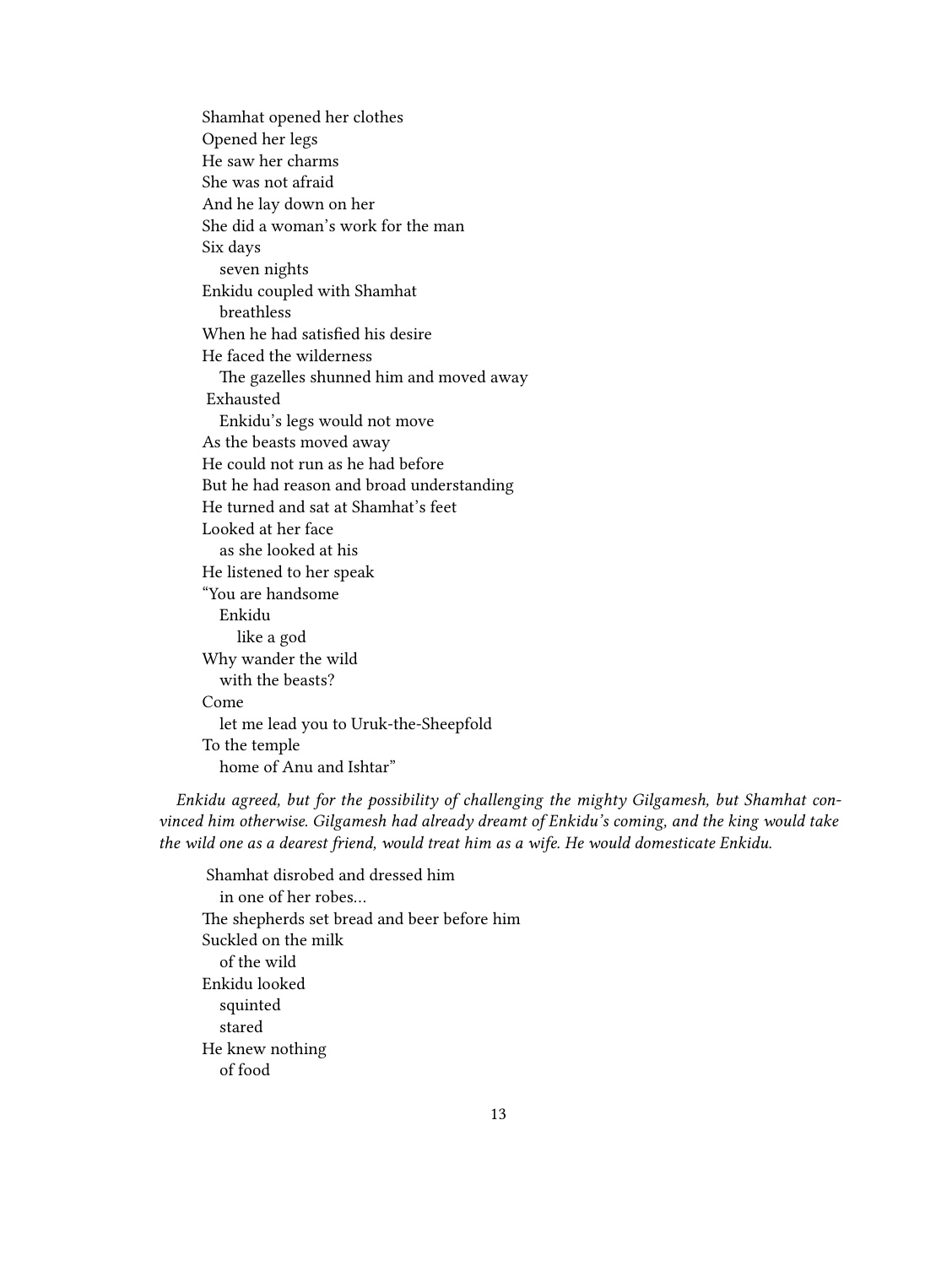Shamhat spoke to Enkidu: "Eat the bread staff of life Drink the beer destiny of the land" Enkidu ate of the bread until sated He drank of the beer until sated seven mugs He became a manifestation dressed in robes A warrior who took up his weapons to fight lions the shepherds rested at night Enkidu fought off wolves and lions The elder shepherds slept Enkidu stayed awake.

*The story of Enkidu and Shamhat is a story of domestication from within the mythology of the first civilization. It shows of the taming of Enkidu through the imposition of sex roles, the wearing of clothes, the drinking of alcohol, and his separation from the wild beasts. Shamhat is a sacred prostitute of the Sumerian temples, a spiritual practitioner of the oldest profession. She serves the goddess Ishtar through the rite of* hieros gamos*, the sacred marriage between the king and the goddess of the city. Ishtar is the goddess of nature, yes, but of nature within the city.* Heiros gamos, *the sacred prostitution, is a ritualistic submission of nature to the power of the king; the bringing of the wild within the walls of the city. In this way, the nature goddess was also the goddess of arts of civilization. These arts included the practices of government and religion, war and peace, crafts, profession, eating, drinking, clothing, bodily adornments, art, music, sex and prostitution. Theirs are the arts of living applicable to every aspect of civilized life. The goddess rules nature within the city, so her* ars vivendi *are the rules of civilization, of domestication. And so it was through these rules that Shamhat, a priestess of Ishtar, made Enkidu into a man. After he is torn from his world, Enkidu becomes a virile and bloodthirsty destroyer of the wild. The imposition of gender unleashes a continuum of separation which endlessly separates the city from the forest, humanity from the rest of wild life, and splits humans into genders.*

*Contemporary readings will of course illustrate a degree of misogyny around Shamhat, implying that women tamed the wild men. But this is incorrect and only reveals how deeply seated gendered domination is to civilization. Enkidu is domesticated by all the* ars vivendi *which define life in the first civilization; by* women's work *and* men's work*. Enkidu is* made a man *through these domesticating laws; he is civilized by gender itself.*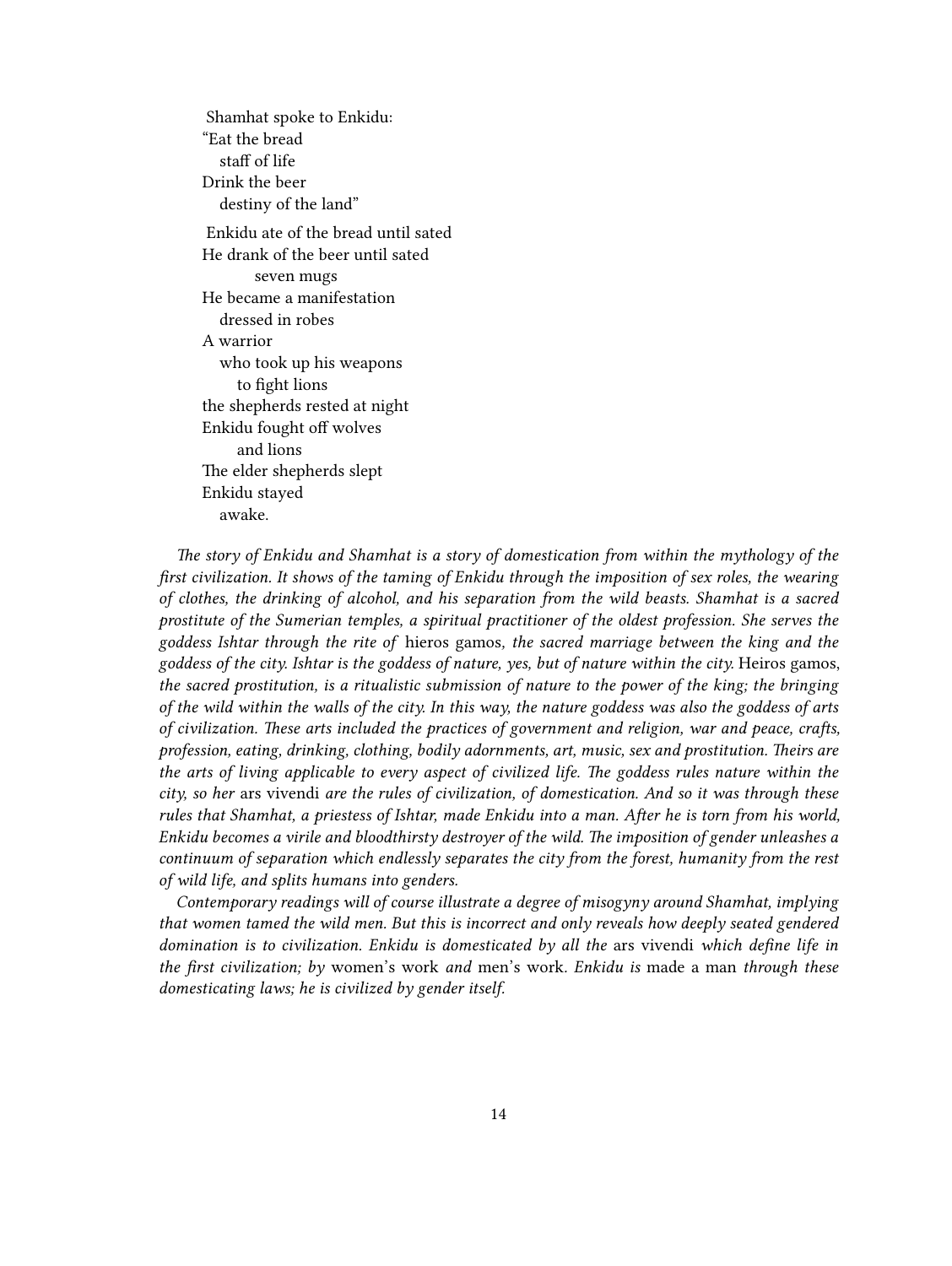It could be said that perhaps no tendency has taken the question of gender further than primitivism. We say this, because the primitivists view the question through the lens offered by a critique of domestication. While there are obviously heinous examples of masculinist and misogynist theories and individuals within anti-civilization thought, the most lucid and careful writers have always located the rise of patriarchy at the very beginning of civilization. For many (Fredy Perlman and John Zerzan to name just two), Patriarchy emerges alongside domestication and the two are practically synonymous. We can even see small fragments of this perspective in Camatte's later writing, *Echoes of the Past*, for example. It is also acknowledged in the 2009 editorial statement of *BLOODLUST: a feminist journal against civilization.* The editors articulate that their desire to publish the journal was a result of what felt like a superficial treatment of the critique of gender, and yet they still celebrate that the anti-civilization tendency is one of the few that consistently indicts Patriarchy as a central enemy. While sadly the journal only released one issue, the task of fleshing out the anti-civilization critique of Patriarchy seems like a step toward understanding domestication's centrality to gender itself.

The primitivist perspective on gender is problematic for reasons we'll elaborate later, but for a moment we'll suspend our criticism so as to fairly lay out the argument. Whatever its flaws, this perspective on the rise of patriarchy is useful because it situates the emergence of gendered domination with civilization itself. In doing so, it refuses any ideology which fails to do so. By constantly demonstrating that such misery is older than most other institutions and systems of domination, it equips us with the necessary pessimism to respond to those who assure us that gendered violence will disappear after their specific reform or revolution.

Camatte (and consequently those who are influenced by his writing) is indebted, with regard to his fleeting thoughts on gender, to a French writer named Françoise d'Eaubonne. D'Eaubonne is credited as the person who coined the term *eco-feminism* in her 1974 book, *Feminism or Death.* More interestingly, she was also one of the cofounders of the organization *Front Homosexuel d'Action Revolutionnaire* (FHAR), the same militant gay liberation group which Guy Hocquenghem joined and which shaped his later perspectives. It makes sense then, that two anticivilization theories of gender would emerge from the same action and discussions; d'Eaubonne's *eco-feminism,* and Hocquenghem's *homosexual desire.* It is a tragic detriment to our inquiry that almost nothing of d'Eaubonne's writing is translated into English. Most Anglophone primitivists and eco-feminists have only been exposed to her ideas though secondary sources (Camatte among them). We'll cite an excerpt from *Feminism or Death* as it is unlikely that most readers would have access to the text:

Practically everybody knows that today the two most immediate threats to survival are overpopulation and the destruction of our resources; fewer recognize the complete responsibility of the male System, in so far as it is male (and not capitalist or socialist) in these two dangers; but even fewer still have discovered that each of the two threats is the logical outcome of one of the two parallel discoveries which gave men their power over fifty centuries ago: their ability to plant the seed in the earth as in women, and their participation in the act of reproduction.

Up until then the male believed [women were] impregnated by the gods. From the moment he discovered at once his two capacities as farmer and procreator, he in-

#### <span id="page-14-0"></span>**IV**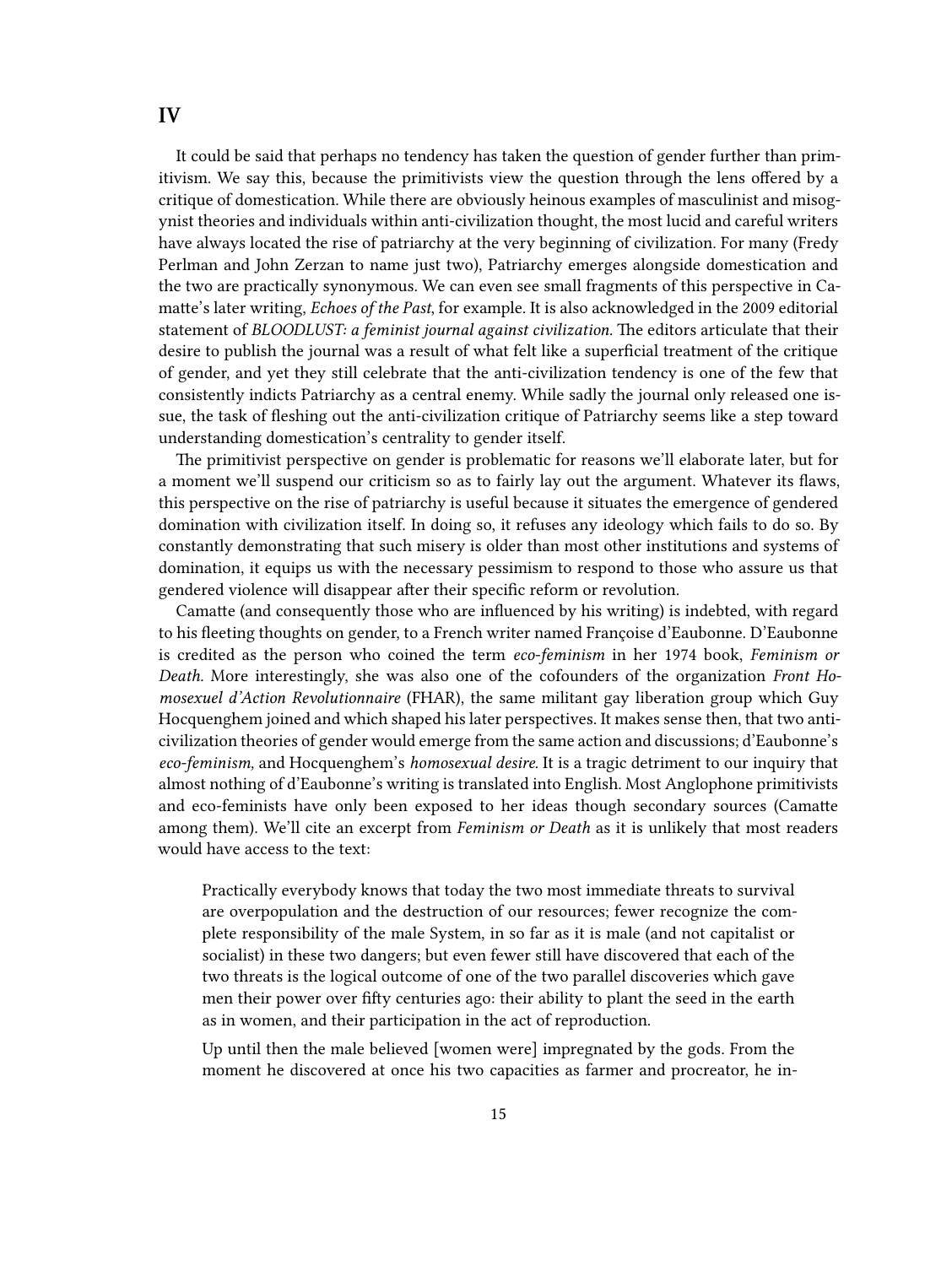stituted what Lederer calls 'the great reversal' to his own advantage. Having taken possession of the land, thus of productivity (later of industry) and of woman's body (thus of reproduction), it was natural that the overexploitation of both of these would end in this threatening and parallel menace: overpopulation, surplus births, and destruction of the environment, surplus production.

The only change capable of saving the world today is that of the 'great reversal' of male power which is represented, after agricultural overproductivity, by this mortal industrial expansion. Not 'matriarchy,' to be sure, nor 'power-to-the-women,' but destruction of power by women. And finally, the end of the tunnel: a world to be reborn (and no longer 'protected' as is still believed by the first wave of timid ecologists)…

Therefore, with a society at last in the feminine gender, meaning non-power (and not power-to-the-women), it would be proved that no other human group could have brought about the ecological revolution; because none other was so directly concerned at all levels. And the two sources of wealth which up until now have benefited only the male would once again become the expression of life and no longer the elaboration of death; and human beings would finally be treated first as persons, and not above all else as male or female.

And the planet in the feminine gender would become green again for all.

While simplistic and essentialist, this line of argument stands out for its singular elaboration of the intrinsic connection between agricultural production and human reproduction. We'll look at others who've expanded on this theory, but we would be hard pressed to find anything in the primitivist canon that deviates too far from this straightforward position. All of it will center the role of man as the husband to his wife and the practitioner of agriculture and animal husbandry. The argument is useful because it is an articulation of the way domestication captures both those humans assigned female and also a vast diversity of non-human life.

One can clearly see the echoes of this in a primer<sup>4</sup> written by the *Green Anarchy* collective:

Toward the beginning in the shift to civilization, an early product of domestication is patriarchy: the formalization of male domination and the development of institutions which reinforce it. By creating false gender distinctions and divisions between men and women, civilization, again, creates an "other" that can be objectified, controlled, dominated, utilized, and commodified. This runs parallel to the domestication of plants for agriculture and animals for herding, in general dynamics, and also in specifics like the control of reproduction. As in other realms of social stratification, roles are assigned to women in order to establish a very rigid and predictable order, beneficial to hierarchy. Woman come to be seen as property, no different then the crops in the field or the sheep in the pasture. Ownership and absolute control, whether of land, plants, animals, slaves, children, or women, is part of the established dynamic of civilization. Patriarchy demands the subjugation of the feminine and the usurpation of nature, propelling us toward total annihilation. It defines power, control and dominion over wildness, freedom, and life. Patriarchal conditioning dictates all of our interactions; with ourselves, our sexuality, our relationships to each other,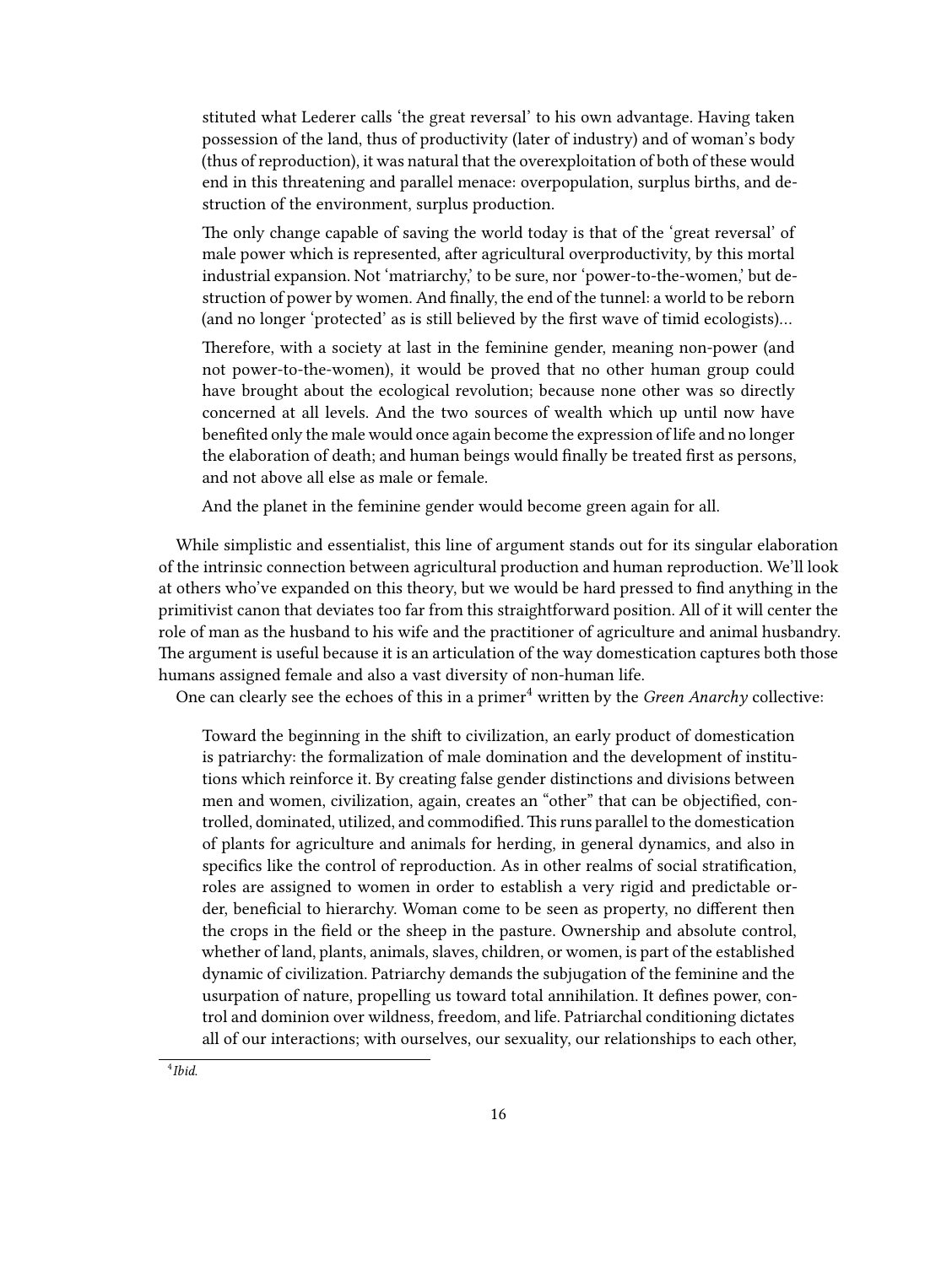and our relationship to nature. It severely limits the spectrum of possible experience. The interconnected relationship between the logic of civilization and patriarchy is undeniable; for thousands of years they have shaped the human experience on every level, from the institutional to the personal, while they have devoured life. To be against civilization, one must be against patriarchy; and to question patriarchy, it seems, one must also put civilization into question.

Fredy Perlman expands on this premise in a few ways. Firstly, he consistently centers rape and the weaponization of the phallus as methods intrinsic to domestication. He connects the phallic towers at the center of early Leviathans to the weapons used by their armies. For him these institutions and apparatuses function to naturalize an unnatural form of domination and power, to subject women to men and to pretend that this arrangement is the natural order of things. At times he describes Leviathanic men as 'women haters.' Secondly, he believes His-story to be the process by which the men who control Leviathan narrate their own conquests and achievements. For him His-story is specific to civilized culture and only emerges as a violent annihilation both of a pre-existing matriarchy, but also through the deification of an image of militaristic, Leviathanic men as opposed to former nature goddesses. For him, the earth itself is feminine; a mother who gives birth to all life. By contrast, Leviathan gives birth to nothing but death, and as such, despises the mother Earth. In the following fragments we'll criticize much of this theory, but it is worth acknowledging that it is rare to find another theory of His-story (especially one written by a man) which locates patriarchy as absolutely inseparable from civilization.

John Zerzan expands upon the theory from a different angle. He primarily concerns himself with studying the work of over a dozen anthropologists (all of them women) who analyze the role of women in social arrangements before domestication. Many of these anthropologists were part of the shift in Anthropology referred to as the shift from "man the hunter" to "woman the gatherer." Based on their research, he argues that the vast majority of sustenance in most non-civilized societies was provided by gatherers, who tended to be women. He argues that as a consequence, women had significantly more social power and autonomy, because they were not reliant on patriarchal agricultural arrangements for survival. He also follows other anthropologists in claiming that hierarchies around gender were rare among American indigenous tribes, specifically noting the absence of fetishes for virginity and chastity, expectations of monogamy for women, or male control over reproduction. He argues that the sexual division of labor, imposed by domestication, was the first form of the division of labor which constitutes contemporary civilization. He also criticizes the shift from communal tribal relationships of sharing to the privatized and gendered existence of the family-form, arguing that the family is neither inevitable nor universal in human communities. Zerzan argues that the shift toward domestication is marked by the emergence of specialized labor roles, the limiting of women's labor to reproductive efforts, and the strengthening of kinship bonds above all else. For him, the presence of a gendered division of labor by the time of the earliest recorded symbolic art indicates that it is this division which gave rise to all others. He refuses to believe that these phenomena are coincidence, instead pointing toward a causal relationship between the rise of gendered existence and that of domestication. Both are shifts away from non-separated, non-hierarchical life. He says: "nothing in nature explains the sexual division of labor, nor such institutions as marriage, conjugality or paternal filiation. All are imposed on women by constraint, all are therefore facts of civilization which must be explained, not used as explanations." His explanation for these shifts involves both the ways that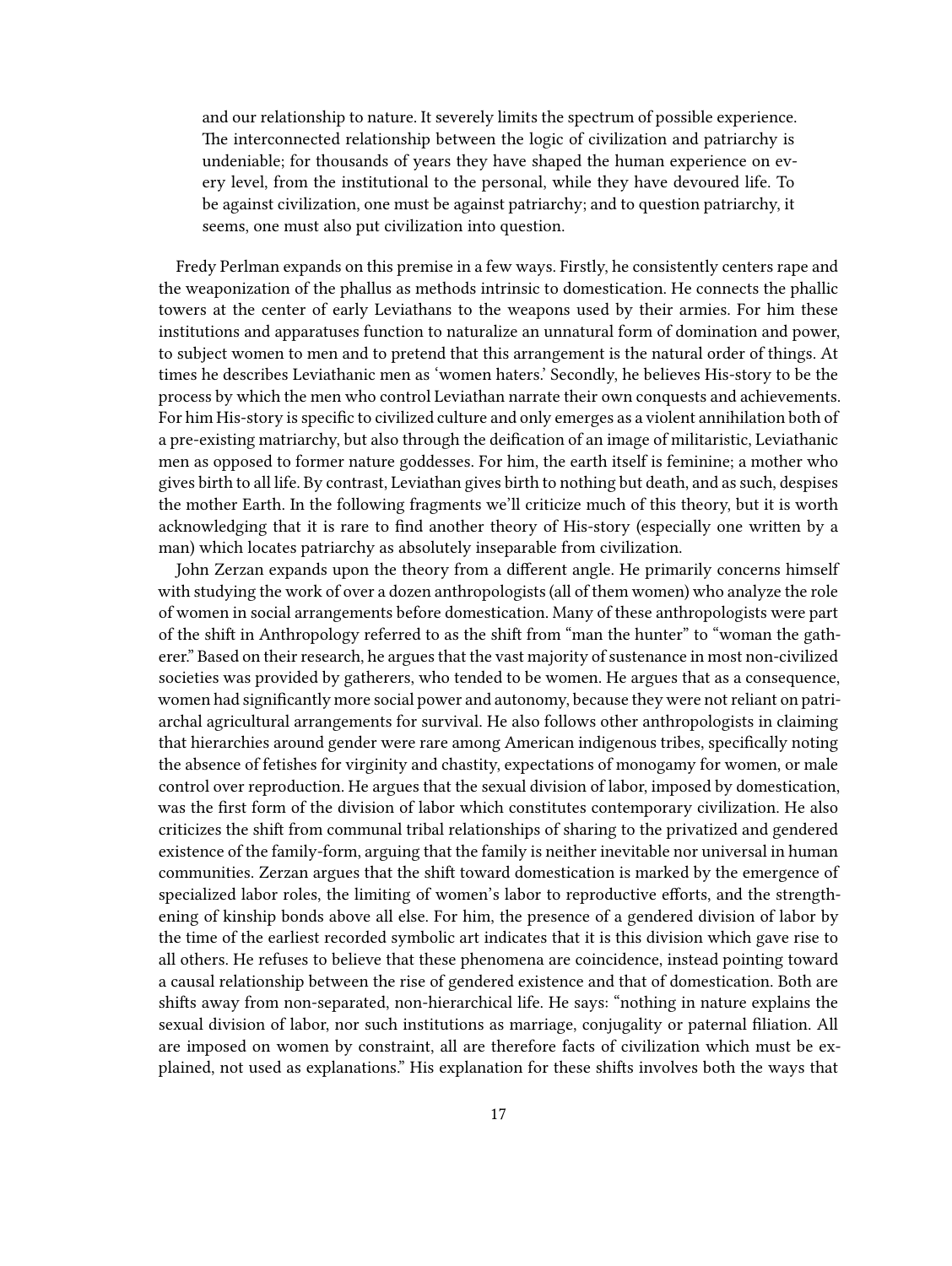agricultural life immiserated the women it captured, but also that the introduction of patriarchy was a key strategy of colonial civilizers and missionaries around the world. He argues that any attempts to destroy civilization must also be an attempted return to "the wholeness of original genderless existence."

Much of the primitivist perspective on gender doesn't sit well from a queer perspective, significantly the emphasis on gender essentialism and the lack of substantive critique of compulsory heterosexuality, to say nothing of the role of Anthropology. And yet still there is something which resonates in the theory. Perhaps the appeal of the primitivist answer is that it implicates literally everything about this world in the horror of gender: the food we eat, the cities we live in, the language we speak, our families, our fetishes—all of it interwoven into the fabric of gendered existence. The implication, then, is that any break from gender would require a break from literally all the assurances and comforts which maintain our capture in it. Even more powerful, is a fiery insistence that our gendered existence is not inevitable nor laid out in the stars. Primitivism could be understood as an attempt to give words and evidence to a visceral experience of not-belonging in this world, to the feeling in our bones and muscles which cries out against the gendering of our lives and possibilities. Primitivism asserts an outside and makes claims to certainty regarding the nature of that outside. We'll dispense with them on the point of certainty; but the outside itself calls to us.

#### <span id="page-17-0"></span>**V**

One of the most lucid points that Fredy Perlman makes in *Against His-Story, Against Leviathan!* is his critique of Anthropology. He often speaks of anthropologists and archeologists as "grave robbers," whose intention is to enforce their own story about human existence while erasing all other stories. He pays particular attention to the efforts of anthropologists to describe the role of work in primitive societies. Many anthropologists, sympathetic to primitive societies, will claim that the people in those societies worked significantly less than domesticated people. They call them Hunters or Gatherers. They will speak of the four hours a day that are devoted to work. Fredy critiques this position by claiming that it is the operation of the managers of work camps to naturalize work into all other human and animal existence. Yes, primitive people worked less, but because they did not work at all.

Modern anthropologists who carry Gulag in their brains reduce such human communities to the motions that look most like work, and give the name Gatherers to people who pick and sometimes store their favorite foods. A bank clerk would call such communities Savings Banks! The [workers] on a coffee plantation in Guatemala are Gatherers, and the anthropologist is a Savings Bank. Their free ancestors had more important things to do.

The !Kung people miraculously survived as a community of free human beings into our own exterminating age. R.E. Leakey observed them in their lush African forest homeland. They cultivated nothing except themselves. They made themselves what they wished to be. They were not determined by anything beyond their own being not by alarm clocks, not by debts, not by orders from superiors. They feasted and celebrated and played, full-time, except when they slept. They shared everything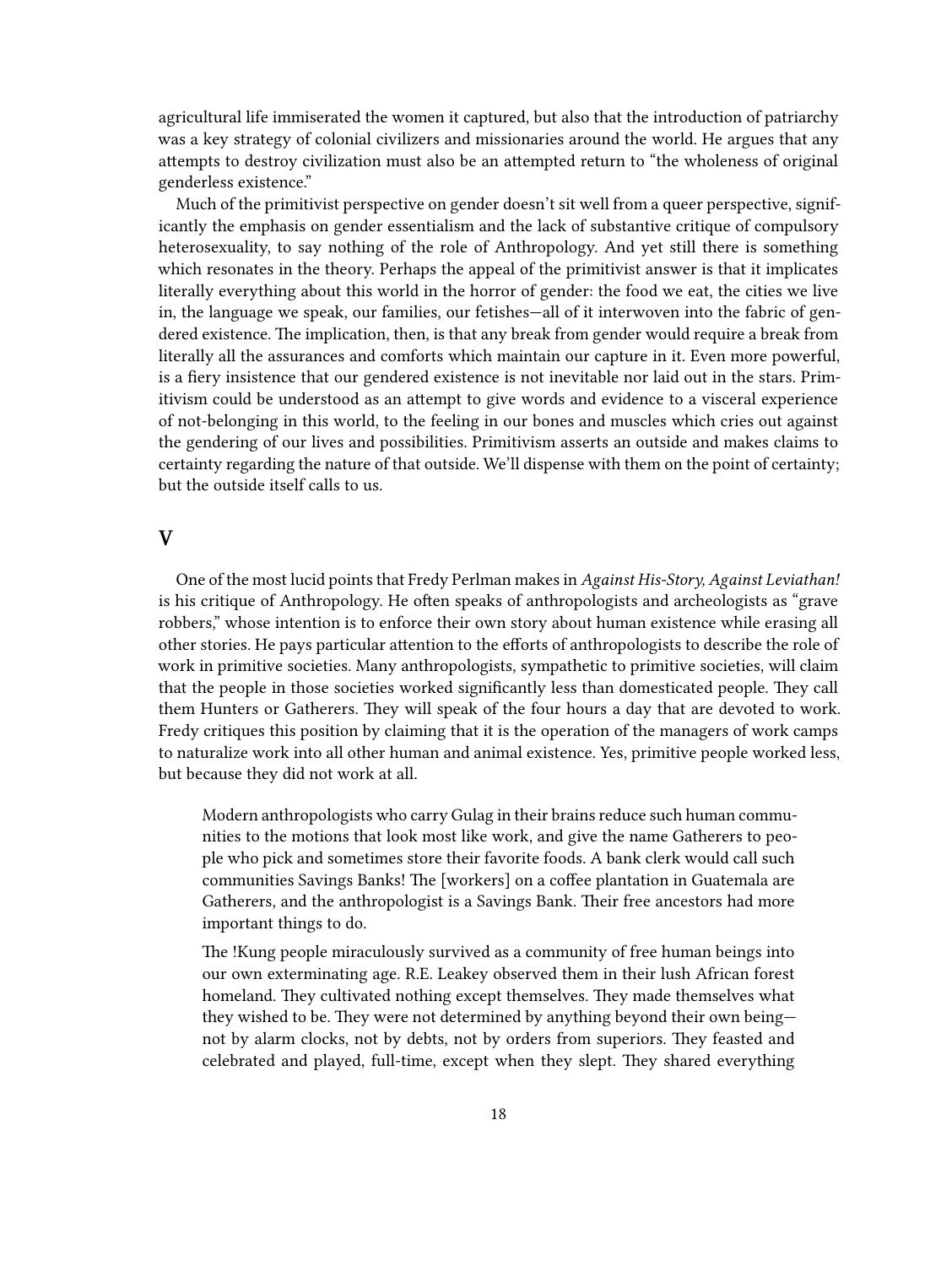with their communities: food, experiences, visions, songs. Great personal satisfaction, deep inner joy, came from the sharing.

(In today's world, wolves still experience the joys that come from sharing. Maybe that's why governments pay bounties to the killers of wolves.)

The assertion is simple, but profound: those who live in a world of work can only understand the activity of others as work. Work is a historically determined institution, and yet our civilized metaphysics operates to naturalize this institution; to obscure the violence of our domestication into it. The implications of this operation is all the more sinister, as we live in a world where more and more non-waged activities are subsumed into the world of work. In a sense, domestication functions as a linear enforcement of the world of work, colonizing our past as it does our future.

S. Diamond observed other free human beings who survived into our age, also in Africa. He could see that they did no work, but he couldn't quite bring himself to say it in English. Instead, he said they made no distinction between work and play. Does Diamond mean that the activity of the free people can be seen as work one moment, as play another, depending on how the anthropologist feels? Does he mean that they didn't know if their activity was work or play? Does he mean we, you and I, Diamond's armored contemporaries, cannot distinguish their work from their play?

If the !Kung visited our offices and factories, they might think we're playing. Why else would we be there?

I think Diamond meant to say something more profound. A time-and-motion engineer watching a bear near a berry patch would not know when to punch his clock. Does the bear start working when he walks to the berry patch, when he picks the berry, when he opens his jaws? If the engineer has half a brain he might say the bear makes no distinction between work and play. If the engineer has an imagination he might say that the bear experiences joy from the moment the berries turn deep red, and that none of the bear's motions are work.

If we are to attempt to imagine that none of the bear's (or our distance ancestors, for that matter) activity is work, then we are forced to abandon to scientific disciplines which aim to make claims to certainty about what vanquished peoples' activities were like. This is an important break from a primitivist orthodoxy which prioritizes the use of anthropological methods. It is understandable why one would want to make such claims as to the precise nature of an *outside* or a *before* civilization. We would assert, however, that such claims aren't simply wrong (by virtue of their entrenchment in the scientific worldview) but that they are unnecessary to our critique. We do not need to be able to claim with certainty that our ancestors "worked less" in order to refuse the world of work that captures us. That we can point to the world of work as a historically determined institution of domination which emerged with domestication and continues to immiserate our lives is reason enough that world should burn.

This is a different orientation to the *outside*. There is surely comfort and peace of mind in believing the scientific answers about what is outside. There is also a dignity and certainty which comes from believing that utopia once existed on the face of the earth. But what is left to us if we abandon these certainties? What remains is the a mystery and a chaos which evades any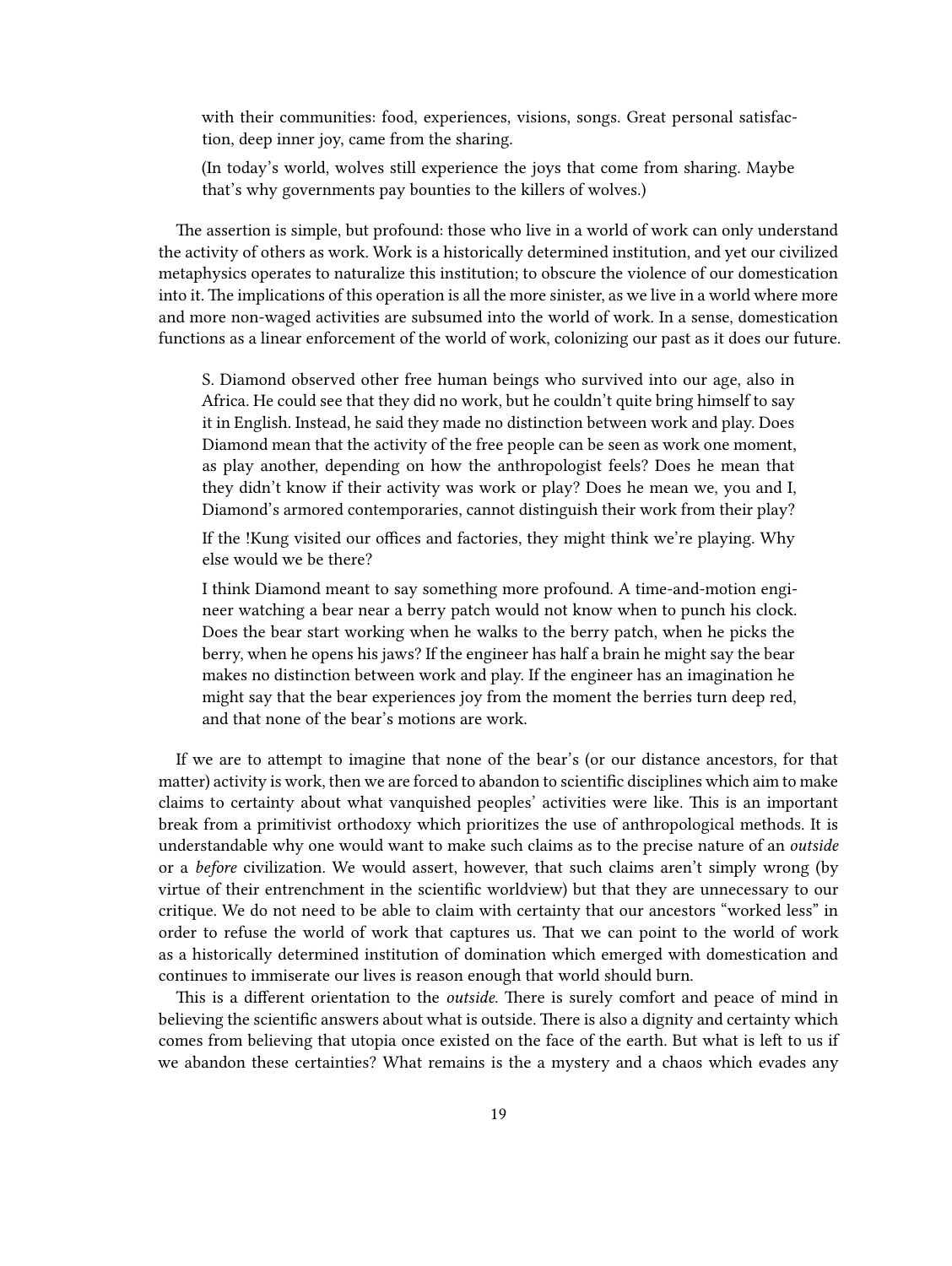rationalist attempt to capture and put it to use. This unknown is precisely that which drives those who speak with certainty crazy. It is the dark and magical world of mystery which all the violence of the scientific operation aims to annihilate. Our proposal is simple: instead of deceiving ourselves about the unknown with this or that Positive Evidence, the unknown itself is something to celebrate. Rather than a primitivist return to an outside that is supposedly mapped into our biology; we'll pursue an escape into an outside which is at the same time a mystery and an uncertainty. Should we fight less to escape if we don't know what the outside looks like? One needs only look at the world which presents itself as all too certain to know the answer.

#### <span id="page-19-0"></span>**VI**

In considering this provocation in the context of our inquiry into gender and domestication, a glaring contradiction emerges: why is Fredy's willful embrace of the unknown (with regard to work) not likewise applied to gender? It takes very little effort to extend the critique of anthropological certainty into the gendered world. We could easily parallel it in saying: *Anthropologists, sympathetic to primitive societies, will view the relationships between Men and Women as more fair and desirable in these societies than in civilized societies. They are wrong in that there is no relationship between Men and Women. They live in a world of gender, and so they can only perceive the varied and ineffable existences of others as conforming to those categories. An anthropologist with half a brain will say that these gender relationships are less rigid and dominating than the ones we experience; an anthropologist with an imagination would say that these are not gender relationships in the way we understand them at all.*

This critique can very easily be applied to almost all primitivist writings on gender. Perlman and d'Eaubonne are obviously implicated in this type of essentialism regarding the roles that women and men played in primitive cultures. The archetype of woman as the nurturing and procreative center of the universe is clearly as historically constructed by the division of labor, and yet it is all the more sinister because it operates as if natural. While Zerzan's theory of gender is more overt in mobilizing anthropology, it opens space against essentialism by identifying gender as a socially constructed institution sutured on top of a natural sexual difference. This still warrants critique, however. One of the most worthwhile understandings offered by queer theory is the provocation that the sex/gender dichotomy referred to by feminists over the last several decades is not two systems, but actually one. Sex as a binary is no more natural than gender. It is the historical and retrospective arrangement into two categories of a vast range of organs, hormones, gestures, dispositions, body shapes, sexual capacities, etc. The efforts on the part of transgender liberationists are relevant to this shift, as they demonstrate that there is no determinacy or cohesion between any particular arrangement of the above characteristics, but rather that the arrangement of them into categories is always a coercive attack on an individual. The recent struggles of intersex people goes further to clearly undermine the certainty which naturalizes binary sex. The quiet scientific and medical mutilation and reshaping of untold infants to fit into binary sex demonstrates that it is no more natural than binary gender. This institutional capture into one or another sex is just the newest form of what is an ancient regime of diet, medicine, labor, bondage, religion and taboo which functions to shape and exaggerate two sexes out of the vast infinity of possibilities contained by the human body. Sex and Gender are the same his-storical operation of categorization and separation, they are simply different articulations.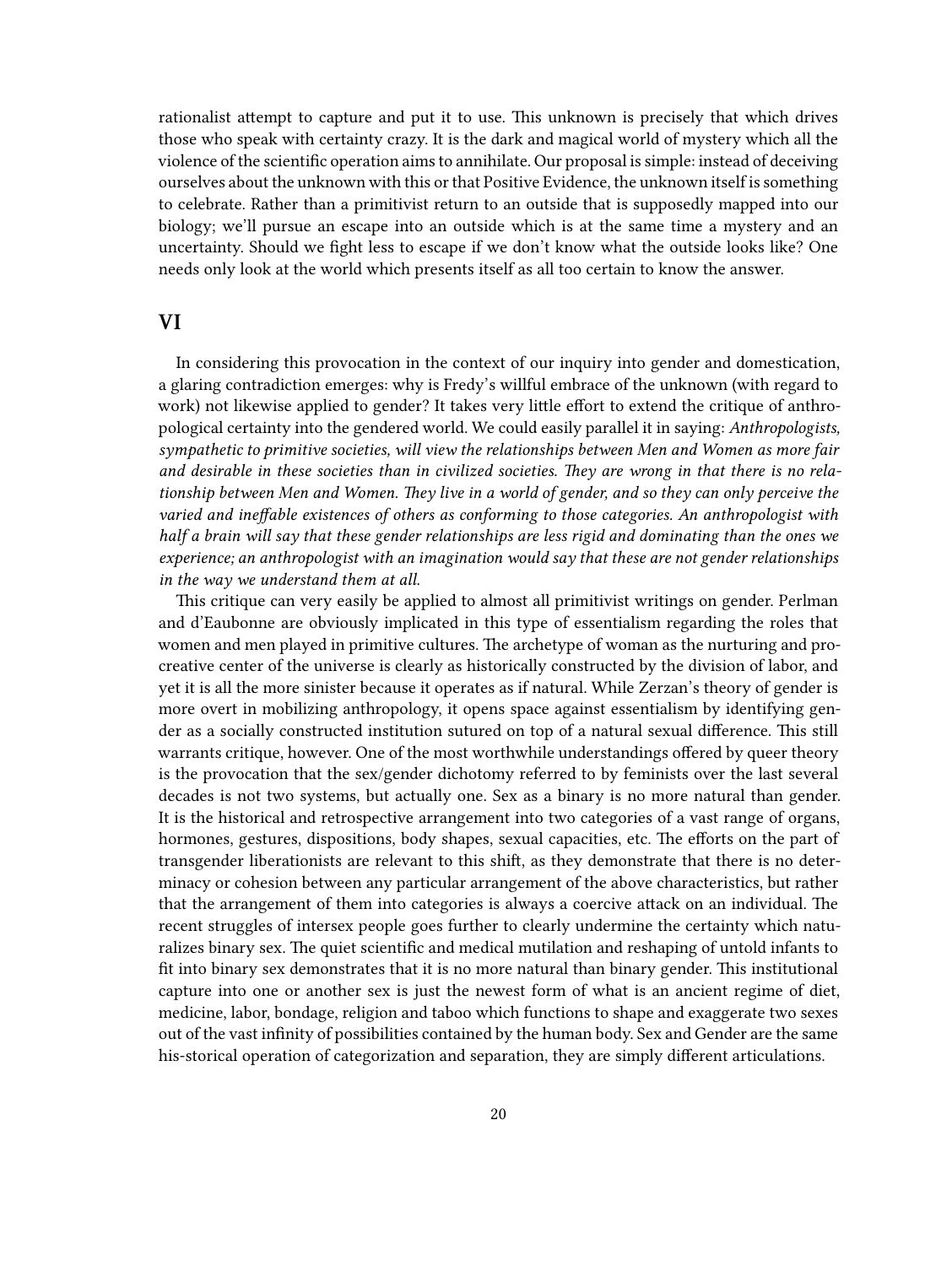It is not uncommon for primitivist thinkers and anthropologists to have a critique of heteronormativity, pointing to evidence of widespread homosexual practices in tribal societies before their colonization. Others will also point to the existence of 'third genders' in certain tribes. These stories are relevant in that they undermine the naturalized view of heteronormativity (and with it reproductive futurism), but as long as they function scientifically, they still maintain the stability of gender (even third genders). They point to a more favorable gender arrangement, but lack the imagination to understand that people may have had relationships to one's body and sexuality outside of the gendered cages which have been built around us. Furthermore, the tendency to universalize these conclusions is a tendency of Leviathan; homogeneity is intrinsic to the domestication process.

If we follow the analogous critique of work, we must come to a place where we can say that we do not know for certain what gendered existence was like before civilization. And yet this revelation in no way alters our certainty that gender *as we know it* begins with civilization. If we invoke an orientation to an outside of civilized gender, then we are actually invoking another mystery, an ineffable which evades definition and capture. What would it mean to participate in life or death struggle against gender without knowing what existed before it? This would mean pursuing an outside which presents itself to us as shadows and chaos. It would mean fighting for the wild, without recourse to the natural. As we've intoned before: *though we forego the privilege of naturalness, we are not deterred, for we ally ourselves instead with the chaos and blackness from which Nature itself spills forth.*<sup>5</sup> What we've elsewhere called queer desire is a tendency toward this primordial chaos. The task is to live it.

#### <span id="page-20-0"></span>**VII**

Having unveiled this contradiction within primitivism, we are left wondering how this blindspot has remained for so long.

One of the beautiful aspects of the primitivist critique is that is provides a lens through which to explore every relation and institution that is naturalized in Leviathanic thought. Within the primitivist canon, one can readily find incisive attacks against the family, race, psychiatry, agriculture, the division of labor, specialization, militarism and countless other dimensions of civilized existence. Primitivists are perhaps at their most imaginative and insightful when they explore a world outside the more deeply embedded abstractions of Leviathanic culture: symbolic thought, numbers, art, language, even nature. Several texts even offer dreamlike attempts to imagine how free people have conceived of *different shapes to time itself.*

How then, has this critical onslaught missed a relation so obvious and entrenched into our being? Those who claim that Civilization inaugurated gender disparity, still maintain the naturalness of those genders. Even those (like Zerzan) who call gender into question, still hold to a natural dualism which is perverted by domestication. That this dualism is considered natural by those who would otherwise refuse any other dualism (human/animal, mind/body, etc.) as a civilized constraint is not proof of its naturalism. Rather it is proof of how deeply entrenched it is in the process of domestication—so deep that we can scarcely imagine a world before it. Zerzan, to his credit, says the divide (which varies in its form, but not its essence) is the most

<sup>5</sup> Susan Stryker, "My Words to Victor Frankenstein above the Village of Chamounix: Performing Transgender Rage," *GLQ: A Journal of Lesbian and Gay Studies,* issue 1 volume 3, 1994.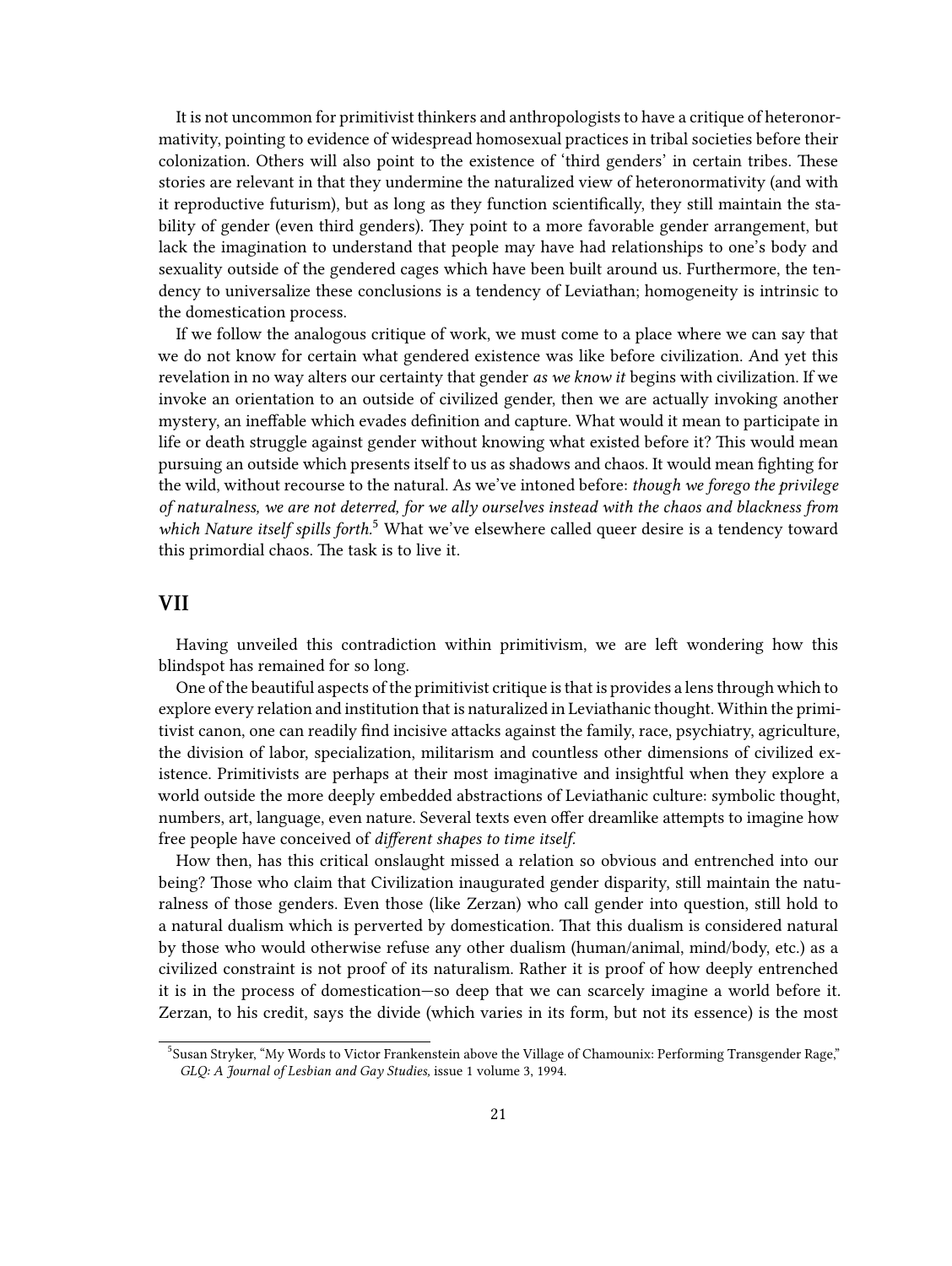deeply seated dualism; giving rise to the subject/object and mind/body splits in turn. He calls it a "categorization… that may be the single cultural form of greatest significance." It introduces and legitimizes all other dominations. This line of argument is echoed by Witch Hazel in *BLOOD-LUST*, who writes that the construction and devaluation of the feminine archetype is a parallel to the mind/body split and enables the turn toward domestication and Civilized conquest. This central underpinning of Civilization already divines, without knowing it, the enmity between Civilization and queer desire articulated by Guy Hocquenghem and others; the way that queer desire reveals what is common between the family and the automobile and every other civilized apparatus. This lens allows us to see that in gender, more than anywhere else, the enemy has projected itself throughout time in order to preclude our dreams of an outside. As Fredy narrates this dynamic of projection:

The strait that separates us from the other shore has been widening for three hundred generations, and whatever was cannibalized from the other shore is no longer a vestige of their activity but an excretion of ours: it's shit. Reduced to blank slates by school, we cannot know what it was to grow up heirs to thousands of generations of vision, insight, experience. We cannot know what it was to learn to hear the plants grow, and to feel the growth…

It becomes very important for the last Leviathan to deny the existence of an outside. The beast's voices have to project Leviathanic traits into pre-Leviathanic past, into nature, even into the unknown universe.

The post-Hobbesian artificial beast becomes conscious of itself as Leviathan and not as Temple or Heavenly Empire or Vicarate of Christ, and it simultaneously begins to suspect its own frailty, its impermanence. The beast knows itself to be a machine, and it knows that machines break down, decompose, and may even destroy themselves. A frantic search for perpetual motion machines yields no assurance to counter the suspicions, and the beast has no choice but to project itself into realms or beings which are not machines.

A telling story is that of the interaction between colonizing French Jesuits and the indigenous Montagnais-Naskapi in 17<sup>th</sup> century Canada, as recounted by Eleanor Leacock, a feminist anthropologist cited by both Zerzan and Silvia Federici. She describes how it became necessary for the Jesuits to 'civilize' the Montagnais-Naskapi in order to ensure they'd be disciplined trading partners. This endeavor started with the introduction of hierarchical gender roles.

As often happened when Europeans came in contact with native American populations, the French were impressed by Montagnais-Naskapi generosity, their sense of cooperation and indifference to status, but they were scandalized by their 'lack of morals;' they saw that the Naskapi had no conception of private property, of authority, of male superiority, and they even refused to punish their children. The Jesuits decided to change all that, setting out to teach the Indians the basic elements of civilization, convinced that this was necessary to turn them into reliable trade partners. In this spirit they first taught them that 'man is the master,' that 'in France women do not rule their husbands,' and that courting at night, divorce at either partner's desire, and sexual freedom for both spouses, before or after marriage, had to be forbidden.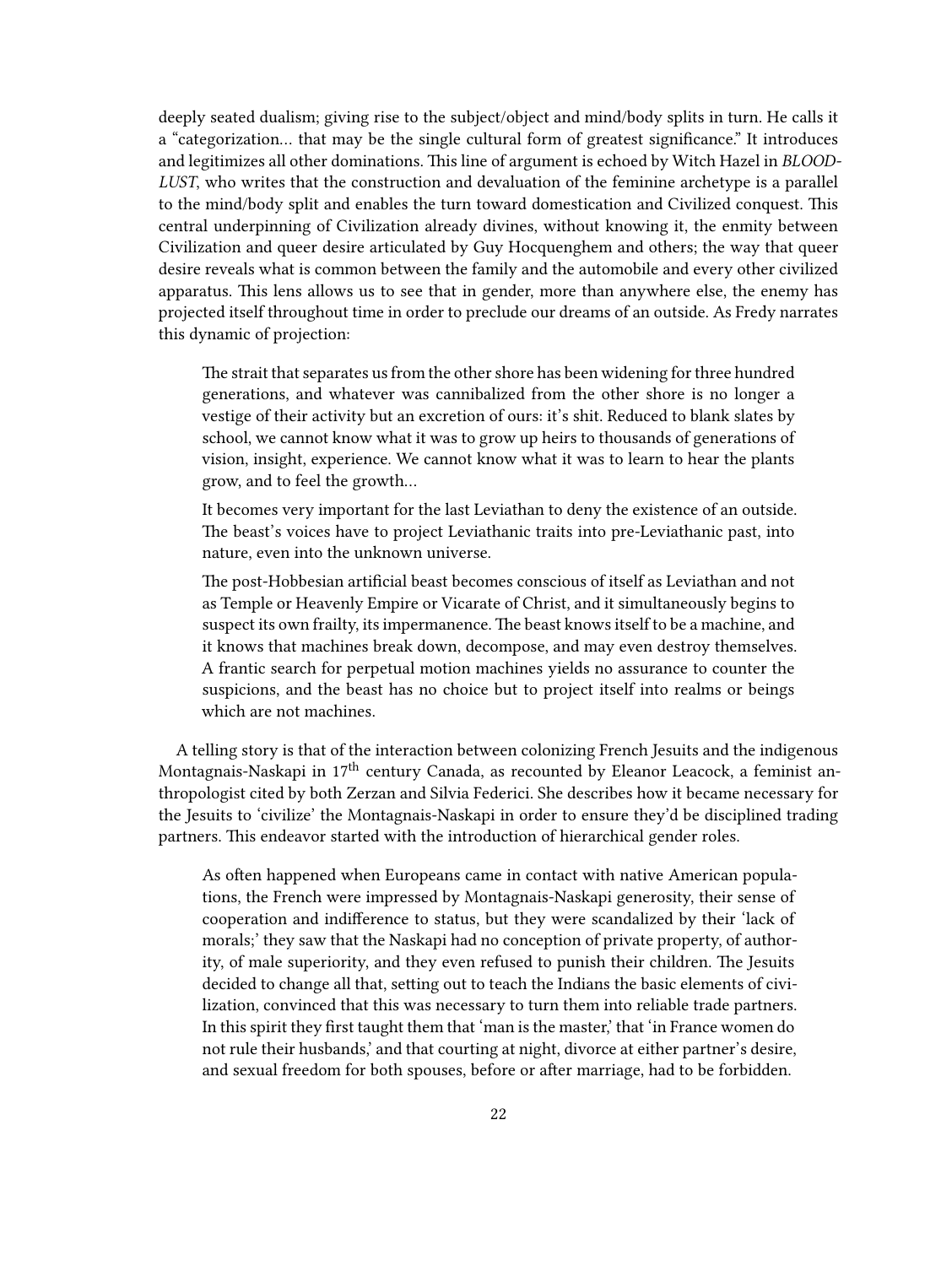The Jesuits succeeded in convincing the newly appointed chiefs of the tribe to implement male authority over the women. Several Naskapi women fled such novel and offensive constraint, causing men (at the encouragement of the Jesuits) to chase after them and threaten to beat and/ or imprison them for their disobedience. One Jesuit missionary's journal proudly includes an account of the incident:

Such acts of justice cause no surprise in France, because it is usual there to proceed in that manner. But among these people…where everyone considers himself from birth as free as the wild animals that roam in their great forests…it is a marvel, or rather a miracle, to see a peremptory command obeyed, or any act of severity or justice performed.

Another interesting story is recounted in a brief segment from the journal *Species Traitor* about homosexuality outside of civilization. The segment has the humility to acknowledge that while we can indict universalized homophobia as being unique to modern society, we can know very little about the vast and divergent sexual practices of the majority of cultures that have walked the earth. The segment goes on to cite an example of two anthropologists living among the Huaorani people in the Amazon region of what is now Ecuador. The two anthropologists witnessed two Huaorani men in an intimate embrace. When the Huaorani men saw that they were being watched, one quietly whispered to the other *kowudi*, after which they looked embarrassed at the anthropologists and walked away. *Kowudi* means *outsiders*.

Both of these stories succinctly illustrate the truly partisan role played by those who operate under some notion of objectivity or neutrality. The journals of countless missionaries, explorers and anthropologists show that their accounts are tainted by their civilized attitudes toward gender and sexuality, but also that one of their primary operations is to force those attitudes upon the people they study. In *Witchcraft and the Gay Counterculture,* Arthur Evans points to several of these, including a rather humorous example of the Greek historian Diodorus Siculus' disgust at the behavior of Celtic men in the first century BC:

Although they have good-looking women, they pay very little attention to them, but are really crazy about having sex with men. They are accustomed to sleep on the ground on animal skins and roll around with male bed-mates on both sides. Heedless of their own dignity, they abandon without a qualm the bloom of their bodies to others. And the most incredible thing is that they don't think this is shameful.

All of this points to the great flaw of anthropology in regard to the question of gender. As the existence and universality of gendered categories is taken for granted, their accounts (and often their actions) will always function to enact a violence upon a wild range of human experience, severing it from its whole context and recounting that experience as an amputated and gendered one. This isn't to say that we shouldn't read these stories. Instead it instructs us on *how* to read them. If we can glean any useful direction from them, it is by reading these scientists as we would read any other enemy; critically, and with attention to the secrets hidden between the lines. And even when we can distill this or that, we still only have one story, from one culture, in one moment. To universalize these stories as representations and truths about all of humanity, as is often done by primitivist anthropology, is to falsify our understanding and erase an infinity of other possibilities and stories of people beyond civilization's snares. It is a reverence for this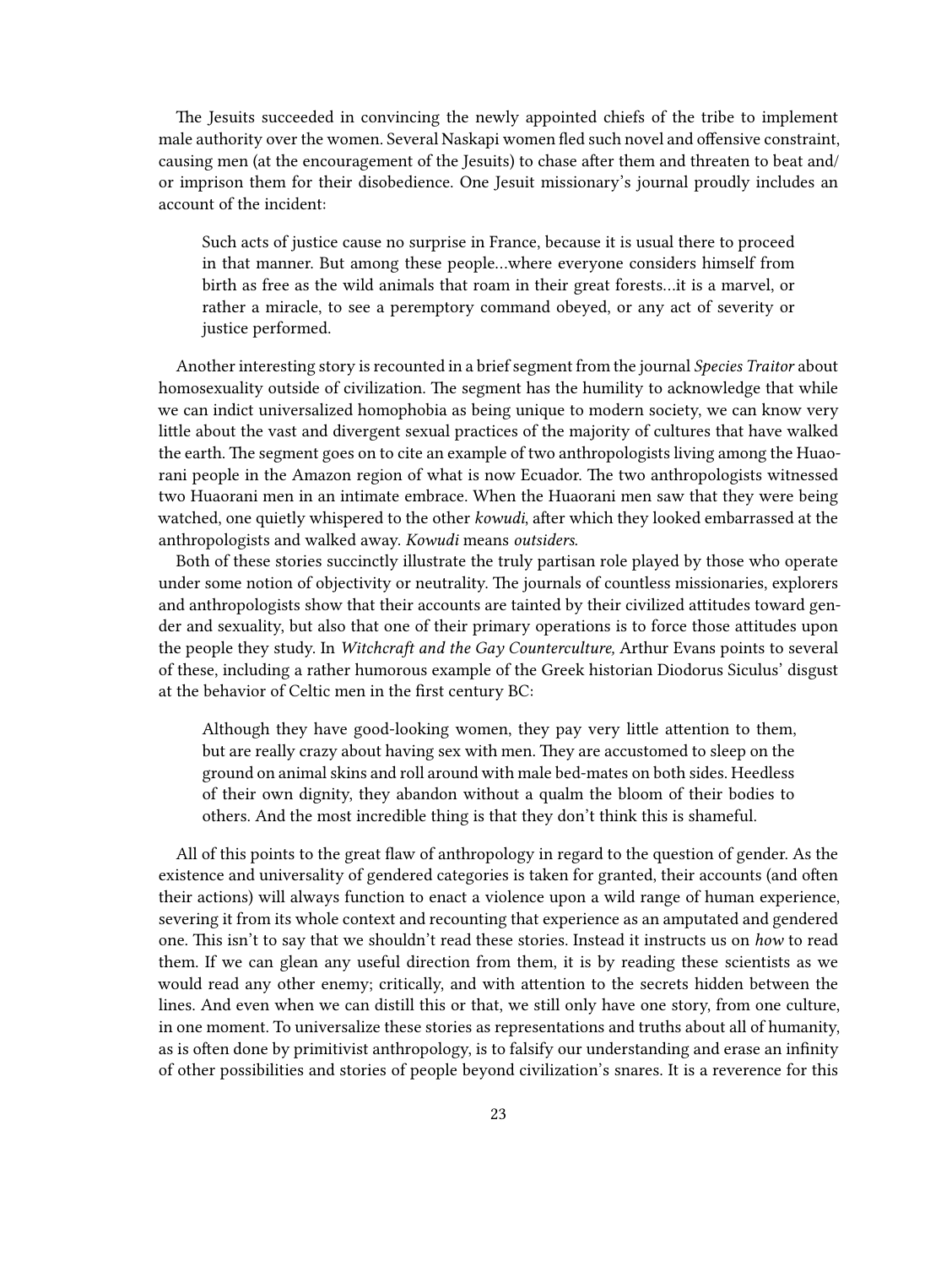infinity which sets our inquiry apart from a scientific one. Science, after all, is also one myth among many. It is different only in that it refuses all stories but its own.

Some interpret these stories to mean that Patriarchy is one of the first pillars of civilization to emerge from domestication. Others glean that the gender division is the first duality, which makes domestication possible. Both versions draw circles around a third possibility:

Gender *is* domestication.

The two supposedly distinct phenomena appear as mutually constituting because they are one and the same phenomenon. Earlier we said that domestication is the capture of living things by something non-living. It is also the process where capture is internalized by living beings who are then shaped into pre-determined roles. The non-living thing is immortal and continues long after its captives are dead, and that it is constantly accumulating new lives in order to reproduce itself. Gender is precisely this non-living institution which tears individuals away from themselves and reconstitutes them as a pre-determined role. Gender would be an empty husk if it wasn't for its constant capture of new bodies; bodies which in turn give it life. Isn't the first incursion of Civilization into the life of a wild newborn always to proclaim its gender? It is the first separation which gives rise to all others. Gender is the cipher through which Leviathan categorizes and understands each and every one of the beings trapped in its entrails. A whole destiny of experience is inscribed on our bodies from it.

We should also remember that we previous identified a theme where domesticated people invoke the image of those they are not and never were to justify their own machinations and violence. In gender, we see all the ways that the gender binary is naturalized as sex and projected into pre-history as a way of explaining and rationalizing (essentializing) all of these experiences of violence. We are told those assigned female are meant to be mothers, and therefore it is in their nature to endure pain, to be caretakers, to submit to external authority. Those assigned male are virile hunters and warriors, violence and rape are supposedly intrinsic to their nature. Homosexuals are aberrations in nature, and thus they are fated for exile in their short, brutal and diseased lives. Every mask of the natural is only ever a lie told by Leviathan to justify its own activity.

An understanding of *gender as domestication* is supported by the inquiries of a handful of anti-colonial theorists of gender such as María Lugones, Andrea Smith and Oyèrónké Oyěwùmí. Smith, for example, horrifyingly illustrates the use of sexual violence as strategy of Leviathan's conquest of the Americas.<sup>6</sup> More so, she argues that colonialism is itself structured by sexual violence. Lugones, as another example, argues that gender itself is violently introduced by colonial civilization.<sup>7</sup> She says it is consistently and contemporarily used to destroy peoples, cosmologies and communities in order to form the building ground of the 'civilized West.' She argues that the colonial system produces different racialized genders, but more importantly institutes gender itself as a way of organizing relations, knowledges and cosmic understanding. This is useful because it refuses a universal or natural understanding of Patriarchy that lacks a critique of racial and heteronormative colonialism. Instead, her argument helps us to describe the gender as something that spreads, consumes and destroys. She describes this process as the Colonial/ Modern Gender System. This system entails the naturalization of the sexual binary, the demonization of a racial and hermaphroditic other, and the violent eradication of everything outside

<sup>6</sup>Andrea Smith, *Conquest: Sexual Violence and the American Indian Genocide*, 2005.

<sup>7</sup>María Lugones, *Heterosexualism and the Colonial/Modern Gender System*, 2007.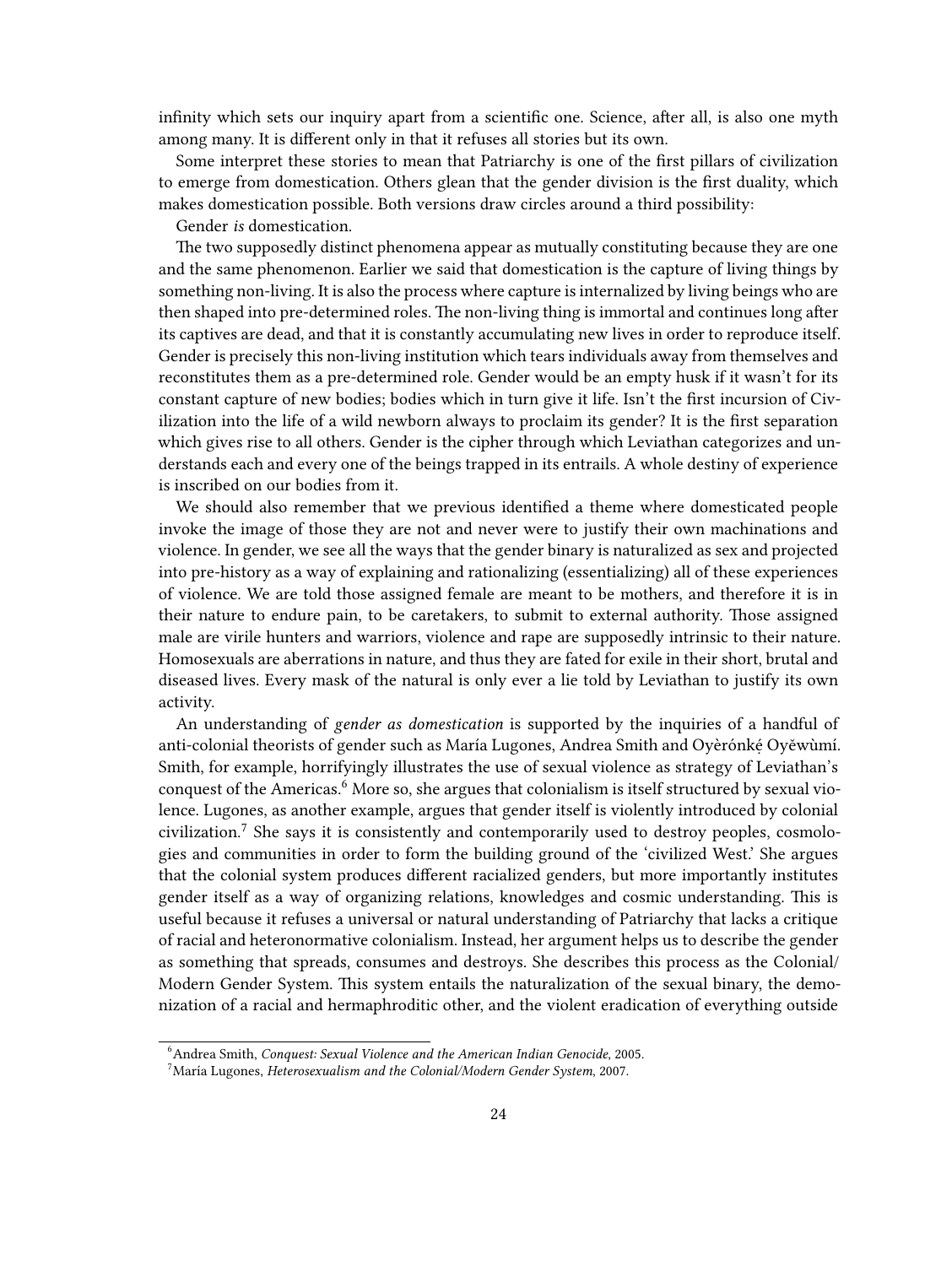civilization: third genders, homosexuality, gynocentric knowledges and non-gendered existence, etc. Oyèrónkẹ́Oyěwùmí in *The Invention of Women* describes how gender was not an organizing principle in Yoruba society prior to colonization. She says that patriarchy only emerges when Yoruba society is "translated into english to fit the western pattern of body reasoning." She locates the dominance of civilization's gender system in its *documentation* and *interpretation* of the world. "Researchers always find gender when they look for it."

Within colonialism, new subject categories were created by western Civilization and were racialized and engendered as the foundation of the new colonial state. This creation process is composed of several operations: the introduction and entrenchment of gender roles, the imposition of Male gods, the formation of Patriarchal colonial government, the displacement of people from their traditional means of subsistence and the violent institution of the Family. These operations serve as a revision which recasts and genders tribal life and spirituality. This engendering does more than create the victimized category of women, but also constructs men as collaborators in domestication. Lugones cites the British strategy of bringing indigenous men to English schools where they would be instructed in the ways of civilized gender. These men would work within the colonial state to deprive women of their previous power to declare war, bear arms and determine their own relationships. She also cites the Spanish strategy of criminalizing sodomy among colonized populations, intertwining it with racialized hatred of the Moors and other 'primitive' people.

These theorists employ stories and examples of 'third genders' not as a literal description of a three gendered system, but instead as a place holder for the infinite range of bodily possibility which exists outside the colonial system. They argue that domestication has to be imposed as gender in order to disintegrate all the communal and free relationships, rituals and overlapping means of survival. And as the civilized ideal of racial gender is naturalized, everything outside of itself is fair game for capture, domination and reshaping. Colonialism itself is often described through the racial and sexual metaphor of the white male explorer uncovering and pillaging the dark female continents, forcing her to submit and planting the seed of civilization.

From this perspective, we can recognize all the incidents of gendered and racial violence in our lives as repetitions of this first capture. Sex work, abusive relationships, body dysmorphia, marriage, sexual abuse, familial constraint, date rape, gang rape, queer bashing, psychiatry, electroshock therapy, eating disorders, domestic labor, unwanted pregnancy, fetishization, emotional labor, street harassment, pornography: each instance is a moment where we are torn from ourselves, taken by another, captured and determined as a brutal repetition of the primary rupture which denied us a life lived by and for ourselves. In this schema, the assimilation and medicalization of queer and transgendered people can be understood as a re-capture of rebellious bodies. Police murder and racist vigilantism can likewise be understood as functions of this capture.

It is worth noting here that to understand *gender as domestication* is crucially different from understanding *patriarchy as a consequence of domestication*, in that the former is a break from the trap of essentialism. None of the above is limited to one subject of the gendered world. Rape, for example, is not solely the experience of women (as is often claimed by various regurgitations of second wave feminism), but is a disgustingly widespread experience among people of all genders. The assertion that any form of gender violence is the exclusive property of one category of people would be laughable if it weren't for the litany of horrors which serve to disprove it. More sinisterly, these type of essentialist assertions obscure and shame those experience an entire range of very real experiences of gender violence.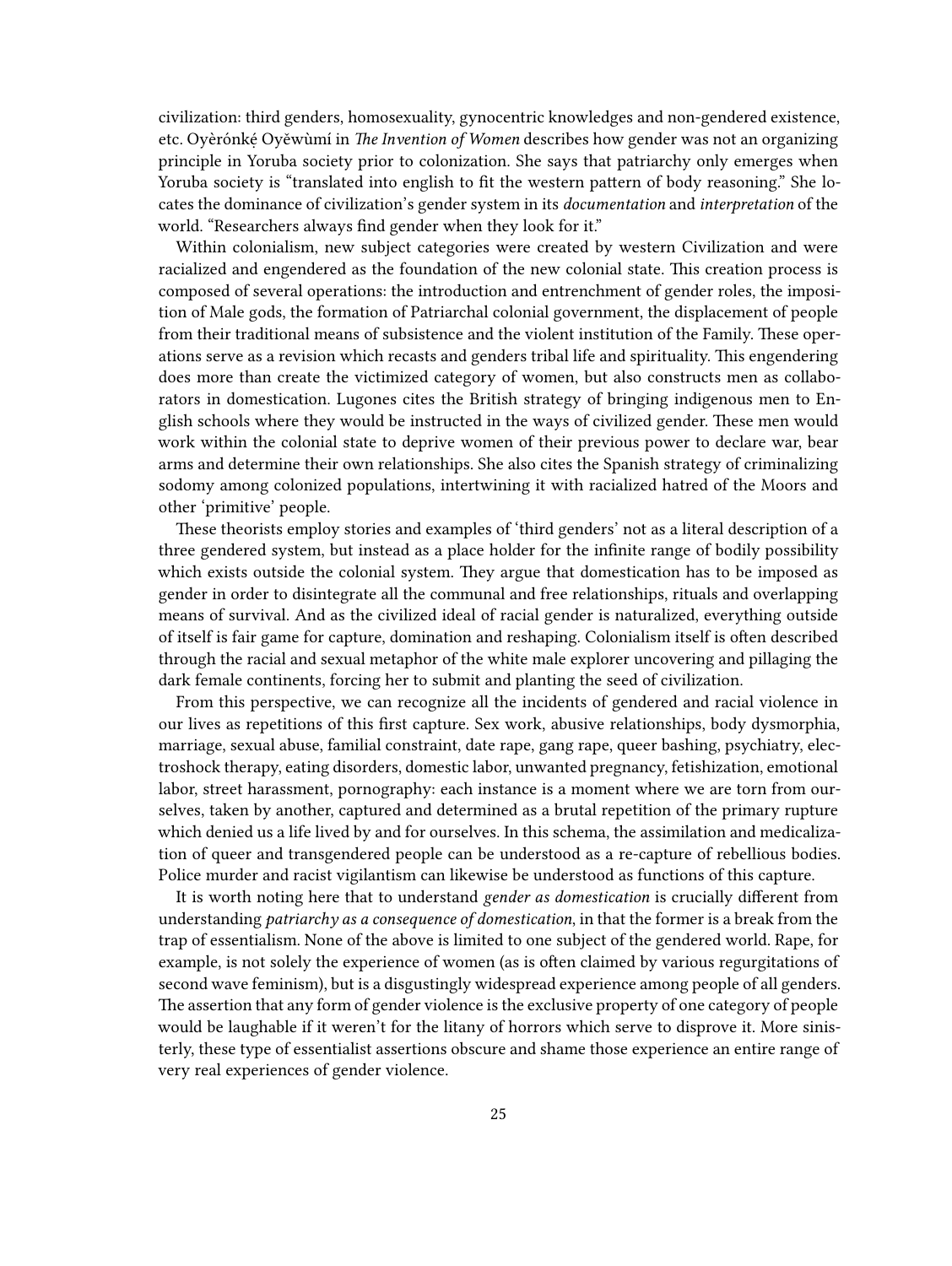Situating gender as domestication is a way to understand gender violence outside of an essentialist and white framework. Without this understanding, all theories which attribute some natural dimension to sex/gender (from eco-feminist to Marxist feminist) are structurally unable to account for the violence, capture, and exclusion experienced by anyone who deviates from the gender binary or the heterosexual matrix. These ideologies will expand to pay lip-service to queer and transpeople, but they never alter the structure of their theory. This amounts to little more than the liberal politics of inclusion. If, however, we understand gender as something which captures us, rather than something natural to us (or extracted from our biological existence), we can begin to analyze all the methods of domination experienced by queer or transgender people. Brutality and exclusion come to be recognized as the policing methods by which individuals remain captured; assimilation and exploitation represent a more sophisticated capture. From here I can see the line which binds together the boys who called me *faggot* as a teenager and the gay men who would pay me for sex a few years later. Everything about the refusal of gender follows from this. The criticism of identity, assimilation, medicalization or any technique of the self becomes meaningful once it is placed in this continuum.

#### <span id="page-25-0"></span>**VIII**

We've said there are some stories which can be stolen from anthropology that might help us in our understanding of gender as domestication. One such story is told by Gayle Rubin in her essay *The Traffic in Women* (not to be confused with the Emma Goldman piece by the same name). This piece is one of the many examples of feminist anthropology which influenced Zerzan and other primitivist writers in their theory of gender. We chose to critically engage with Rubin's piece for a few reasons. Firstly, within her work, there is a shift from feminist anthropology to queer theory; this feels analogous to shifts within our inquiry. Secondly, she conceives of her own writing as a practice of exegesis, of reading others against themselves to draw conclusions which are opposed to the author's intentions. Specifically, she heretically reads Levi-Strauss and Freud, (apologists and technicians of gender) for the ways their theories can be subverted. This practice aligns interestingly with our abuse of a whole range of texts. And lastly, she defines her own project as being an attempt to understand the origins of 'the domestication of women.' While our own inquiry is more thorough than to be interested in only the domestication of one gendered subject, we cannot help but feel intrigued by a theory of gender that directly interrogates domestication.

In her text, she aims to find the 'systemic social apparatus' which transforms 'females as raw material' and 'fashions domesticated women as a product.' Rubin contends that this apparatus is significant because it dominates the lives 'of women, of sexual minorities, and of certain aspects of human personalities within individuals.' She calls this apparatus the *sex/gender system* and she believes that both anthropology and psychoanalysis inadvertently describe mechanisms by which this system constructs domesticated gender out of the occurrence of biological sex. It is unfortunate that Rubin advocates the sex/gender dichotomy that we've critiqued above, but this oversight doesn't prevent us from being able to use her study. After all, even without a conception of naturalized sex, we are still interested in understanding the social apparatus which transforms wild beings into domesticated gendered products.

Interestingly enough, she begins her exploration of this apparatus by first outlining the failure of Marxist feminism to account for it. She wrote *Traffic* at a time when Marxist feminists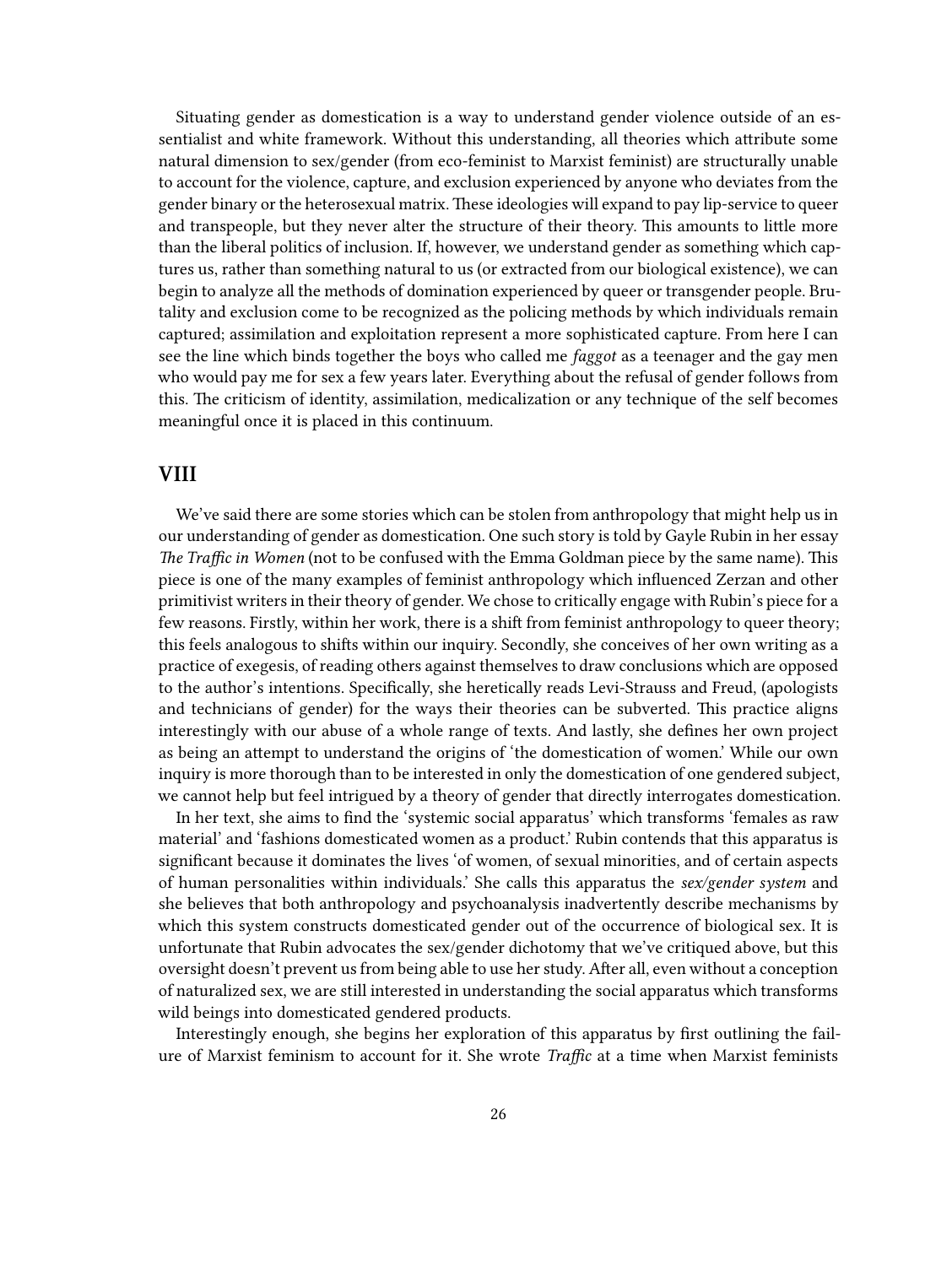such as Selma James, Mariarosa Dalla Costa, and Silvia Federici were articulating a theory of 'reproductive labor' and specifically the labor performed by housewives as being the root of women's oppression and exploitation. This theory stemmed from a desire on the part of these women to locate a theory of gendered oppression that was a concomitant of the capitalist mode of production.

Food must be cooked, clothes cleaned, beds made, wood chopped. Housework is therefore a key element in the process of the reproduction of the laborer from whom surplus value is taken. Since it is usually women who do housework, it has been observed that it is through the reproduction of labor power that women are articulated into the surplus-value nexus which is the sine qua non of capitalism. It can be further argued that since no wage is paid for housework, the labor of women in the home contributes to the ultimate quantity of surplus value realized by the capitalist. But to explain women's usefulness to capitalism is one thing. To argue that this usefulness explains the genesis of the oppression of women is quite another. It is precisely at this point that the analysis of capitalism ceases to explain very much about women and the oppression of women.

This limit—the conflation of the exploitation of subjects by capitalism with evidence that capitalism is the origin of those subjects—is a flaw of all self-proclaimed 'scientific' disciplines which aim to generalize one story into a materialist theory that locates economics as the cause of all woes. Following from this, she identifies a wide range of non-capitalist cultures which are vehemently patriarchal, including pre-capitalist feudal Europe. She then details several practices of gender domination (foot binding, chastity belts, and other fetishized indignities) which cannot be accounted for by a Marxist analysis of the reproduction of labor power. She argues that at most, Marxist Feminism can explain the way capitalism seized upon and tinkered with already existing forces of social control. 'The analysis of the reproduction of labor power does not even explain why it is usually women rather than men who do domestic work in the home.' She argues that economics cannot account for the *moral element* which determines that a wife is among the commodities needed by a man, that only men can talk to God, and that women are the ones who perform domestic labor. To her, this *moral element* is the massive and unexplored terrain from which gendered violence emerges and that it is the basis of the femininity and masculinity that capitalism later inherited. It is into this element that she'll direct the rest of her study. She concludes her critique of Marxist feminism by illustrating the silliness of reducing the vastness of the sex/gender system to being simply 'the reproductive' sphere. For her, there is far too much excess in that system to be solely the reproductive aspect of industrial production. Not to mention that it is also productive in its own way: producing gendered subjects, for example. The origins of gender domination, she claims, must be located outside the 'mode of production.'

Her attempt to find this outside is to first look at the writings of Levi-Strauss in his explorations of early kinship structures. His writing places gender and sexuality at the center of these structures; he develops a theory that links their essence to the exchange of women between men of various social groups. In doing so, Rubin believes he has sketched an implicit theory of gendered oppression. He primarily comes to this conclusion after studying the role of gift exchange in pre-state arrangements. He finds that the exchange of gifts was the first measure taken in the long road toward the development of 'civil society' and the state. For him, marriage is one of the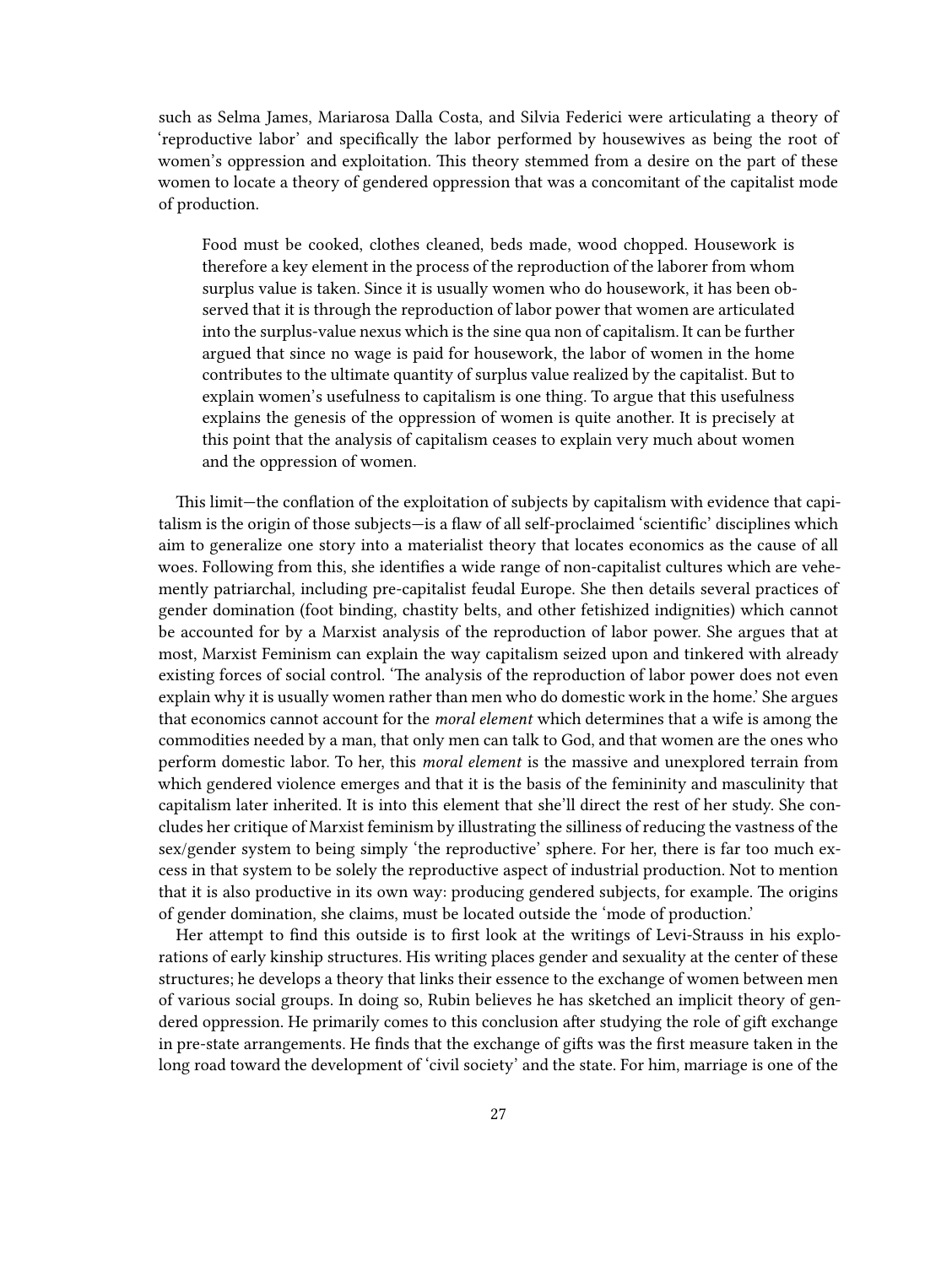most significant forms of gift exchange, with women themselves being the gifts given from one man to another. From here, he analyzes the incest taboo as a means of policing and enforcing this exchange of women as gifts. The taboo is less about preventing endogamous sexual relations, and much more about obliging the exchange of sisters and daughters into exogamous relations; it is an early expression of commodity society. The exchange of human beings is more powerful than other gifts because it is not simply an arrangement of reciprocity, but one of kinship. This results in a more long-lasting and expansive relationship which orders all other types of exchange through the established kinship network.

The marriage ceremonies recorded in the ethnographic literature are moments in a ceaseless and ordered procession in which women, children, shells, words, cattle, names, fish, ancestors, whale's teeth, pigs, yams, spells, dances, mats and so on, pass from hand to hand, leaving as their tracks the ties that bind. Kinship is organization, and organization gives power.

*Organization*, then, is an original structure of power between those who exchange others. This difference between the exchanged and the exchangers is a primary split in the system we'll call gender. For Rubin, the split is between men as organizers, and women as conduits to organization; men as exchange partners and women as gifts. The circulation of women provides the mystical powers of kinship to the men who exchange them; the men benefit from the subsequent social organization. The vast permutations of gendered *organization* today will not deviate from this unending exchange of bodies. *Women are given in marriage, taken in battle, exchanged for favors, sent as tribute, traded, bought, and sold. Far from being confined to the "primitive world," these practices seem only to become more pronounced and commercialized in more "civilized" societies.* Rubin finds this concept useful because it locates gender's emergence in social structures, rather than in biology. Further, it understands gender domination to be more rooted in the exchange of bodies than in the exchange of merchandise. Here, gender is not explained away as a function of reproduction, but is production itself. It is an entire system where individual bodies are produced as gendered subjects and exchanged in the production of kinship structures. This system does not just exchange women, but ancestry, lineage names, social power, children. The inauguration of gender violence emerges from this system within which sex and gender are organized; the economic exploitation of this or that gender is secondary to this.

This story is relevant to the larger one we're trying to weave because it features gender as inextricably bound to a monster which is Rubin euphemistically calls social organization. We would call the monster domestication, and from this story we can determine a lot about its character and tendencies. Rubin of course, in typical academic fashion, shies away from the totality of these conclusions. She says that, since Levi-Strauss located this exchange as the beginning of the culture of civilization ("his analysis implies that the world-historical defeat of women occurred with the origin of culture, and is a prerequisite of culture"), holding to a firm interpretation of the theory would also imply that her "feminist task" would require the destruction of that culture. This destruction remains unthinkable in her system of thought. Again, we'll choose to go where others will not. That an argument points to a necessary destruction of everything is precisely why we'd follow it.

The second story that Gayle Rubin recites is one more common: psychoanalysis and its Oedipus complex. Rubin correctly berates psychoanalysis for its tendency to become more than a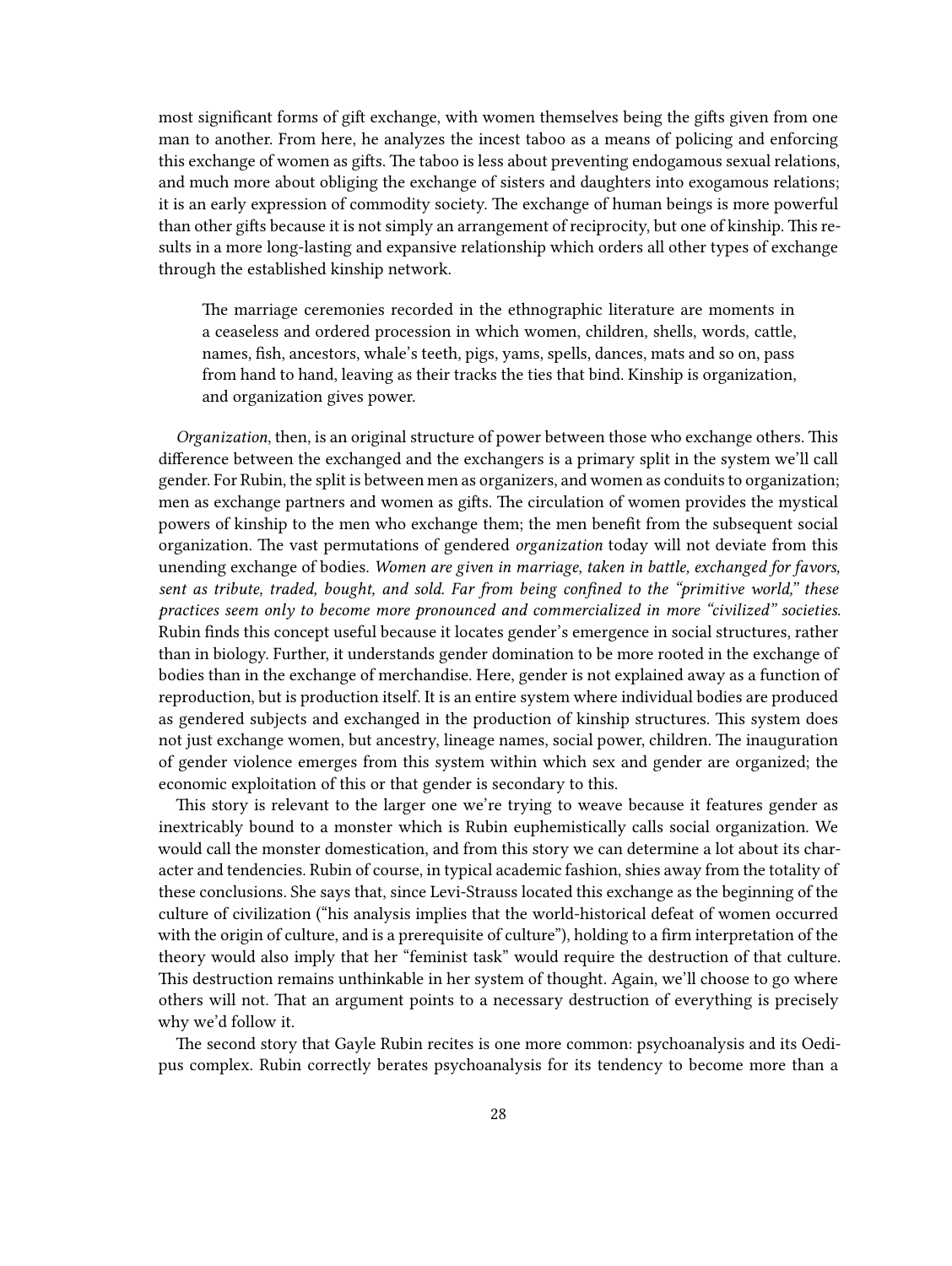theory of the mechanisms which reproduces gender and sexuality; she argues it has largely become one of those mechanisms. She follows that a revolt against the mechanisms of gender must then also be a critique of psychoanalysis. This critique isn't new for us; Hocquenghem's queer refusal of civilization is predicated on this very refusal of psychoanalysis. Rubin looks at the same concepts as Hocquenghem in an attempt to flesh out her theory of gender's emergence. Primarily, she concerns herself with how psychoanalysis can hint toward the way children are forced into the categories of boys and girls. Her exegesis of psychoanalysis mostly centers around Lacan, who views his efforts as an attempt to identify the traces left in the individual's psyche by their conscription into kinship structures, as well as the transformation of their sexuality as they are integrated into civilized culture. For Rubin this is a nice complement to Levi-Strauss; whereas the she had already examined the exchange of individuals within a gender system, she now turns to the interior realities of those exchanged. She begins from Oedipus:

Oedipal crisis occurs when a child learns of the sexual rules embedded in the terms for family and relatives. The crisis begins when the child comprehends the system and his or her place in it; Before the Oedipal phase, the sexuality of the child is… unstructured. Each child contains all the sexual possibilities available to human expression. But in any given society, only some of these possibilities will be expressed, while others will be constrained. Upon leaving the Oedipal phase, the child's libido and gender identity have been organized in conformity with the rules of the culture which is domesticating it…

Oedipal complex is an apparatus for the production of sexual personality. Societies will inculcate in their young the character traits appropriate to carry on the business of society… such as the transformation of the working class into good industrial workers. Just as the social forms of labor demand certain kinds of personality, the social forms of sex and gender demand certain kinds of people. In the most general terms, the Oedipal complex is a machine which fashions the appropriate forms of sexual individuals.

Psychoanalysis largely concerns itself with how a child can properly adapt to this machine. Rubin would say that the machine needs to be changed. We'll assert that the machine must be destroyed. Rubin details how the machine functions along with an equally familiar concept, the phallus. She emphasizes that rather than being a biological object, the phallus is primarily a symbol of belonging to a gendered social order. The father possesses it, and so he can exchange it for a woman; if a boy behaves and is properly domesticated, he can one day have the phallus too. The girl is denied it, and thus has nothing with which to bargain for it. The phallus is transmitted through particularly gendered bodies and rests upon others. In the same way as the kinship system detailed by Levi-Strauss gives certain people the ability to exchange others as a commodity, the phallus is the mystical dimension of belonging which is traded for these bodies in turn. For Rubin, these systems cohere into a mutually reinforcing dynamic where women are dispossessed of their very being, and are possessed and exchanged by men. The linkage of these men through their exchange of the woman and phallus creates the social bonds upon which organized civilization is based.

Rubin emphasizes that any part of the body can be a site of active or passive eroticism. But by imbuing certain categories of similar anatomy with the social power of the phallus, domestication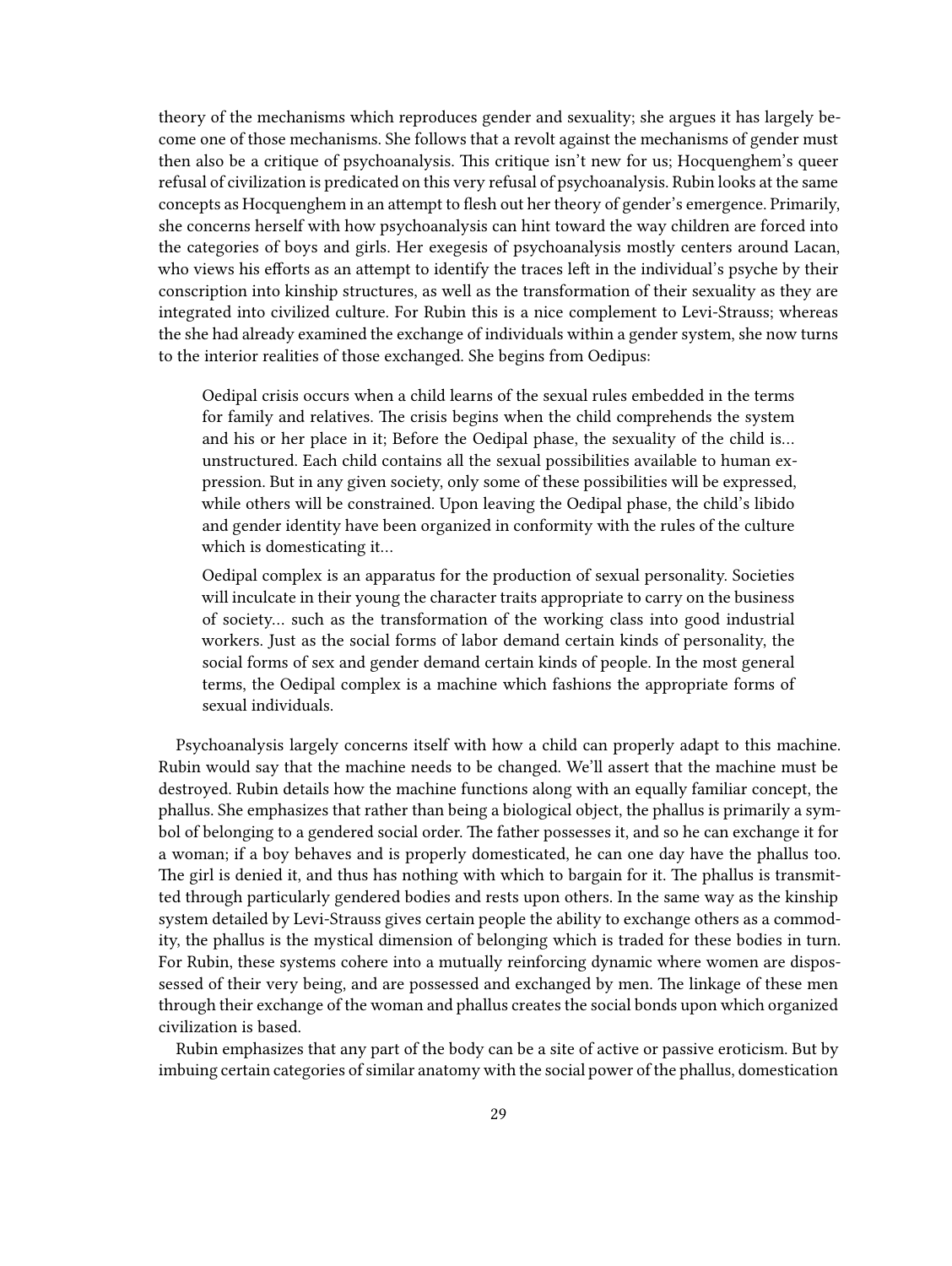concentrates erotic power in certain geographies, tearing all other possibilities away from gendered individuals. Psychoanalysis argues that those gendered as girls are forced to accept their position within a gendered order where they've been separated from their access to the phallus, or to socially recognized eroticism. Traditional psychoanalysts describe this as the formation of feminine personality. Rubin breaks from them in describing it instead as a socialized enforcement of psychic brutality which forces young children to internalize a logic of submission. The normative interpretation is that one learns to accept this submission and take pleasure from it. Here the scientists of psychoanalysis allow for the triumphant return of biological essentialism—linking the pain of penetration and child birth to a now rationalized internalization of submission. Rubin will argue that this theory normatively functions to naturalize and justify the gender order, and must be attacked for this function. She proposes a more subversive reading of it as a diagnostic of exactly how this machine functions. Our reading of it should elucidate how that machine can be irreparably sabotaged.

For Rubin, a subversive reading of these two stories begins to unveil aspects of the gender system which would otherwise remain hidden. She calls them preliminary charts of the social machinery. Others today would call it a study of apparatuses. In these charts, she reads a system that is so intractable and monumental that it cannot be exorcised through miniscule reforms. For her, the neat congruity between the two stories indicates that the ancient methods of capture and exchange are still at work in the present. She calls these methods domestication. She argues that domestication will always happen and that the wild profusion of sexual possibilities in the human body will always be tamed. And so she rather cynically argues for a 'feminist revolution' to seize this machinery and use it to 'liberate human personality from the straightjacket of gender.' We don't have any hope that this machinery will ever be destroyed on a global scale, but this does not mean that we believe in seizing it for our own use. (Just as we are not interested in seizing state power or the means of production). Our anarchy is the destruction of these machines and our escape from them. Fredy Perlman argued that Leviathan is a dead thing which only has an artificial life when living things inhabit it as captives. If we say that gender is domestication, then Leviathan is one and the same as the gendered machinery described above. Seizing the machinery will only continue the nightmare that is gender: we have to find an escape route.

Rubin argues that these disciplines, psychoanalysis and anthropology function as the most sophisticated rationalization of the sex/gender system. We can see this as parallel to the argument made earlier regarding anthropological documentation/enforcement of heteronormativity. Surveillance is always a function of policing. Those sciences which aim to analyze the world become blueprints for how the world might be structured to fit their vision of it. We believe that this is true of science in general; later we'll contend that the same holds for the science of historical materialism. And so just as we must develop an antagonistic reading of anthropological stories, we must also develop a reading of these maps. In them we aren't looking for how to maintain or even alter the machines. We are reading them as a prisoner might study the stolen blueprints of a prison; as an enemy operation, seeking the points at which they fail. These blueprints are of absolutely no interest for us, save for the image of the world we aim to leave; and even still, these images are two dimensional, bare lines, inscrutable symbols.

The map presented to us is not the one drawn by Marxist feminism. Economics form a dimension of our entrapment, but it is not the end all and be all of gender. The terrain is sexual, psychological, ancestral, familial, technological and moral. It may be economic and political too, but not in any privileged sense. The gender system approaches a totality of all the ways we are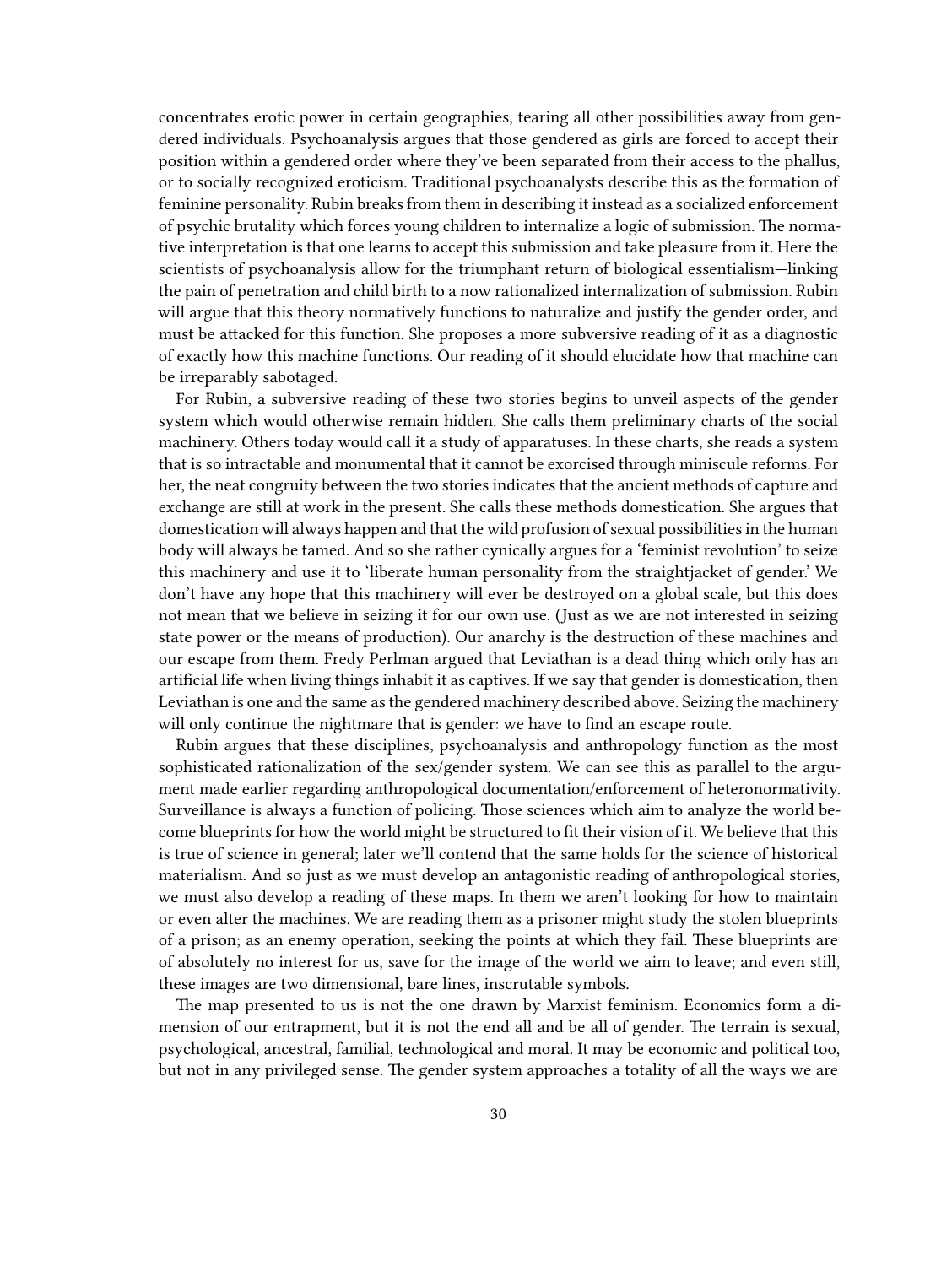captured and the ways in which we internalize that position. Rubin even suggests that the stateform itself may have emerged from this shadowy web of phallic kinship. If we cannot understand and combat gender as a totality, we will never be able to break the curse of the ancient fathers.

While we disagree with Rubin on several of her (mostly political and feminist) conclusions, and are rather bored by her form and obsession with the writings of men of science, we have to appreciate her for her line of inquiry. We can draw on her both in terms of her practice of heretical reading, but also for her unwillingness to accept the simple answers. By problematizing both the conceptions of gender as natural and also as economic, she offers a way of avoiding the pitfalls of an eco-feminist or Marxist-Feminist theory. Her approach is one that is worthwhile if our intention is to locate gender at the moment of domestication; no more and no less.

Perhaps most usefully her two stories correspond to what we might identify as a twofold nature of domestication: bodily and spiritual. On the one hand, domestication takes the form of the capture and exchange of bodies within a social order. On the other, it involves the spiritual taming of those individuals; the internalization of a spirit of submission. These are not two isolated phenomena, but are mutually constituting elements of a self-reproducing dynamic of gender. Form and content. After all, a spiritual linkage is the result of the exchange of body-commodities, just as the Oedipal logic of submission accompanies the entrapment within a particular arrangement of the body. Each assault and constraint upon the body fosters the development of a docile spiritual disposition. Each alienation and dispossession from some dimension of our bodily existence leads to an analogous fragmenting of our psyche. The dualities of sex and gender can be understood as bodily form and spiritual content of the domestication process. The symbolic re-ordering of the body (as in the Phallus) has an accompanying fetish. All the victim subjectivities follow directly from this capture of the body. Equally so, our spiritual complicity with the gendered Leviathan drives us to exchange bodies in pursuit of some mythical belonging. This interplay leads to the creation of the gendered body and the domesticated spirit. This is elsewhere called identity formation. The dualities of sex and gender can be understood as bodily form and spiritual content of the domestication process.

We must take the understanding further than Rubin, by conceptualizing the duality of race as intrinsic to this bodily and spiritual dynamic. In the same way that gender splits bodies and marks them for circulation, race further elaborates this separation. Those captured as black women, for example, were circulated within the slave system and marked as hyper-sexual, perverse, and strong; justifying their rape, hard labor and forced reproduction. The children they produced were taken from them and circulated, while they themselves were forced to wet nurse the white children of their masters. The racist figures of the mammy and the sexually aggressive woman were (and still are) put to use to justify the circulation and domination of the bodies of black women.

We obviously must also take Rubin's account to task for the latent essentialism within it. While she herself mimes some critique of them, she ends up importing far too much of a conception of naturalized gender from the men she reads. It is up to us to locate this dynamic of bodily and spiritual domestication as being the foundation of all gendered violence, and not simply of the violence against women. We've already said that no gendered violence belongs to any one category, but it bears repeating. This dynamic is at much at play in the systematic abuse of young boys by priests as it is in the gang rape in military barracks and fraternities, as it is in and sex slavery in prisons. The circulation of bodies is obvious in these extreme instances, but it is also more subtle: in advertising and pornography (gay and straight), in dating (of the monogamous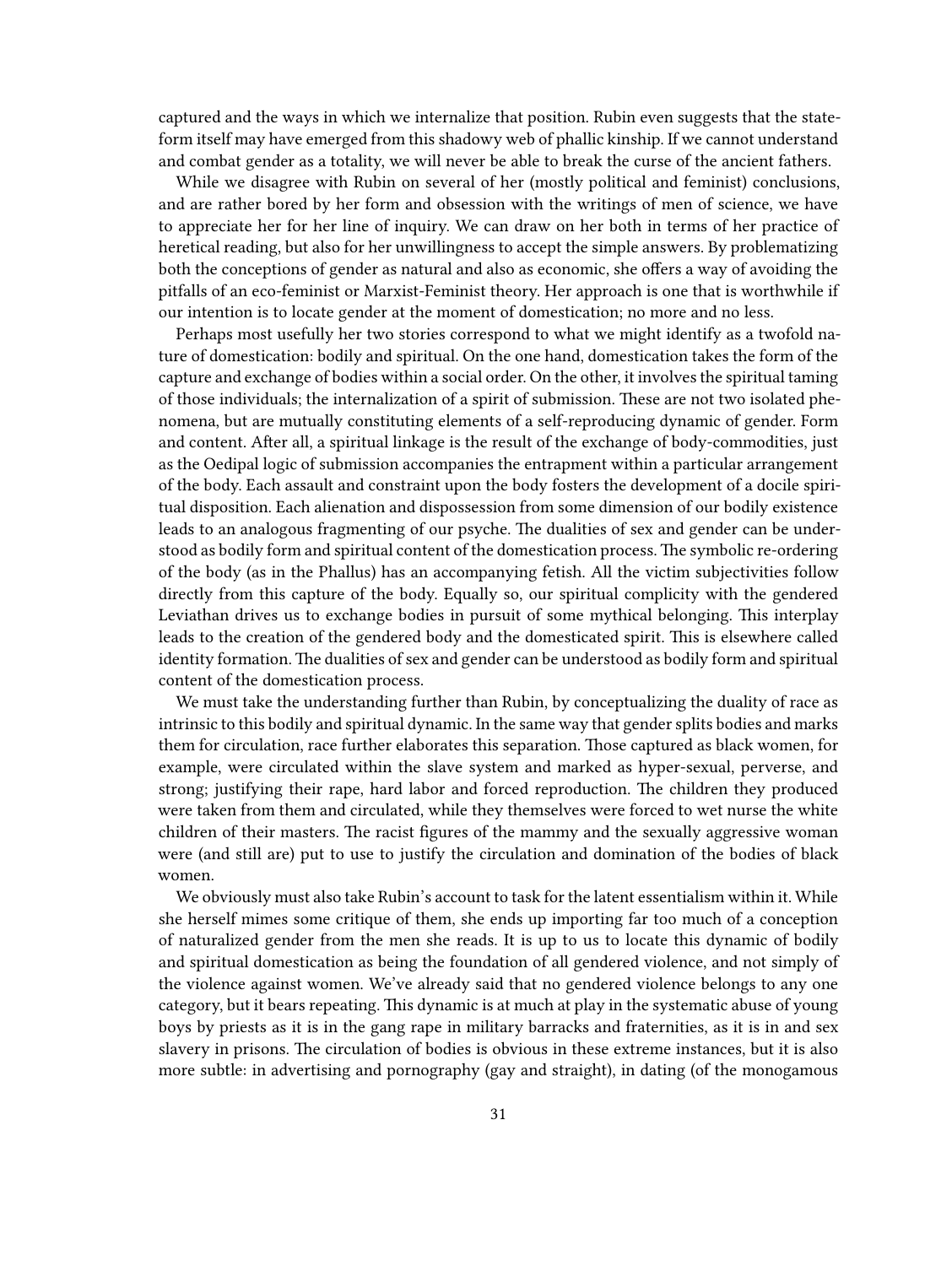or polyamorous varieties), in sex work and service work, in the technophilic ways we cruise, and in the ways we learn. It is present in the 'my' which always corresponds to boyfriend, wife, daughter, partner. It is what remains unspoken in initiatory rites of secret orders of husbands, rapists and jailers. All of it—from the most abominable to the most minute—is the unending dynamic of bodily capture, spiritual submission, and circulation.

## <span id="page-31-0"></span>**IX**

While the ecstasy of the former living community languishes within the Temple and suffers a slow and painful death, the human beings outside the Temple's precincts but inside the State's lose their inner ecstasy. The spirit shrivels up inside them. They become nearly empty shells. We've seen that this happens even in Leviathans that set out, at least initially, to resist such a shrinkage.

As the generations pass, the individuals within the cadaver's entrails, the operators of the great worm's segments, become increasingly like the springs and wheels they operate, so much so that sometime later they will appear as nothing but springs and wheels. They never become altogether reduced to automata; Hobbes and his successors will regret this.

People never become altogether empty shells. A glimmer of life remains in the faceless… who seem more like springs and wheels than like human beings. They are potential human beings. They are, after all, the living beings responsible for the cadaver's coming to life, they are the ones who reproduce, wean and move the Leviathan. Its life is but a borrowed life; it neither breathes nor breeds; it is not even a living parasite; it is an excretion and they are the ones who excrete it.

The compulsive and compulsory reproduction of the cadaver's life is the subject of more than one essay. Why do people do it? This is the great mystery of civilized life.

It is not enough to say that people are constrained. The first captured may do it only because they are physically constrained, but physical constraint no longer explains why their children stick to their levers. It's not that constraint vanishes. It doesn't. Labor is always forced labor. But something else happens, something that supplements the physical constraint.

At first the imposed task is taken on as a burden. The newly captured one knows that he is not a ditch-repairman, he knows that he is a free Canaanite filled to the brim with ecstatic life, for he still feels the spirits of the Levantine mountains and forests throbbing inside him. The ditch-fixing is something he takes on to keep from being slaughtered; it is something he merely wears, like a heavy armor or an ugly mask. He knows he will throw off the armor as soon as the manager's back is turned.

But the tragedy of it is that the longer he wears the armor, the less able he is to remove it. The armor sticks to his body. The mask becomes glued to his face. Attempts to remove the mask become increasingly painful, for the skin tends to come off with it. There's still a human face below the mask, just as there's still a potentially free body below the armor, but merely airing them takes almost superhuman effort.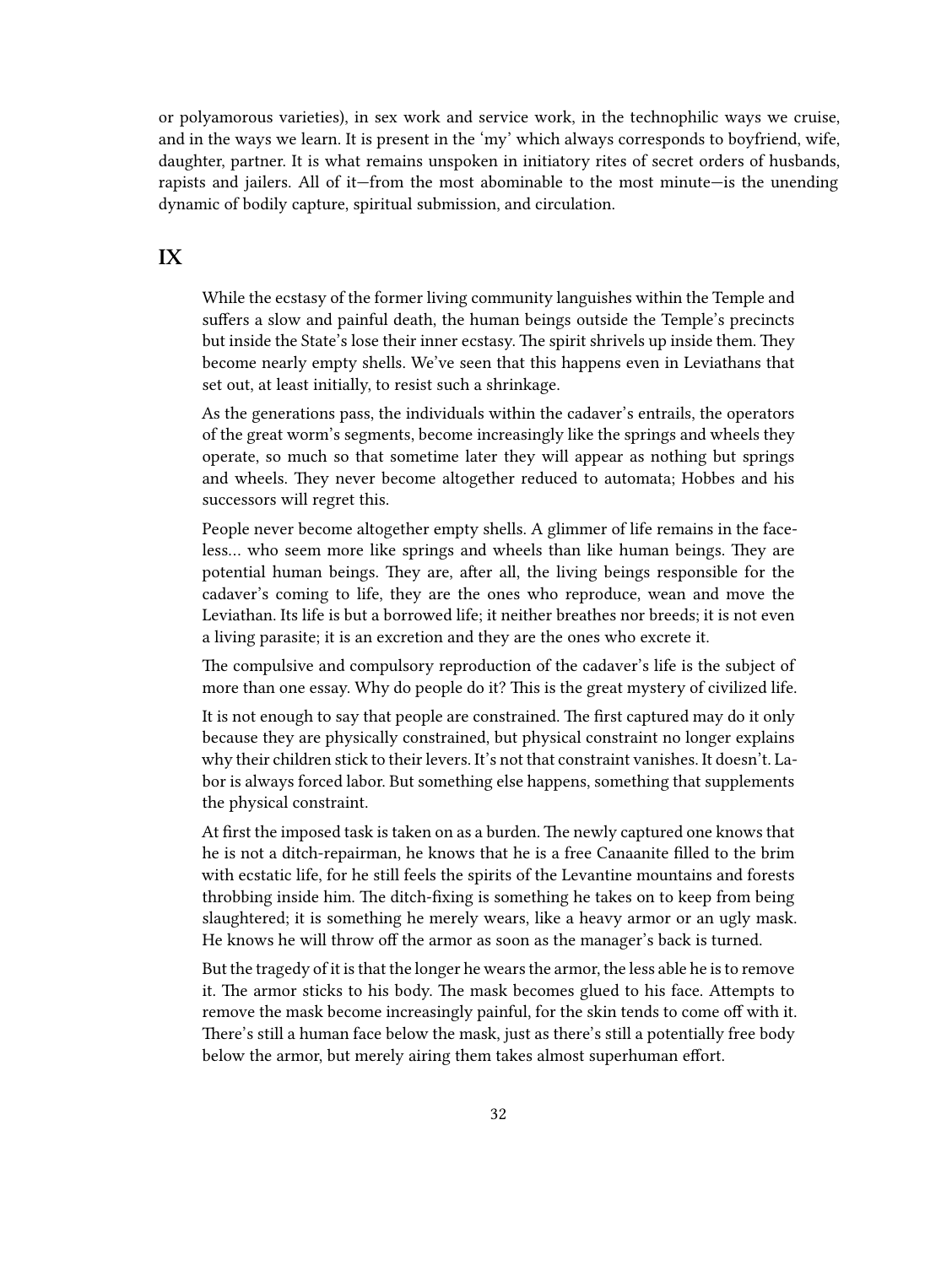And as if all this weren't bad enough, something starts to happen to the individual's inner life, his ecstasy. This starts to dry up. Just as the former community's living spirits shriveled and died when they were confined to the Temple, so the individual's spirit shrivels and dies inside the armor. His spirit can breathe in a closed jar no better than the god could. It suffocates. And as the Life inside him shrivels it leaves a growing vacuum. The yawning abyss is filled as quickly as it empties, but not by ecstasy, not by living spirits. The empty space is filled with springs and wheels, with dead things, with Leviathan's substance.<sup>8</sup>

## <span id="page-32-0"></span>**X**

We've discussed domestication as a process that ensnares us within a monster and infests our very being with the monster's essence. We continue to endeavor to name this monster gender. Fredy Perlman called it Leviathan, but he also had a name for its spirit: His-story. If domestication integrates us into the form of Leviathan, then it enchants us with His-story. So we turn to this enchantment:

His-story is a chronicle of the deeds of the men at the phallus-helm of Leviathan, and in its largest sense it is the "biography" of what Hobbes will call the Artificial Man. There are as many His-stories as there are Leviathans.

But His-story tends to become singular for the same reason that Sumer and now the whole Fertile Crescent becomes singular. The Leviathan is a cannibal. It eats its contemporaries as well as its predecessors. It loves a plurality of Leviathans as little as it loves Earth. Its enemy is everything outside of itself.

His-story is born with Ur, with the first Leviathan. Before or outside of the first Leviathan there is no His-story.

The free individuals of a community without a State did not have a His-story, by definition: they were not encompassed by the immortal carcass that is the subject of His-story. Such a community was a plurality of individuals, a gathering of freedoms. The individuals had biographies, and they were the ones who were interesting. But the community as such did not have a "biography," a His-story.

Yet the Leviathan does have a biography, an artificial one. "The King is dead; Long Live the King!" Generations die, but Ur lives on. Within the Leviathan, an interesting biography is a privilege conferred on very few or on only one; the rest have dull biographies, as similar to each other as the Egyptian copies of once beautiful originals. What is interesting now is the Leviathan's story, at least to His scribes and His-storians.

To others, as Macbeth will know, the Leviathan's story, like its ruler's, is "a tale told by an idiot, full of sound and fury, signifying nothing." The ruler is killed by an invader or a usurper and his great deeds die with him. The immortal worm's story ends when it is swallowed by another immortal. The story of the swallowings is

<sup>8</sup>*Against His-Story, Against Leviathan!*.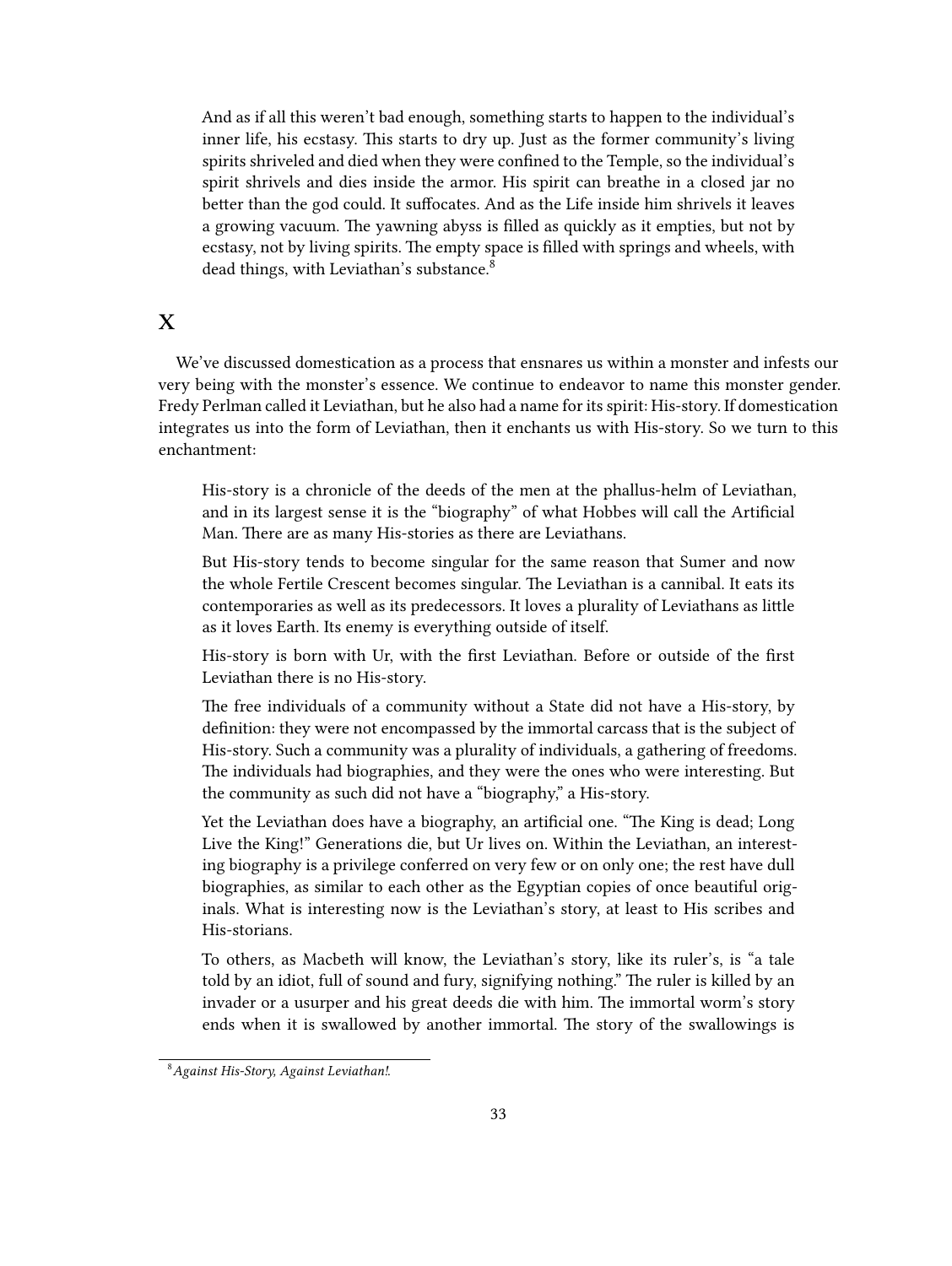the subject of World His-story, which by its very name already prefigures a single Leviathan which holds all Earth in its Entrails.

A friend, writing in the nihilist journal Attentat<sup>9</sup>, takes this to mean that Leviathan is constantly decomposing and that its biographers are trained not to see this decomposition. Instead, historians and intellectuals engineer stories to explain the movement of the beast through time. This is often called History, but can also Progress, Destiny, etc. The writer in *Attentat* says that this subtle contention in Fredy's thinking entirely breaks from any linear (either progressive or regressive) view of history, arguing instead that history is

a process of increasing complication, destructiveness, falling-apart of previous epochs (along with their attitudes, ideas, practices, and so on)… The very phenomenon of history (as His-Story), its possible unity as narrative and idea, is peculiarly undergirded by this process, which is itself a fragile hanging together of fragments of fragments, endlessly shattering, strangely recombining, giving most observers the sense of 'delay.'

In the first issue of this journal, we explored this sense of delay as the perpetual displacement of a future utopia promised to us by the soothsayers of Historical analysis. *It gets better* if only we are patient enough to wait. Most accounts of history are simple variants of this impetus to wait—for the material conditions, for heavenly ascent, for the messiah, for any number of ways to describe the wholeness which awaits us at the end of this or that dialectic. Camatte called this delay the *wandering of humanity* away from its course. We'll follow our nihilist friend in giving up on this understanding of delay and looking instead to decomposition. This sense of delay cannot be trapped in any periodization (however technical or refined), but rather is descriptive of the whole of time consumed within history. This is the same reason that apocalyptic visions have also always defined the endpoint of Leviathan's conception of itself. History is the narration of perpetual decomposition.

*Attentat* argues that such a conception of history would mean an awareness of the unique character of events, but without locating them in any temporal logic (*order, progress, explanation, justification*). We interpret this as a collection of stories which hint toward the beast's tendencies, but never ascertain its totality. Taken as a whole, these stories do not offer a cohesive metanarrative, only fragmenting.

The negative or destructive side of history is for some of us more or less all that history has been or done. In the strict sense, nothing is being worked on or built up in or through history. The places, people, and events in past time that we enjoy or claim, appreciate or appropriate, must be creatively reidentified as non-historical, extra-historial, or anti-historical currents.

Any attempt to systematize the episodic explosions of revolt only rationalizes its defeat, reducing it to just another triumph in the perpetual motion of the decomposing beast.

In sum, the perspective that says that decomposition is the logic of His-Story elucidates two things. First, that we were right to deny Progress; second, that we are

<sup>9</sup>Anonymous, "History as Decomposition" in *Attentat, the journal of the nihilist position*, 2013.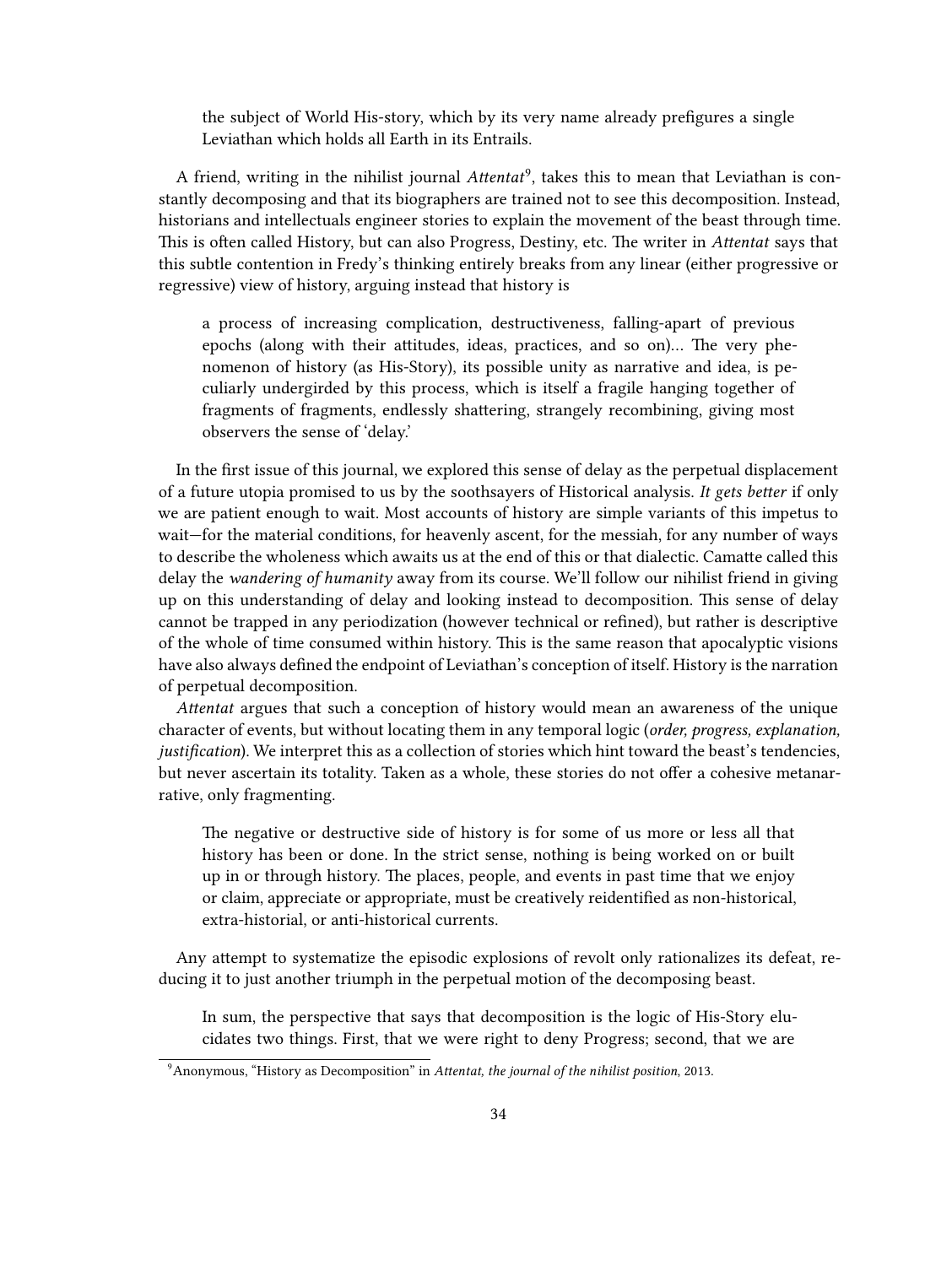not believers in its opposite, an inverted Regression away from a golden age. As I imagine it, a principal characteristic of whatever preceded His-Story (civilization, etc) would be its neutrality, its stony silence at the level of metanarrative. Rather than Progress or Regression we could describe historical decomposition as the accelerating complication of events. This acceleration is violent and dangerous. Here and there an eddy may form in which things either slow down or temporarily stabilize in the form of an improvement. What we can say with some certainty is that as historical time elapses, things get more complicated; and these complications so outrun their antecedents that the attempt to explain retroactively becomes ever more confusing.

Situationally, we may be getting some purchase for the moment, an angle, a perspective. But what Debord perhaps could not admit, what Perlman perhaps understood, is that decomposition had always been there in our explanation, our diagnosis, and the actions they are said to justify; and that His-Story is decomposition's double movement: as Civilization unravels, it narrates its unraveling. The dead thing, Leviathan, organized life, builds itself up as armor in and around it (which would include machines and a certain stiffening of postures and gestures, and concurrently thinking and action, in human bodies). But the dead thing remains dead, and it breaks down. It functions by breaking down. It creates ever more complex organizations (analyses of behavior) that then decompose, i.e. break down.

If the question of his-story is always already the gender question, then this perspective is crucial to our inquiry because the dead thing in question is gender—the ordering of life, the stiffening of our gestures. But gender has no life of its own. It destroys everything before it, then breaks down, it decays, and its decomposing parts are reorganized again. We are split in half, body and soul are recomposed into a gendered unity which itself decays, we rebel and then this rebellion is identified, split once more. It is this interplay of decomposition and recomposition that concerns us. *What is this re-capture of life other than domestication all over again?* Where do we locate *gender as domestication* if we can see decomposition and recomposition everywhere?

The theories we've critiqued have all been attempts to tell an origin story—to historically place gender. But gender cannot be situated at any point along a linear narrative: it is our very inscription into the line. Some theorists of gender will become obsessed with this task: universalizing and totalizing what is really incidence. The outside to gender is not situated at either end of this line, (nor within any neat periodization) but rather where the line breaks apart. If we decide to listen to the self-narration of this breaking apart, then it is because we might hear something within it (maybe a background noise, or a meaningful pause) which shows us where the decomposition can be hastened, where we might sneak out, or ways that others have attempted to evade being recomposed. This is how we can situate our perspective against his-story, Leviathan, gender, et al.

#### <span id="page-34-0"></span>**XI**

In the last few years, there have been several attempts within the anarchist milieu to historicize gender. These attempts have largely focused on readings of two books about the same time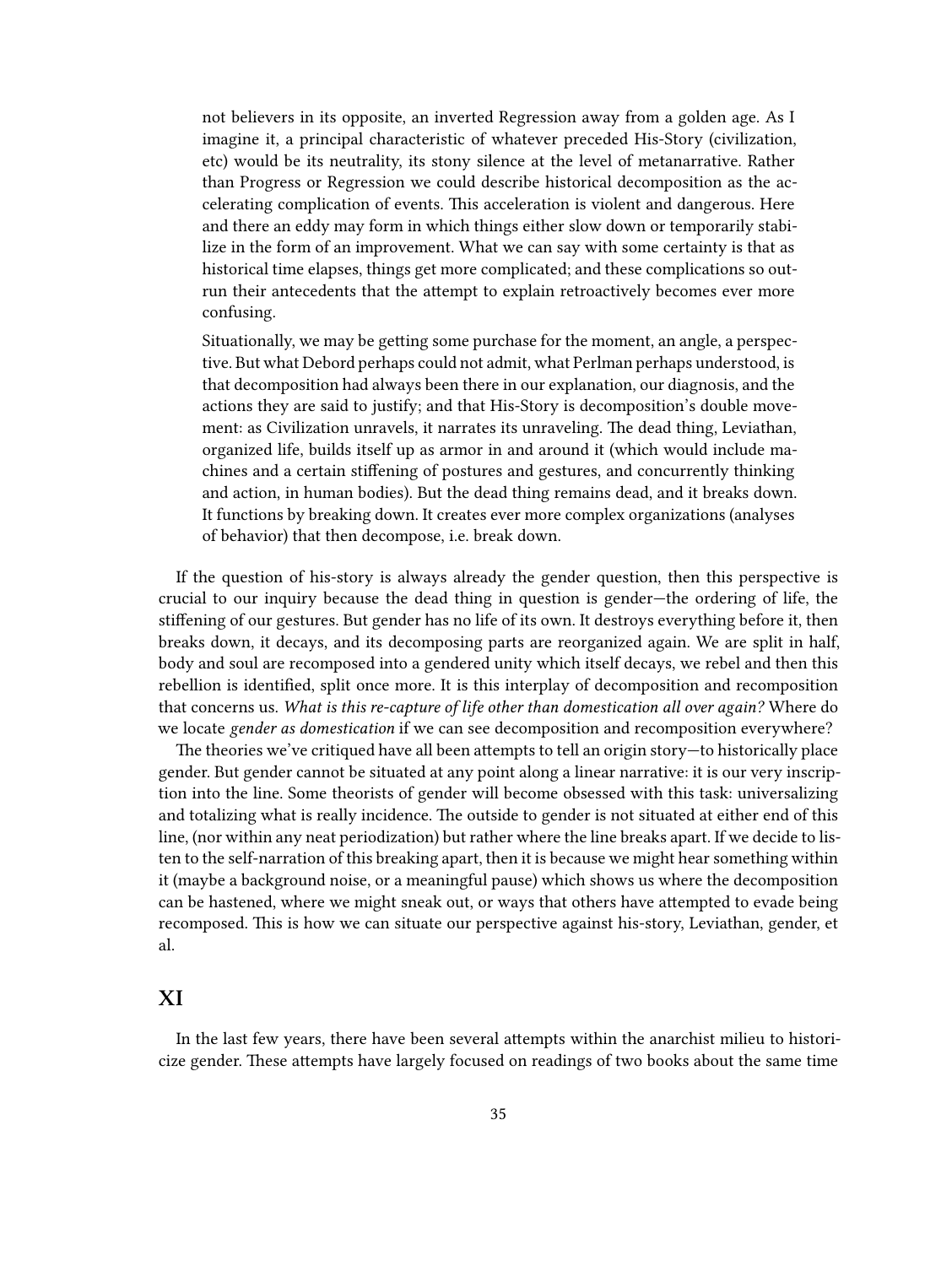period: *Caliban and the Witch* by Silvia Federici, and *Witchcraft and the Gay Counterculture* by Arthur Evans. *Caliban* represents a very thorough analysis of the mechanics of gender during the imposition of capitalism, specifically exploring the European colonialism as well as witch hunts in western Europe as a case of the accumulation of women's bodies and labor. *Witchcraft* narrates the same story, but from a different perspective.

While *Caliban* is worth reading for its wealth of information, its structure is largely problematic. Federici holds to an essentialist view of gender; she wants to tell the story of capitalism's relationship to *women*, a category she firmly defends. She dismisses all challenges to the naturalization of the gender binary with little more than an assertion of its correctness. Her tautology (*that the category of women is valid because it is a valid category*) is all the more absurd in that she conflates the experiences of women in one part of the world, during one time period, as being the basis of the gendered reality for women all over the globe, at all subsequent times. Consequently, her work wholly ignores the gendered violence against bodies which do not fit within her neat categories. The vast persecution of faggots during the Inquisition and witch hunt, to name one example, is afforded little more than a scarce mention in her book.

To her credit, she does challenge the orthodox Marxist interpretations of History: she claims that the rise of capitalism cannot be seen as progressive if looked at from the perspective of gender, but also that there is no linear transition to capitalism—only a series of violent episodes of capture and reversal. And yet still her perspective remains all too limited by her own autonomous variant of Marxism. For her, all of the atrocities of the witch hunts are to be explained by analyzing the economic necessities of the capitalist mode of production. More specifically, these atrocities are necessitated by the requirement that women perform reproductive labor within the newly forged proletariat. This could be read as a useful movement away from the absurd notion (held by Federici and her contemporaries) that contemporary gender violence can be uniquely and primarily explained in the domestic labor of European women in the last century. Yet still her cathexis upon economics feels like an attempt to project the same notion into the more distant past. We've already discussed the limitations of this approach with regard to gender; the re-orientation toward an earlier period doesn't change these limits. The text feels all the more limited for the fact that she makes maybe two mentions of the existence of gendered violence before this period and offers no explanations as to how that violence came about. This leaves us with that same poverty of naturalized gender.

A central theme of her work is *primitive accumulation*; the first accumulation of a population by Leviathan. She sees this as a transition in her own teleology. However the beast against which her subjects revolt is not born of this or any fixed period, it is constantly decomposing and being born anew. Its mode of capture in the form of gender is not predicated on its mode of production; it is firstly a bodily and spiritual operation upon which an economic mode is sutured. Her story begins amidst a revolt precisely because its subjects are rebelling against their earlier capture. The following round of accumulation, consequently, cannot be *the first*. It is also worth noting that in her exhaustive narrative of the history of the witch hunts, she remains dismissive if not silent about the role of magic itself. This amounts to a purely Materialist reading which cannot account for the spiritual dimensions of domestication as capture. Federici's tale is one story about an intensification of the process we call gender. She may be wrong in situating that story within a specific periodization, and in her account of why the events played out, but we're willing to sift through to glean what we may from it. Our instinct is that she may well be correct to pay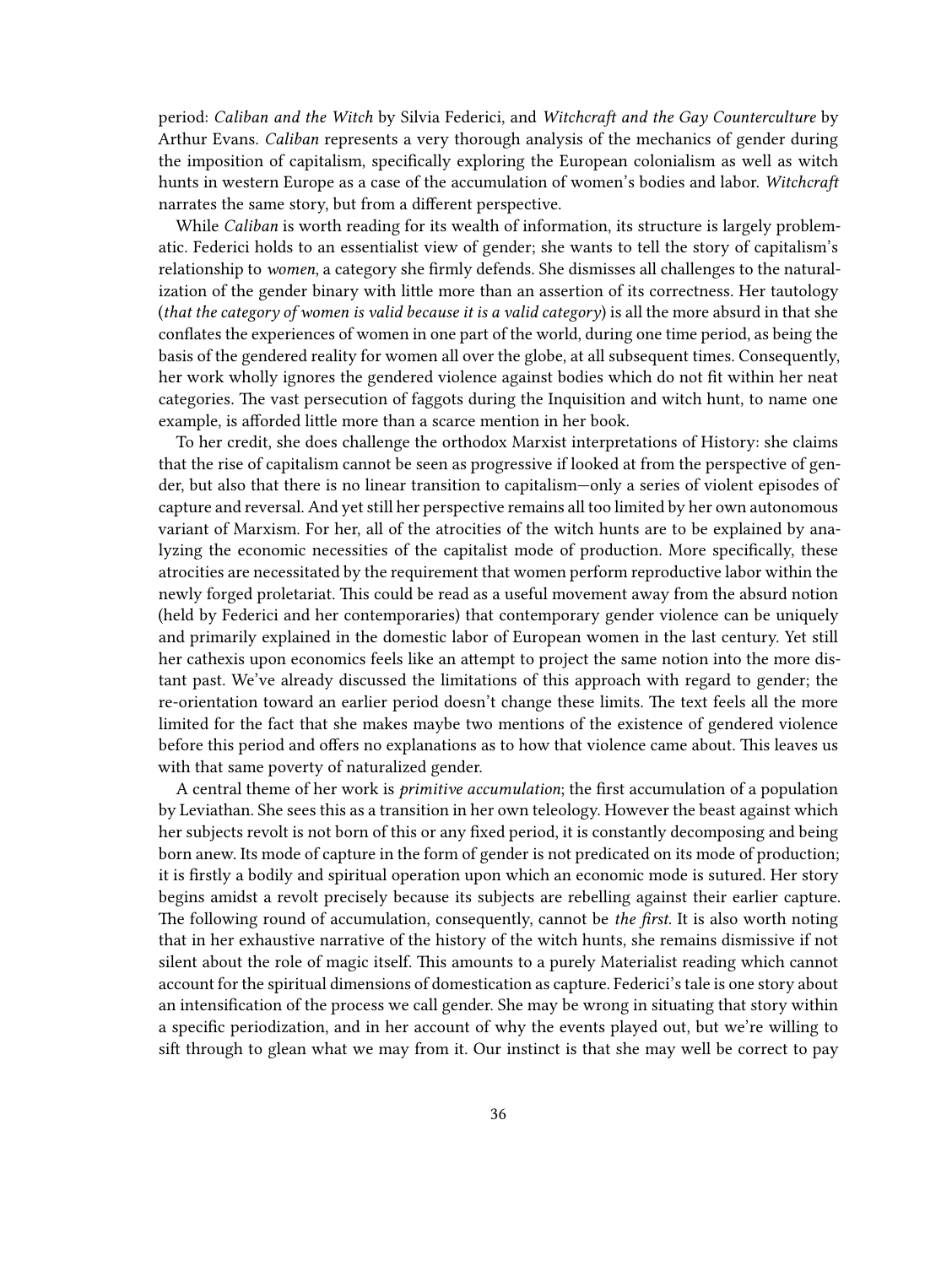particular attention to these events, but only on the chance that those rebels burnt at the stake may reveal some occult secrets regarding their own conflict against Leviathanic gender.

Arthur Evans' book is more interesting in that it diverges from Federici's on these exact points. Where she asserts an essential Woman, he specifically explores the witch hunts as an attempt to destroy a whole range of sexually deviant and gender variant people. Where Federici limits her critique to the rise of capitalism, Evans indicts all of western civilization in his. Where Federici is indifferent to the practices and beliefs of her story's victims, Evans tries to listen and perceive what arcane revelations they might offer in a violent and anarchic war against gendered civilization. He also weaves a critique of History throughout his text; indicting (as Fredy Perlman does elsewhere) historians for their complicity in the aggrandizing of Leviathan and the erasure of those it has tried to destroy. Most provocatively, he carves out space for myth within his narrative. And yet still he doesn't go far enough. Instead of an anti-history, he counters with *Gay History*, as if history's only problem was its homophobia. As with Federici's naturalization of the category women, we must also flinch at Evans' uncritical deployment of some universal *Gay People* into which all the divergent and unique heretics fit. This categorical construction is the exact recomposition alluded to in the *Attentat* piece; the swallowing whole of so many decomposed fragments by a reincarnation of gender. A queer critique must sidestep this trap.

So why read these books? What remains of them if we strip away the grand metanarratives about the movement of abstractions like History; or if we refuse to impose our contemporary subject categories back through time? The remainder is a collection of stories. And these stories differ from his-story, in that they are about the exploits and adventures of individuals, not the machinery which holds them captive. Stories interest us also because they do not seize upon this or that time, but enchant the teller and the listener into active participation. The story is the primary method of the magical practices of oral culture. His-story is the Socratic Ideal of these stories, the One story which cannibalizes all the others. Critical histories like *Caliban* and *Witchcraft* (or any 'people's history') only serve to integrate these tales into the all-consuming one. This becomes a game of abstraction; how a collection of trial statements, handbooks on inquisition, heretical documents and biographies of accused witches become *The Accumulation of Women Within Capitalist Mode of Production* or *Gay History* or *The Old Religion*. Interestingly enough, it has been argued by some (such as David Abram) that

the burning alive of tens of thousands of women (most of the herbalists and midwives from peasant backgrounds) as "witches" during the sixteenth and seventeenth centuries may usefully be understood as the attempted, and nearly successful, extermination of the last orally preserved traditions of Europe—the last traditions rooted in the direct, participatory experience of plants, animals and elements—in order to clear the way for the dominion of alphabetic reason over a world increasingly construed as a passive and mechanical set of objects.

It is not surprising that as a consequence most accounts of this period suffer from the tragedy it imposed upon our conceptions of ourselves and of time. To truly read against His-story is to read with attention to the stories themselves, without an attempt to systematically or universally place them.

In a world that lacks the abstract ideals, directionality and universal moralism of His-storical thought, stories are useful in that they tell us discreet lessons that might assist us in our day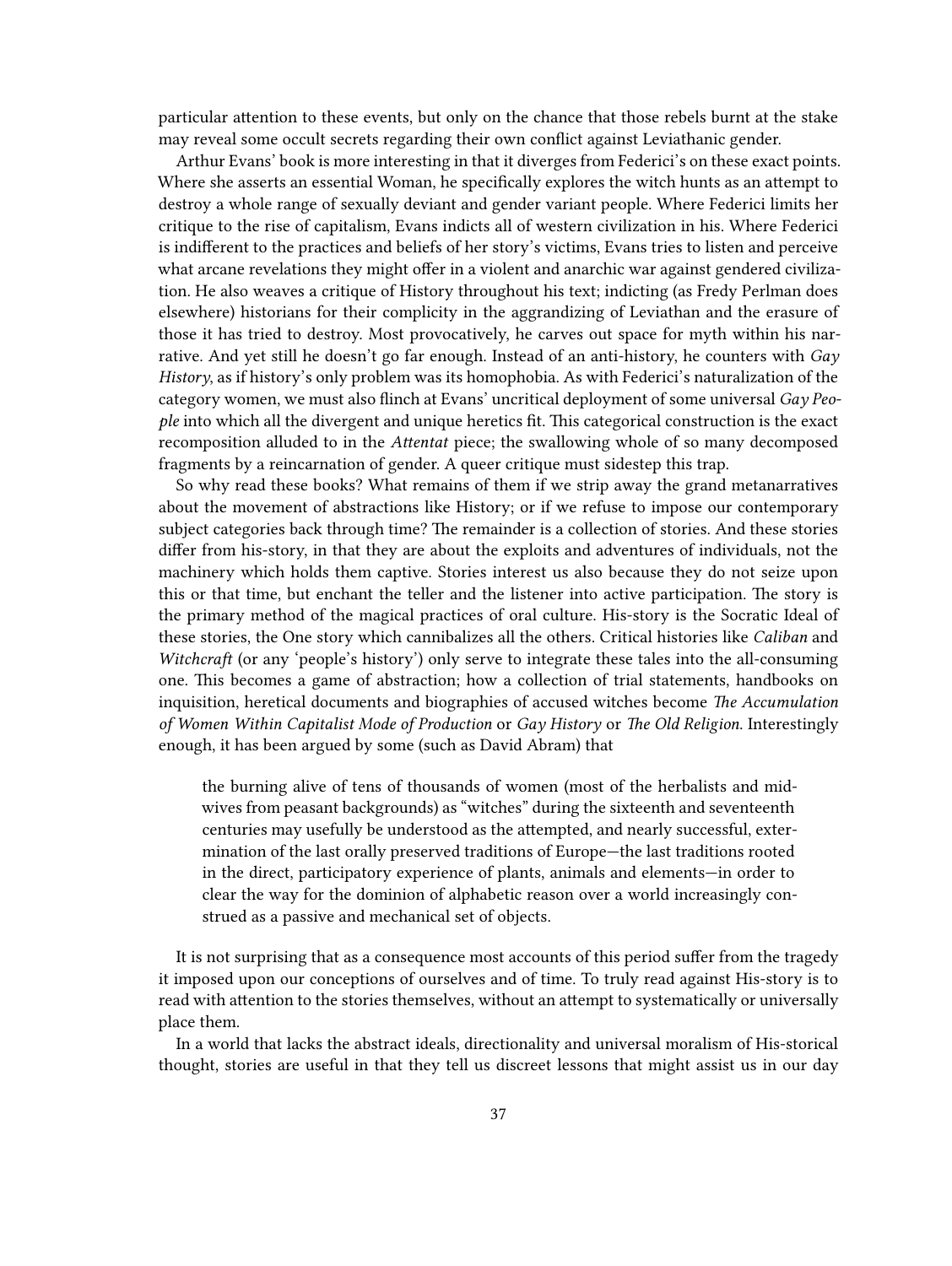to day conflicts. Only when we stop trying to decipher the Truth of His-story, can we actually notice the subtle web of meanings and messages hidden between the stories at our disposal. Here are a few we've noticed:

- Most of the stories about the imposition of gender are also stories about the creation of institutions and the flight of individuals from them. At times called enclosure or industrialism, these institutions tend to separate us from the vast experiences of life. Once we could find our own food, make our own clothes, discover our own sexual practices, heal ourselves and commune directly with the wild spirits. Now all of these experiences are mediated through farms, schools, churches, and hospitals. The institutionalization of the world could be understood as the material armors of the spiritual poverty imposed through domestication. This institutionalization is always violent. The ascendency of institutional medicine, for example, emerges out of the ashes of herbalists burnt alive by witch hunters. Gender, is constantly re-defined and re-inscribed through these institutions. Foremost among them is the Family. The enclosure of forests and fields corresponds to an enclosure of peoples' means of care and survival into this private familial unit. The family becomes the primary unit for enforcing private property, enforcement of discipline, and policing of sexuality.
- While Leviathan attempts to swallow the entire world, devouring any divergence, it inadvertently brings the outside within. Christianity made this law: *Thou shall have no other gods before me*. The Nazis attempted to perfect this racist science as *Gleichschaltung.* But the elimination of wild diversity is never total. The newly internalized divergence often re-emerges in the form of a heresy. This constant rupture of hegemony often seems like a widespread decomposition of the unity of this or that institution. Regarding gender, this heresy is elsewhere called the queer. Leviathan will, from time to time, deploy a specialized force of police to put down these heresies; these are called inquisitions. The holy war comes home, the war against the outside is turned inward. Little will be known of the doctrines and practices of these heretic sects, for the inquisition's method is also His-storical: it aims to annihilate their stories as much as their bodies. These inquisitions, whatever century they occur, will each emerge as a more advanced and innovative laboratory of torture and subjection; the most perverse in the recorded history of state repression. No expense will be spared in eliminating these internal colonies.
- Active resistance to Leviathan often takes on an ecstatic character. Fredy Perlman will refer to the great dances spreading like fire throughout leagues of deserters. Inquisitors and witch hunters will be haunted by the image of nighttime orgies and *sabbats*. Elsewhere we've written that queer desire is the locus point of the dread of an entire social order's selfannihilation. The most beautiful moments of insurgency are immanent to a decomposition of gendered and sexual roles. Ecstasy, from *ekstasis*, is to be outside one's self. To flee from domestication is also to flee from the selves (in both their bodily and spiritual dimensions) to which we've been constrained. To be outside these selves is the initial break. These breaks are often couched in the language of their times: as animism, or renewal of long vanquished deities, the apocalypse as an immanent lived reality. What is consistent is the emphasis on direct and immediate joy. These eruptions of revolt are not limited to this or that historical period, but are universal throughout His-story. They happen in cities, in the countryside, amidst the peasantry, and in labor camps.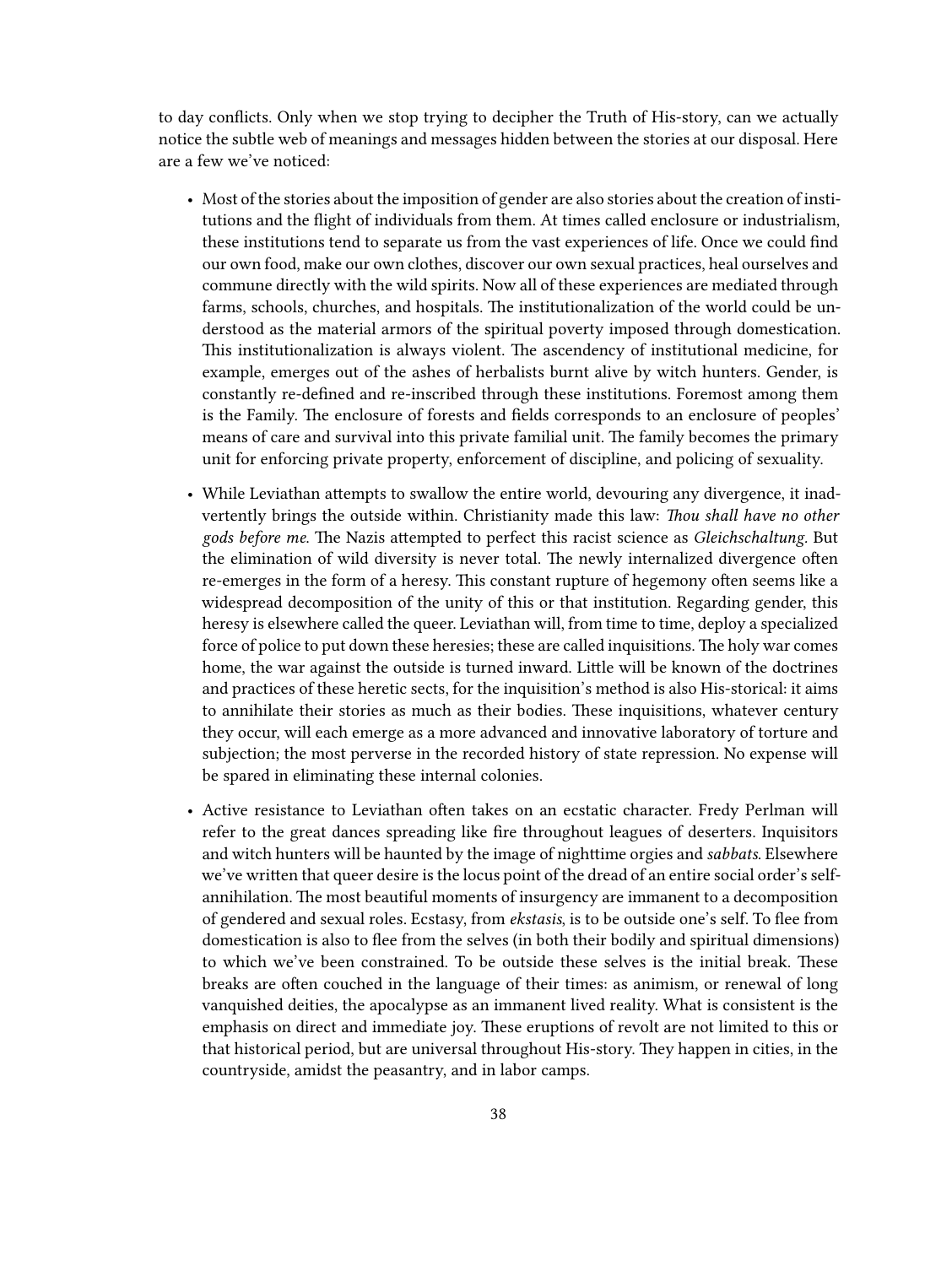• The repression of this ecstatic revolt will always include a sexual dimension. This repression aims to reinscribe the body and spirit of the resisters into their domestic selves. The use of sexual violence as a repressive tactic or the almost universal conflation of criminal charges against homosexuality, heresy and witchcraft help to illustrate this.<sup>10</sup> Many witch hunters implied or explicitly accused witches of having sexual relations with their animal *familiars*, continuing the Christian tradition of separating humanity out of the rest of the living world, while marking *the beastly* as worthy of domination. Nudity, hallucinogens and unkempt hair all become sensual crimes of the body. Collective forms of sexuality and sociality are criminalized in order to maximize productive time. Rape is consistently used as a tactic of domination by conquering armies, torture by inquisitors, and division amidst rebel populations. The state, at various moments, institutionalizes and subsumes prostitution, both as a pressure valve against revolt, but also as a cure for deviant sexual practices. Non-reproductive sexualities are annihilated both for the challenge they pose to the emergent heterosexual matrix, but also for the conspiracies and escape plots implied in these relations. Indigenous resisters are always denounced by missionaries as lacking morality regarding sexuality and gender; this immorality is mobilized in expansive fantasies of colonialists and pioneers. The bodies of colonized resisters are marked for rape and execution. These operations lay the groundwork for the genocidal endeavors of witch hunts and holocausts. As we are alienated from the world, we are alienated from our bodies.

In order to pre-empt this type of escape from ourselves, Leviathan must institute ever more complex Subjects for its constituents. These subjects are the end result of a litany of techniques aimed at mechanizing, disciplining , emotionally manipulating and controlling the human body. The reduction of certain bodies to baby-factories is a prime example, but also the scientific diagnostics of various sexual deviants or the disciplinary control of gender variant people. Those who willfully or instinctually resist these techniques must be classified as Other. This othering is often composed of racializing and gendering processes. Against these Others, no violence is excessive. The Other, whether Witch or Terrorist or Drapetomaniac or Faggot or whatever, is the legitimate recipient of all sorts of brutalities designed to either assimilate or annihilate the deviancy. These crimes become *crimen exceptum*.

Once Leviathan has constructed its institutions and the corresponding machine-like bodies, its primary project becomes the movement of these tendencies toward infinity. All of our efforts to critique the *The Child* in the previous issue of this journal are in response to this project of uninhibited growth. Those who practice any form of resistance to this project must therefore be the Other worthy of annihilation. The Child functions as the fantastic future of the parent's race. Any decline in the (civilized) population will be seen as a threat to the state, which in turn will ramp up the techniques of sexual repression described above. Workers and Slaves will be encouraged to produce more workers and slaves. In these moments, the sexual and abortive dimensions of heresy and witchcraft will come to the forefront of the inquisition trials. It is not a coincidence that witches and queer heretics were executed for having allegedly sacrificed

<sup>&</sup>lt;sup>10</sup>In the handbooks of inquisitors, homosexuality and witchcraft are virtually indistinguishable. From the 1619 Dis*cours des Sorciers*: "You may well suppose that every kind of obscenity is practiced there, yea, even those abominations for which Heaven poured down fire and brimstone on Sodom and Gomorrah are quite common in these assemblies." The *Theologia Moralis*, published a few years later, explained that sodomy was a sort of gateway drug to witchcraft.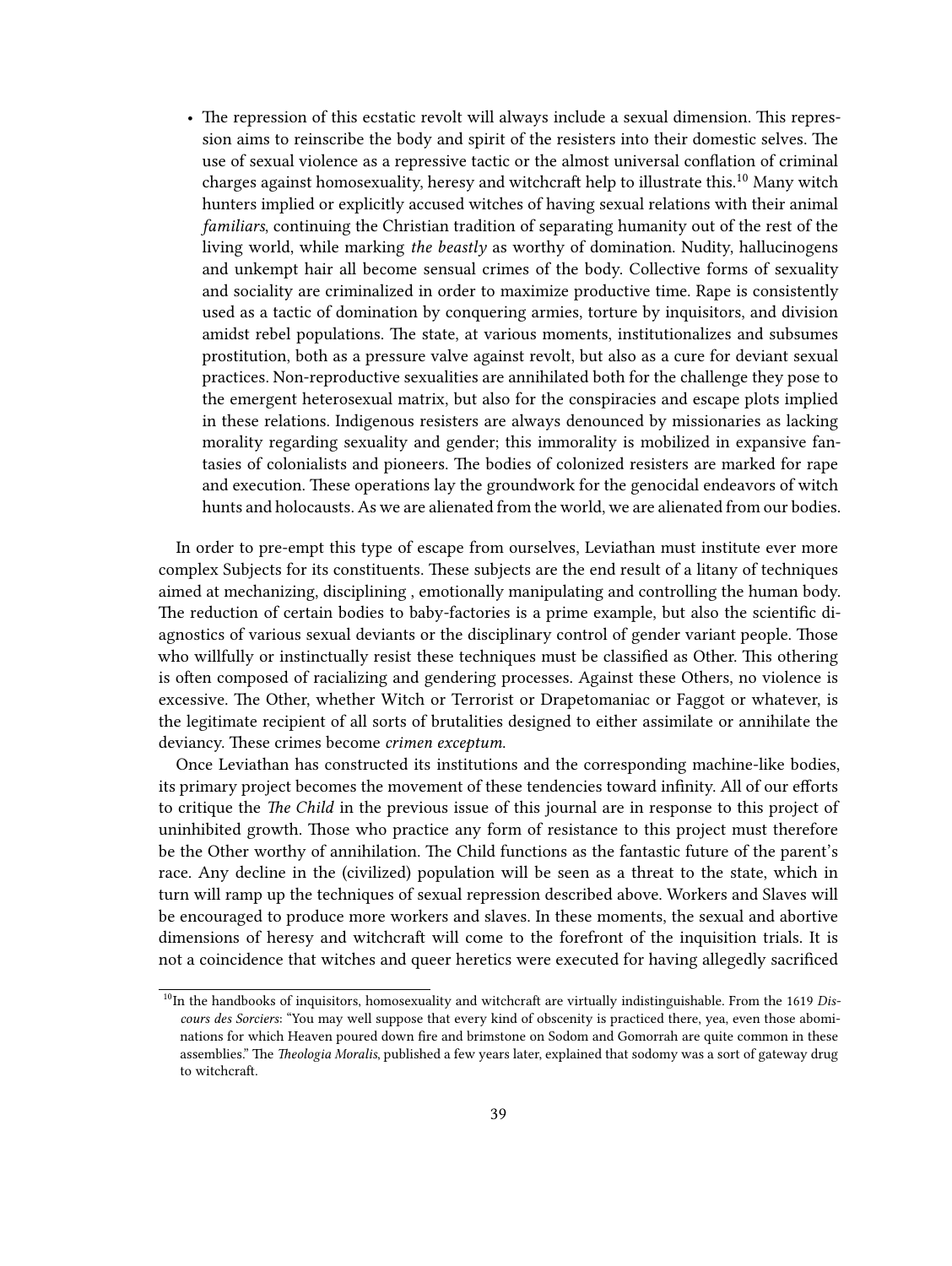children to the Devil. The demonization of birth control can also be understood through this lens. This fanatical desire to increase population lead even the most misogynist religious and state leaders to proclaim that women's sole virtue was their natural capacity for childbirth. As Martin Luther said: "whatever their weaknesses, women possess one virtue that cancels them all: they have a womb and they can give birth."

Rationalism, Reason, Enlightenment (or any other lie told by Leviathan about itself) never lead to the abolition of these genocidal and bloodthirsty practices. Rather, these ideologies only lead to the institutionalization and increased technological sophistication of violence. These ideologies end up serving as justification for brutality against the irrational Other. There is no linear progress out of this brutality. While the good subjects are may be encouraged to infinitely reproduce, the actual children of the racial or colonized Other will often by slaughtered with impunity. Even while promoting the ideology of the Child, the state is constantly and discreetly acting to impose a scientific campaign of eugenics, extermination and forced sterilization upon those it deems to be a racial outside.

These are only a few of an infinity of lessons we might extract from any constellation of stories—lessons which have as much relevance today as they would in centuries past. Rather than a narrative about Domestication as an Idea, we have a fragmentary and esoteric set of tales that each describes what domestication looks like in a particular moment. More excitingly they also describe how people chose to rebel against this process. To tell ourselves these stories is to connect to the individuals and moments which have attempted an escape from the nightmare of His-story. This connection becomes most meaningful when the stories enchant our own being and are given body through our own experiences. These stories only matter insofar as they produce a visceral understanding of flight from this ancient protocol of separation and capture. This is the dimension that must always be centered in a newfound reading of His-story as decomposition. Decomposition isn't only a force of nature or accident; it is primarily the willful refusal of Leviathan by individuals and groups. Leviathan breaks down when those who maintain its springs and wheels refuse to do so—when they flee to the mountains, sing, dance and practice ecstatic ritual; when they scream, loot and burn; when they rip out the armor, tear off the mask and burn the beast to the ground.

If these stories illustrate instances of domestication, they also illustrate the imposition of gender. The inherent decomposition which afflicts gender is what we call the queer; not this or that historically constituted subject category, but all the divergent bodily and spiritual expressions which escape their roles. In the first issue of the journal, we said that this was a queerness understood negatively. As rebellion/decomposition is intrinsic to stories about domestication, so is the outpouring of queer desire.

For this reason, dogmatists (particularly of the Marxist variety), have accused us of being *ahistorical* and *idealist*. To the former, we have no rebuttal. We'd happily find ourselves outside of the Story of mass rapists, kings and industrialists. We certainly won't cling to any of the Identities offered within it, nor trust any of the prescriptions laid out by its Scholars. Even worse would be to be *organized* by such a prescription of history. When our friends in *Attentat* described the recomposition and further decomposition which follows any decay of history, we read this as the Organization which follows moments of rupture, and the predictable falling-apart of all such political organizations. If we follow Rubin to say that all Organization is predicated on the exchange of gendered bodies, then we must also recognize inevitable rebellion of bodies against political organization. Radical or Feminist organizations are not exempt from this decomposition; it is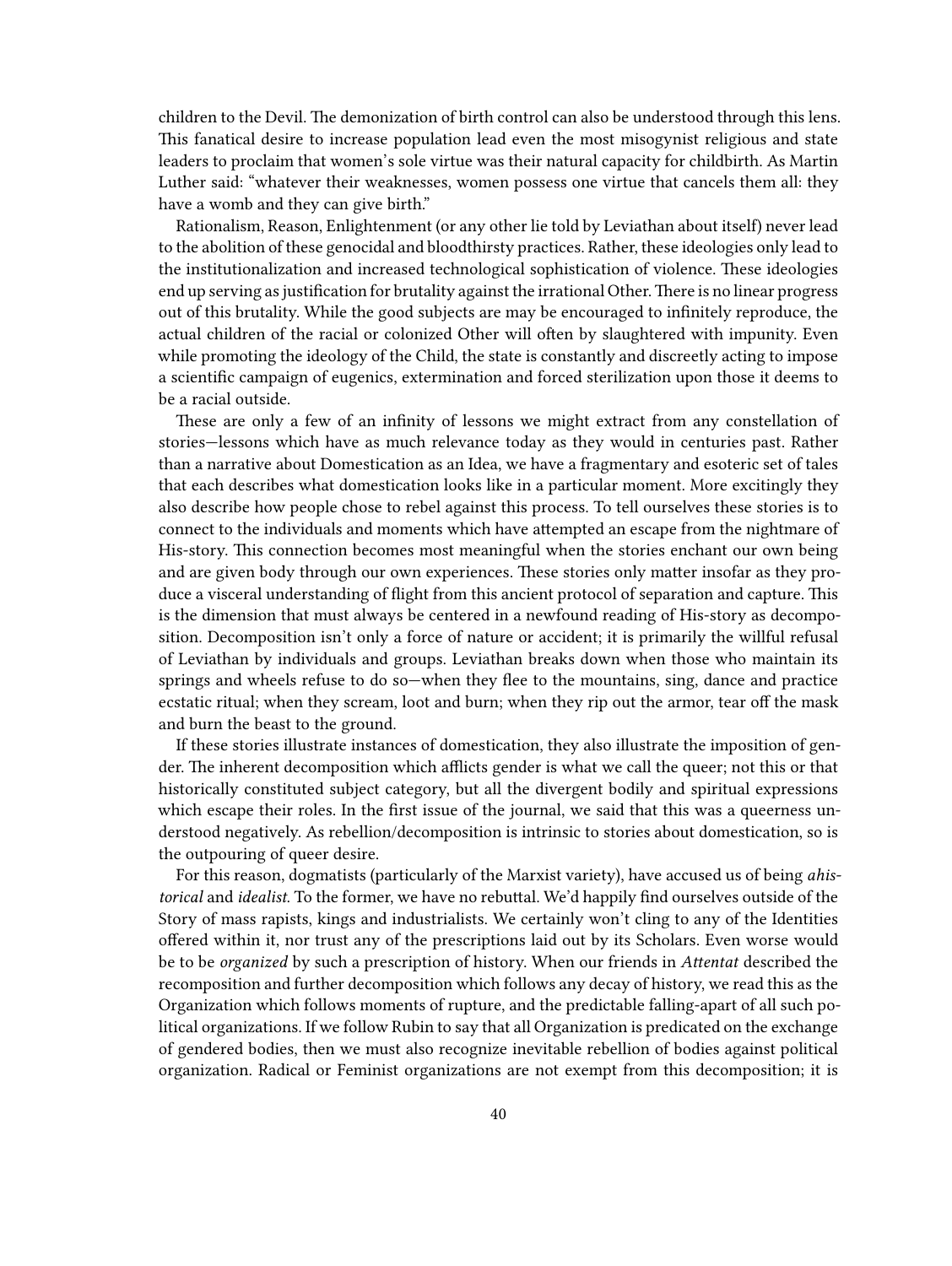routinely referred to as burnout or infighting, though we could understand it as an instinctual refusal to be captured and mobilized by this or that Organization.

After all, the tendency of queerness against his-story has always been the ecstasy of life lived outside of time; without concern for whether the *time is right*, for *the material conditions* or for *the Children*. Queerness must always emerge as *out of its time, deviant, irrational.*

To the latter charge, we can only shrug. The Socratic trick of Ideas doesn't really concern us. We'll leave the universals and the big stories to the His-storians. We'll concern ourselves instead with the beautiful moments of heresy and revolt—the lived experiences, bodily practices and spiritual intensity—which hint toward our own.

The resistance is the only human component of the entire His-story. All the rest is Leviathanic progress.

#### <span id="page-40-0"></span>**Second Mythos: Lilith and Eve**

*In the patriarchal mythology of Judeo-Christian civilization, Adam was the first man, and God gave him a wife. Most know about Eve, his second wife. Fewer tell of his first; Lilith. Lilith differed in that she refused to be subservient to Adam. She wouldn't lay beneath him in the missionary position, and so she was expelled from Eden. Upon her expulsion, she became a demon, a succubus who travelled through night and through time, breeding with other demons and unleashing evil spirits. It is said that at night she still tempts women to leave their husbands, turns men into faggots, encourages all manner of non-reproductive sexuality, and even steals and eats children.*

*God the father couldn't make the same mistake twice, and so he fashioned Adam's second wife, Eve, out of one of Adam's own ribs, ensuring her obedience. And still she disobeyed, she ate the fruit from the forbidden tree of knowledge and both she and her husband were banished from Eden. Some, such as Walter Benjamin, will view this as the expulsion of humanity from primitive communism. All the subsequent stories of The Holy Book of this religion is largely a lament of civilized life. Its first chapter narrates the fall, and the following chapters tell of the miseries within and exodus from various civilizations.*

*But what was this forbidden knowledge? What was the original sin? A certain heresy tells that the forbidden knowledge was the realization that a certain type of sex leads to reproduction. Once Adam and Eve knew this, they couldn't unlearn it. From here, all of their activities were tied to an emerging symbolic order of domination. Whereas before they had simply indulged in utopia without a future, now their actions had consequences. From this knowledge stems the invention of the role of the Father, as well as the knowledge necessary for agriculture, and even the first form of the rational thought which would later become Science. Patriarchy, Civilization, Reproductive Futurism. All of it stems from this abominable discovery.*

*The church's misogynists will blame Eve for this discovery and expulsion, but as we well know, it is the fathers, herders, husbands, inquisitors and witch hunters who put these arcane secrets to use in the mechanization of the body. These same woman-haters will sentence countless women and faggots to burn for having fallen under the influence of the rebel demon Lilith.*

*If we cannot unlearn these secrets, what would it mean to destroy the machinery which dominates us through them? Can we recall Lilith and fly with her at night?*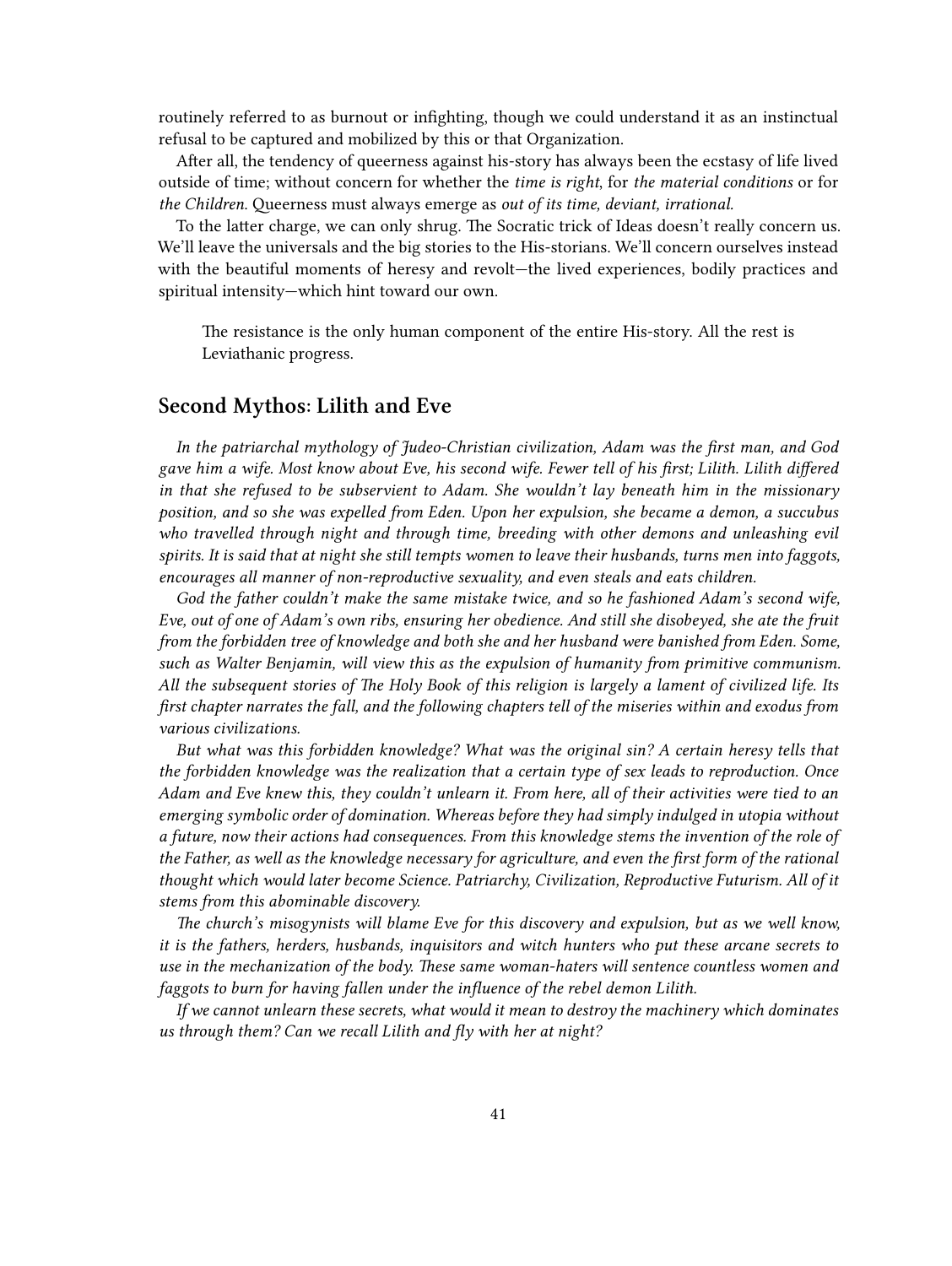## <span id="page-41-0"></span>**XII**

Of all these stories, there is one which occurs consistently in almost any worthwhile history of gender: the splitting of the mind from the body. Various accounts will attribute this split to different times and places, but its centrality and power are beyond question. Anti-civilization critiques will often locate this as a primary emergence of dualism in the world (Zerzan will say it stems immediately from the dualism of gender), whereas Federici will find it in the machinations of the witch hunts; Evans in the rise of industrialism. Again, the precise origins interest us less than its repeated and unending operation. Wherever it started, the split widens and continues to tear us away from ourselves.

It is intuitive that such a split would be necessary in order to acclimate wild beings into those beings fit for labor in the world of work. If one is solely reliant on their own sensual perception of the world—the relation of their body to the bodies of other animals, plants and humans—then that bodily awareness is precisely what must be destroyed for the workers to be born. The disciplining of the body is the precondition of industrial existence.

This disciplining of the body can be understood as an internalization of the warfare occurring outside of it. The battleground of social control becomes the body itself, the site of an eternal conflict between Reason and Passion; Enlightenment and Darkness.

On the one side, there are the 'forces of Reason': parsimony, prudence, sense of responsibility, self-control. On the other, the 'low instincts of the Body': lewdness, idleness, systematic dissipation of one's vital energies. The battle is fought on many front because Reason must be vigilant against the attacks of the carnal self, and prevent 'the wisdom of the flesh' (in Luther's words) from corrupting the powers of the mind. In the extreme case, the person becomes a terrain for a war of all against all.<sup>'11</sup>

Others will call this Civil War, we will say it is part and parcel of the capture of the body in domestication. The body is a microcosm for this phenomena.

The commodification of bodies and of their capacities leads to an estrangement from self; a disassociation from the majority of one's activity and experience. The body is reified and reduced to an object. This separation and objectification of the body reaches arrives at its own self-realization through Cartesian philosophy. Hobbes will enact a related attack upon the body in reducing it to the functioning of a machine. In later times, this mechanized view will reach a new apex through the theory of genetics. More esoteric theorists of genetics will argue that body is a machine-vessel for sentient and *selfish genes* which deploy said bodies in an effort to eternally perpetuate themselves. The philosophical mechanization of the body becomes so total that it is projected back through history and into our very biology. In a strange paradox, science revives God as the ultimate refutation of free will: genetics. Genetic manipulation and nanotechnological methods of surveillance and control are only the most contemporary manifestations of this archaic split.

But the projection of this invention onto the physical world is not done philosophically, it is done through bodily violence. The torture chambers of witch hunters, Nazi doctors and vivisectors are also the laboratories for the emergence of the mechanized body. This is also, of course, the violence of gendered domestication, as gender is that first dualism and remains the primary

<sup>11</sup>*Caliban and the Witch*.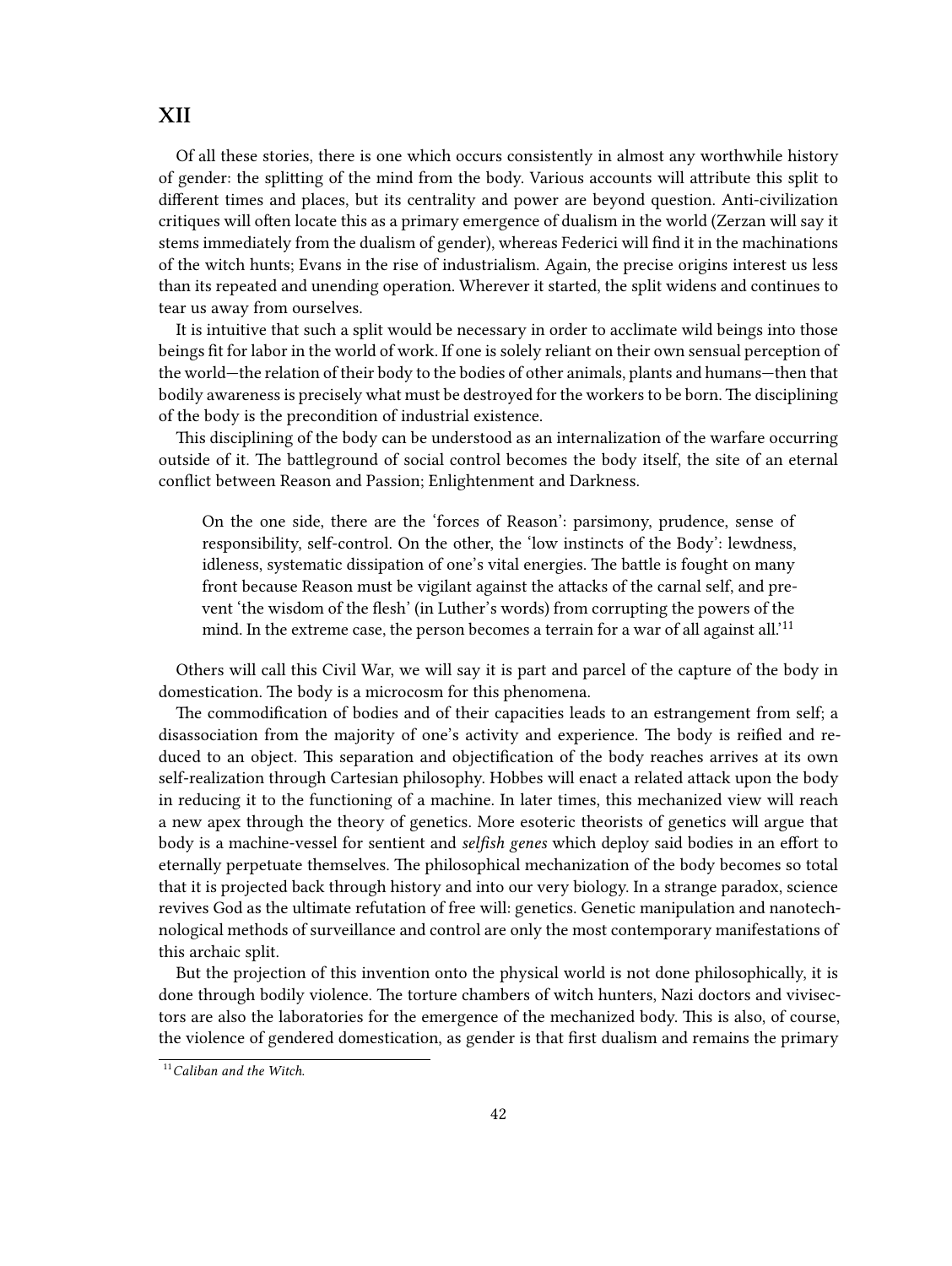operation upon the body. The body is continuously dissected so as to identify and naturalize the biological differences which supposedly justify the entirety of the gendered world. The sex/ gender dichotomy, but also the dichotomies of race are neatly mapped over the body/mind, and corresponds to an unending set of disciplinary measures and techniques of the self designed to maintain binary conformity. Black and feminine bodies are imagined as indocile and in need of disciplining, while white masculine bodies are believed to be rational and tame. Bodies viewed with any innate connection to animality can then justifiably be exposed to hard labor, sexual violence, and extermination.

Personally, any inquiry into the split between the mind and body yields a crazy diffusion of revelations. I immediately think of the experience of motion sickness as a worthwhile example. As an instinctual response to feeling motion without consciously perceiving it, this nausea is a helpful defense mechanism against the inadvertent consumption of various poisons. Outside of industrialism, this phenomenon is only experienced on the off chance that someone eats a hallucinogen. Yet in a world like our own, where we are constantly disassociating from the movement of our bodies, this nausea becomes universal. The repetitive motion injuries from my performance of service work (where the quick movement of the wrists and knees corresponds more to the needs of a Point-of-Sale system or bag of groceries than to any other agency) is another reminder of a nearly total disconnect of my perception from the actual movement of my body. The split widens through our acclimation to this constant pain and dizziness; the further severance of perception functions as a tragic survival strategy.

Regarding gender, the split is all the more blatant. As a teenager, my own experience of dysphoria and body dysmorphia led to the self-enactment of a whole range of disciplinary measure and torture in the form of anorexia. This was an experience I shared with the vast majority of my friends who grew up as girls and queers. These techniques of self-control reappear in the context of sex work. In order to more profitably sell our sexual labor, we are constantly project the Ideal of gender upon our bodies; mutilating them and reducing them to objects of our own mechanization. More than just physiology, this domination concerns itself with gestures, grooming, communication, sexual propensity. In the actual experience of sex work, the split widens again. While some horrifying John is touching me, my mind struggles to be anywhere but my own body. I think about the capital, about my bank account, what I'll have for dinner; *anything besides what is actually occurring to my body.* I've experienced this flight from the body in countless other moments; while being arrested, while being sexually assaulted, while drunk. Even the experience of walking through the hallways of a high school can tear us from ourselves: how should I carry myself today so as not to face the predictable violence of a queer basher?

The story of the mind/body split gives us a helpful tool in understanding the complexity and nuance of the contention that domestication is the capture and engendering of our bodies. Where Fredy Perlman saw springs and wheels filling the armor encased body, we can read this as the re-ordering of the living body through its conflict with the rational mind. The fantasy of Biological Sex, of Race, and all other supposedly natural categories correspond to this same logic of severance of bodies from each other and the mind from the body. Taxonomies of the body consistently serve to rationalize, systematize and place the varied happenstances of the body into a Leviathanic structure. This mechanistic theory of biology attempts to lay down our destiny.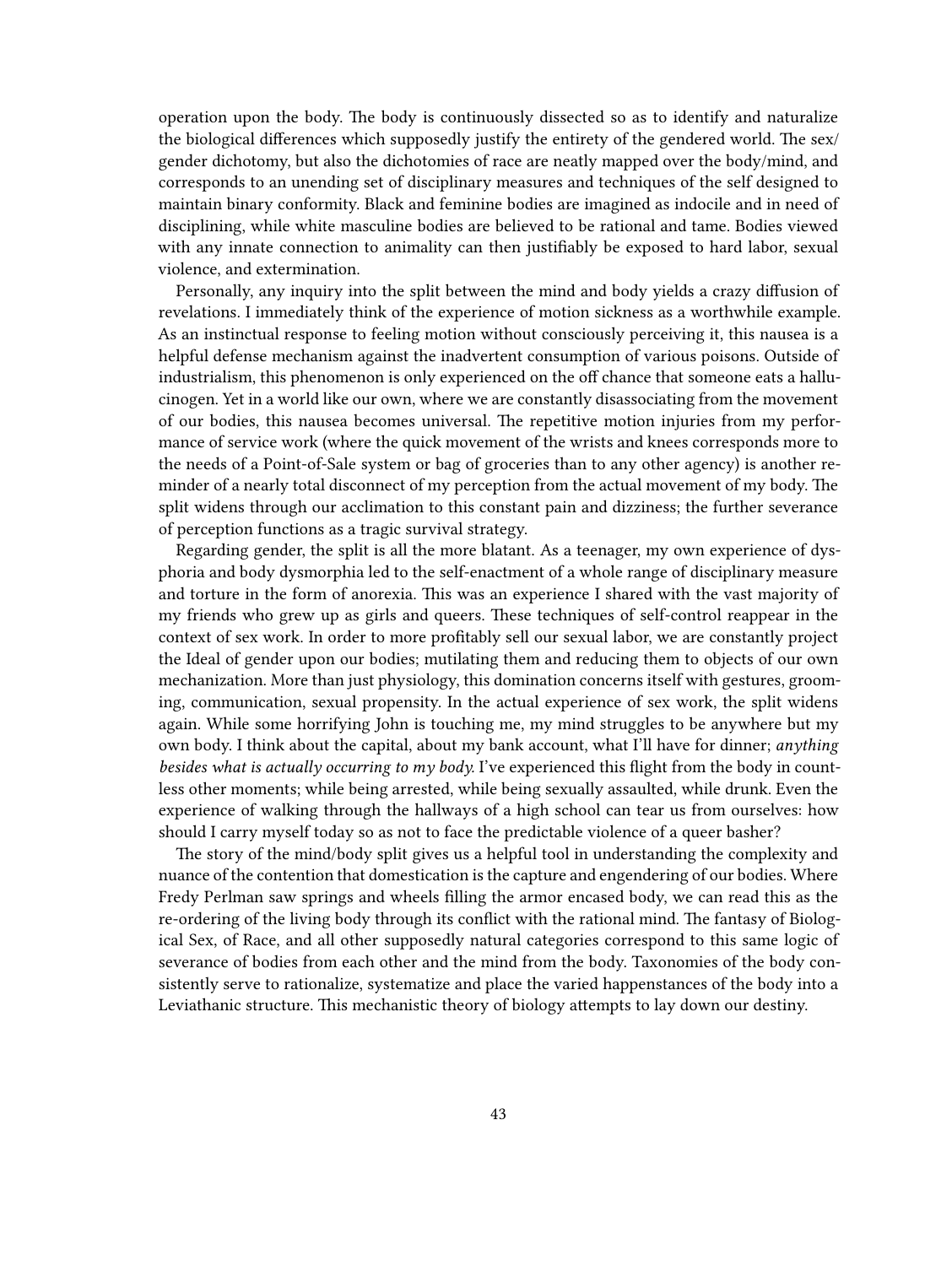## <span id="page-43-0"></span>**XIII**

Most theories of the split between mind and body miss a concomitant, yet unique, split: the material from the spiritual. The separation and obscuring of the spiritual dimension of gendered existence leaves us with a tragic inability to express or even really comprehend the implications of these operations of capture. To ignore the spiritual dimension of domestication leaves us with only half the story; with a crass, mechanistic materialism that can only offer us crass, mechanistic solutions.

If the human body and not the steam engine, and not even the clock, was the first machine developed by capitalism, then what is remains of all the capacities of the body which cannot be efficiently put to use or rationalized by this technological innovation? The imposition of a Cartesian Master/slave dynamic between the mind/body also means the generalization of that dynamic toward all of the forms and capacities of life which once enchanted the body's sensual connection to the wild world. Our being was inscribed into a soulless world and a machine-body.

Francis Bacon lamented that *magic kills industry*. And this is precisely because the continued relation of human beings to their magical capacities was also their capacity to find meaning and sustenance outside of the world of work and industry. Magical and spiritual beliefs were dangerous simply because their refusal of linear, empty time itself was a source of insubordination. In order for Leviathan to achieve its restructuring of the body, it had to first divorce the body of its participation in a cosmology of power and spirit. The perceived wildness of the witches had to be crushed alongside the wildness of the world. Leviathan alone would possess the ability to alter, enchant and deploy the body. This control over the body certainly happens in a largely metaphysical operation, yet it obscures itself and pretends toward the Natural and Objective. Perhaps the most sinister aspect of the spiritual decimation which mechanizes the body is that it denies the existence of spirit at all.

The mechanization of the body is so constitutive of the individual that, at least in industrialized countries, giving space to the belief in occult forces does not jeopardize the regularity of social behavior. Astrology too can be allowed to return, with the certainty that even the most devoted consumer of astral charts will automatically consult the watch before going to work.<sup>12</sup>

This mechanization was achieved through the twofold operation of denying the spiritual existence while also destroying the rebel body. Hobbes: "As for witches, I think not that their witchcraft is any real power; but yet they are justly punished, for the false belief they have that they can do such mischief, joined with their purpose to do it if they can." Fredy Perlman and Arthur Evans will both criticize historians of the witch hunt for reiterating this same domesticated analyses—justifying the massacres of the witch hunts by projecting the mechanistic understanding of the body through time and into the 'natural' world.

The stakes on which witches and other practitioners of magic died, and the chambers in which their tortures were executed, were a laboratory in which much social discipline was sedimented, and much knowledge about the body was gained. Here those irrationalities were eliminated that stood in the way of the transformation of

 $\overline{\phantom{a}^{12}}$ *Ibid.*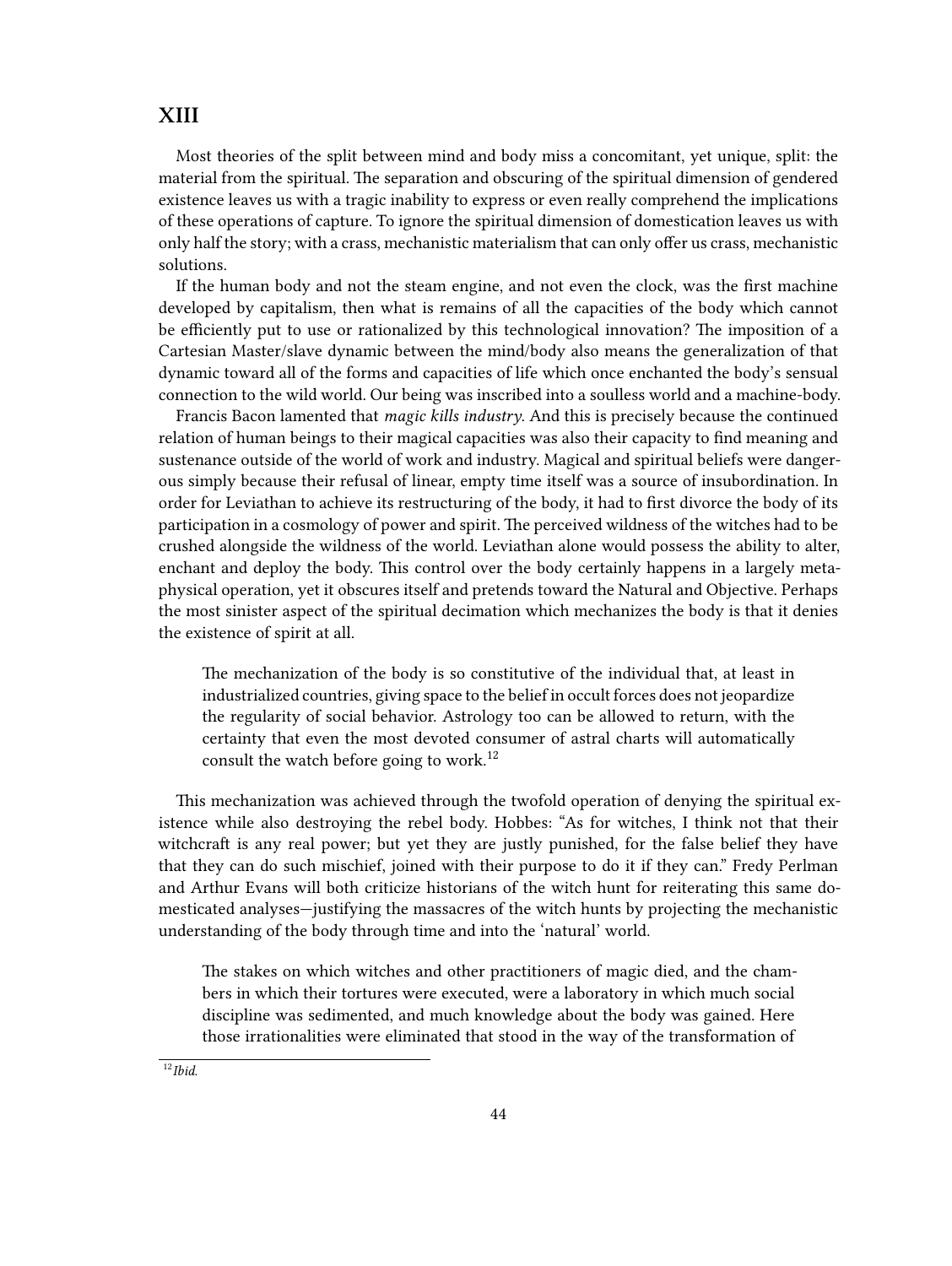the individual and social body into a set of predictable and controllable mechanisms. And it was here again that the scientific use of torture was born…

This battle, significantly occurring at the foot of the gallows, demonstrates both the violence that presided over the scientific rationalization of the world, and the clash of two opposite concepts of the body, two opposite investments in it. On one side, we have a concept of the body that sees it endowed with powers even after death; the corpse does not inspire repulsion, and is not treated as something rotten or irreducibly alien. On the other, the body is seen as dead even when still alive, insofar as it is conceived as a mechanical device, to be taken apart just like any machine. […] The course of scientific rationalization was intimately connected to the attempt by the state to impose its control over an unwilling workforce.

Feral Faun put things another way in "The Quest for the Spiritual":

This civilized, technological, commodity culture in which we live is a wasteland. For most people, most of the time, life is dull and empty, lacking vibrancy, adventure, passion and ecstasy. It's no surprise that many people search beyond the realm of their normal daily existence for something more. It is in this light that we need to understand the quest for the spiritual…

I discovered that this dualism [between the material and the spiritual] was common to all religions with the possible exceptions of some forms of Taoism and Buddhism. I also discovered something quite insidious about the flesh/spirit dichotomy. Religion proclaims the realm of spirit to be the realm of freedom, of creativity, of beauty, of ecstasy, of joy, of wonder, of life itself. In contrast, the realm of matter is the realm of dead mechanical activity, of grossness, of work, of slavery, of suffering, of sorrow. The earth, the creatures on it, even our own bodies were impediments to our spiritual growth, or at best, tools to be exploited. What a perfect ideological justification for the exploitative activities of civilization… as exploitation immiserated the lives of people, the ecstatic joy of wild existence and of the flesh unrepressed became fainter and fainter memories until at last they seemed to be not of this world at all. This world was the world of travail (from the Latin root word which gives all the Romance languages their word for work) and sorrow. Joy and ecstasy had to be of another realm—the realm of spirit. Early religion is wildly orgiastic, clearly reflecting the lost way of life for which people longed. But by separating this wild abandon into the realm of spirit, which is in reality just a realm of abstract ideas with no concrete existence, religion made itself the handmaiden of civilized, domesticated culture…

This transformation of the body into predictable and controllable operations is absolutely central to the naturalization of the category of sex. The uterus becomes a machine—controlled by the state and doctors—for the production of new bodies. The incomprehensible diversity of the human body becomes reduced to a simplistic and quantitative relation between various chemicals and hormones. Certain shapes are deemed healthy while others abnormal and in need of surgical intervention. The binary of the so-called sex organs is almost achieved through this ongoing mutilation. Certain ratios of the distribution of fat, hair, bone structure and other occurrences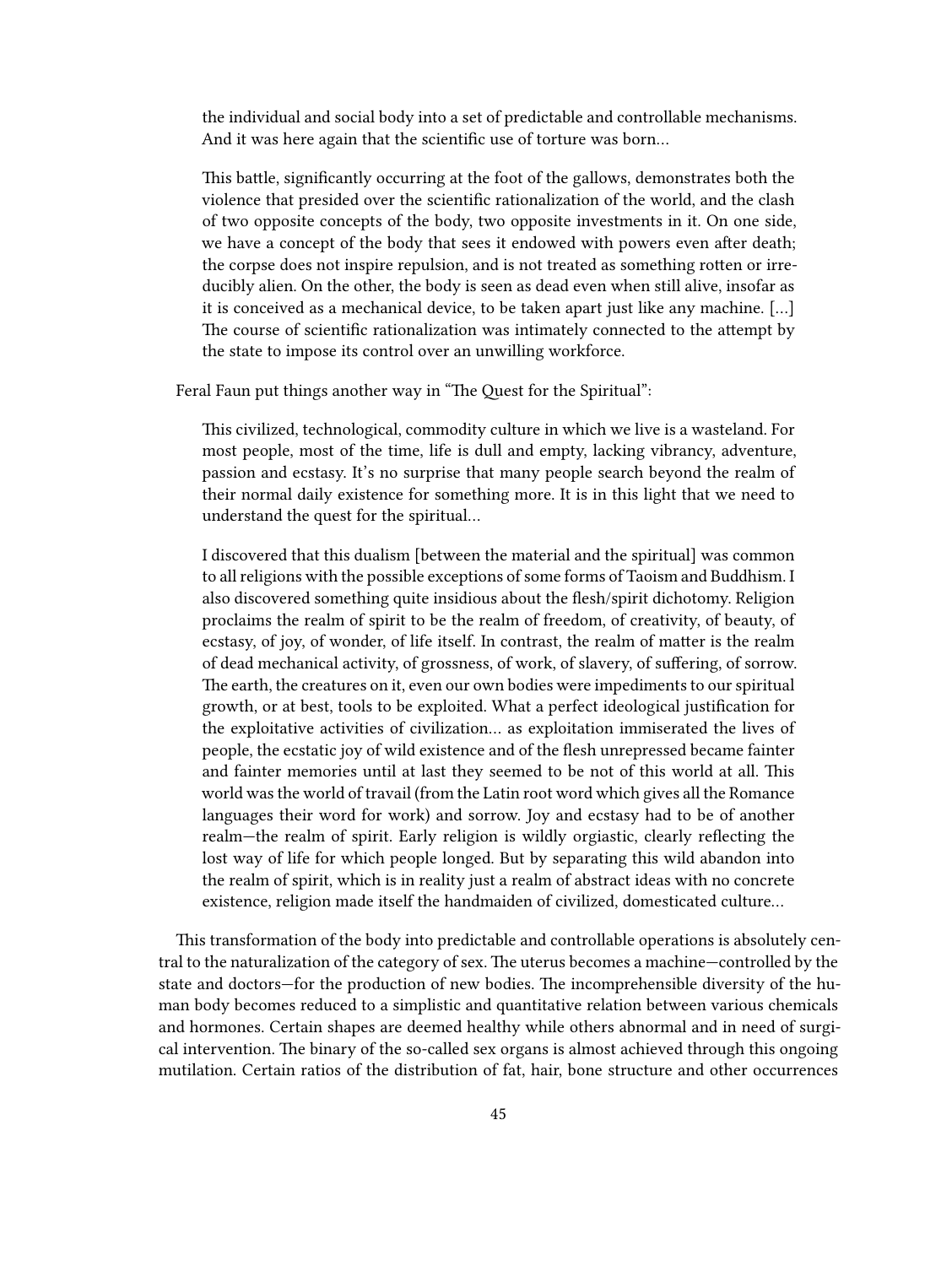come to be immutable proof of the eternal existence of the social prison of sex. In order for this prison to be totalizing, our conception of ourselves must be debased to these material operations. The engendering of humanity into the rational sexual body required the destruction of magic precisely because a magical view of the world holds that it is animated, unpredictable and that there is an occult force in plants, animals, stones, the stars and ourselves. Within this animist worldview, our individual capacities are not limited to the supposed biological destiny of sex; instead we can create, destroy, love, and take pleasure in an infinity of situations. This anarchic, molecular diffusion of powers throughout the world is antithetical to a gendered and social order which aims at capturing and dominating all life. *The world had to be disenchanted to be dominated.*

Here is science born. The disenchanted world can now be explained through rational, objective inquiry. And yet it is a meaningful contradiction that this new science did not mean an end to what it would have seen as an irrational persecution of witches. Instead, mechanistic philosophers celebrated the witch hunts as the advancement of the rational worldview. Francis Bacon, one of the early high priests of science, is explicit in taking methods of scientific inquiry directly out of torture chambers of the inquisition. For science, the whole world becomes analogous to a witch: a body to be interrogated, tortured, raped and unveiled. Far from relegated to this particular period, we can see repeating over and over again in Nazi death camps, the medical experimentation on prisoners, the vivisection of animals, etc. Scientific rationalism is not some progressive intervention against brutality, it is simply the universalization of that brutality against all the wild world, against the body and against the spirit. This scientific approach to the world becomes all the more terrifying when it is taken up by revolutionaries. The bourgeois revolutions fought in the name of Reason and Justice, ended up carving those abstractions into the flesh of individuals through the Guillotine, committees of public safety and health, and other implements of systemic terror. This terror took on a new dimension in the communist revolutions which followed.

We'll have to say, along with the editors of *Green Anarchy* that the scientific understanding of the world is the culmination of the segmentation of reality which first occurs in gender and in domestication:

Science is not neutral. It is loaded with motives and assumptions that come out of, and reinforce, the catastrophe of dissociation, disempowerment, and consuming deadness that we call "civilization." Science assumes detachment. This is built into the very word "observation." To "observe" something is to perceive it while distancing oneself emotionally and physically, to have a one-way channel of "information" moving from the observed thing to the "self," which is defined as not a part of that thing. This death-based or mechanistic view is a religion, the dominant religion of our time. The method of science deals only with the quantitative. It does not admit values or emotions, or the way the air smells when it's starting to rain; or if it deals with these things, it does so by transforming them into numbers, by turning oneness with the smell of the rain into abstract preoccupation with the chemical formula for ozone, turning the way it makes you feel into the intellectual idea that emotions are only an illusion of firing neurons. Number itself is not truth but a chosen style of thinking. We have chosen a habit of mind that focuses our attention into a world removed from reality, where nothing has quality or awareness or a life of its own. We have chosen to transform the living into the dead. Careful-thinking scientists will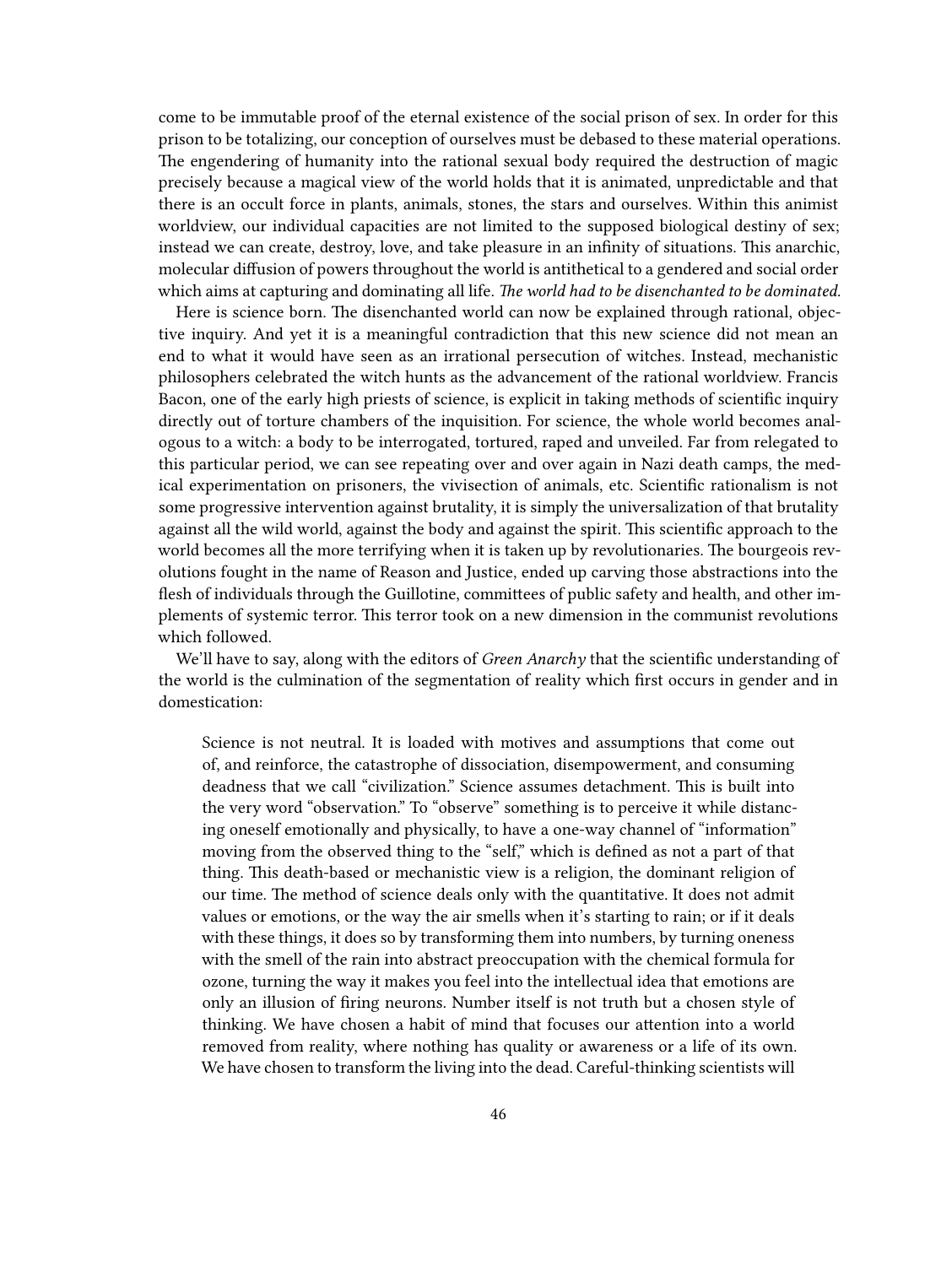admit that what they study is a narrow simulation of the complex real world, but few of them notice that this narrow focus is self-feeding, that it has built technological, economic, and political systems that are all working together, which suck our reality in on itself. As narrow as the world of numbers is, scientific method does not even permit all numbers; only those numbers which are reproducible, predictable, and the same for all observers. Of course reality itself is not reproducible or predictable or the same for all observers. But neither are fantasy worlds derived from reality.

Science doesn't stop at pulling us into a dream world; it goes one step further and makes this dream world a nightmare whose contents are selected for predictability and controllability and uniformity. All surprise and sensuality are vanquished. Because of science, states of consciousness that cannot be reliably disposed are classified as insane, or at best "non-ordinary," and excluded. Anomalous experience, anomalous ideas, and anomalous people are cast off or destroyed like imperfectly-shaped machine components. Science is only a manifestation and locking in of an urge for control that we've had at least since we started farming fields and fencing animals instead of surfing the less predictable (but more abundant) world of reality, or "nature." And from that time to now, this urge has driven every decision about what counts as "progress," up to and including the genetic restructuring of life.

### <span id="page-46-0"></span>**XIV**

A critique of science now poses a tremendous problem for most theories of resistance. So many of the old means of resistance (especially those which are predicated on science and industrialism) have only reaffirmed this ordering of the world. The blindspot of this resistance is specifically that we ourselves have been domesticated in a biological dimension, in the capture of our bodies and the denial of our spirits. It wouldn't be enough to destroy all the computer infrastructure in the world, so long as we hold an unspoken view of ourselves as primitive computers. Any attempts to deploy science in the pursuit of liberation can only deepen the tragedy of separation and control which is the very essence of domestication.

This can perhaps be more easily realized in Marxism than in any other system of thought in the last century. Fredy Perlman's text *The Continuing Appeal of Nationalism* is brutal on this point:

Marx had a significant blind spot; most of his disciples, and many militants who were not his disciples, built their platforms on that blind spot. Marx was an enthusiastic supporter of the bourgeoisie's struggle for liberation from feudal bonds—who was not an enthusiast in those days? He, who observed that the ruling ideas of an epoch were the ideas of the ruling class, shared many of the ideas of the newly empowered middle class. He was an enthusiast of the Enlightenment, of rationalism, of material progress. It was Marx who insightfully pointed out that every time a worker reproduced his labor power, ever minute he devoted to his assigned task, he enlarged the material and social apparatus that dehumanized him. Yet the same Marx was an enthusiast for the application of science to production.

But this progress had to contend, at every juncture, with the decomposition which accompanied all Leviathanic organization. In order to do this, Leviathan has consistently needed new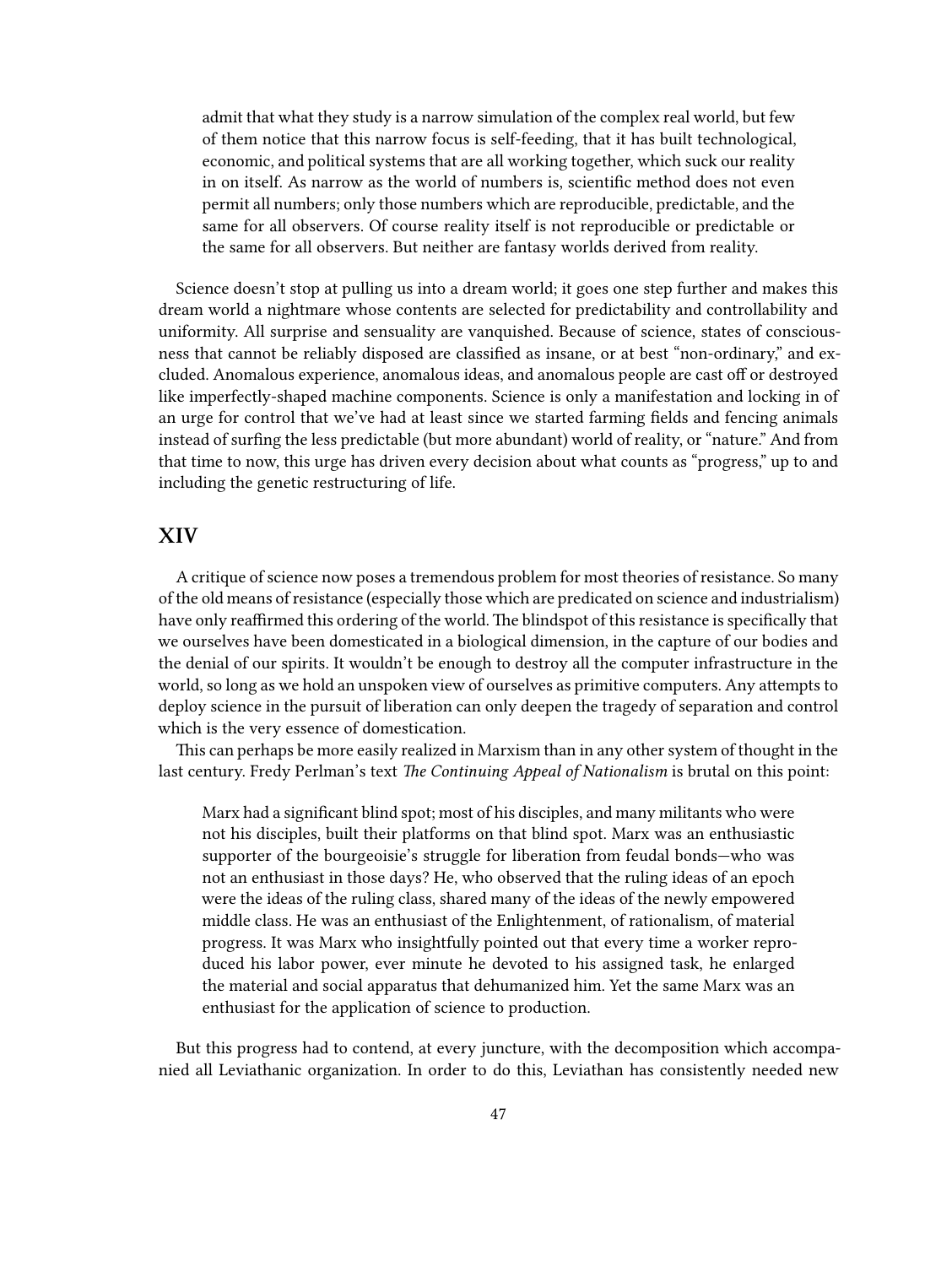populations from which it could squeeze surplus. At times, the capture/domestication of these populations was achieved through colonialism, whereas at others it was to be found in domestic colonies (of Jews, witches, faggots, Muslims, heretics, etc.) This process of primitive accumulation

is responsible for the takeoffs, the windfalls and the great leaps forward. […] new injections of preliminary capital are the only known cure to the crises. Without an ongoing primitive accumulation of capital, the production process would stop; each crisis would tend to become permanent.

Genocide, the rationally calculated extermination of human populations designated as legitimate prey, has not been an aberration in an otherwise peaceful march of progress. This is why national armed forces were indispensable to the wielders of capital. These forces did not only protect the owners of capital from the insurrectionary wrath of their own exploited wage workers. These forces also captured the holy grail, the magic lantern, the preliminary capital, by battering the gates of resisting or unresisting outsiders, by looting, deporting and murdering…

Human communities as variegated in their ways and beliefs as birds are in feathers were invaded, despoiled and at last exterminated beyond imagination's grasp. The clothes and artifacts of the vanished communities were gathered up as trophies and displayed in museums as additional traces of the march of progress; the extinct beliefs and ways became the curiosities of yet another of the invaders' many sciences. The expropriated fields, forests, and animals were garnered as bonanzas, as preliminary capital, as the precondition for the production process that was to turn the fields into farms, the trees into lumber, the animals into hats, the minerals into munitions, the human survivors into cheap labor. Genocide was, and still is, the precondition, the cornerstone and groundwork of the military-industrial complexes, of the processed environments of the world of offices and parking lots.<sup>13</sup>

Perlman goes on to follow this blindspot—the capture, genocide, and exploitation necessitated by industrialization—through the thought of the vast majority of revolutionaries since Marx; anarchists, socialists and Leninists alike. All of them glorify industrialism as key within the progressive movement of history. For Fredy, the most innovative and horrifying consequence of this blindspot can be seen in the Bolshevik revolution and the thought of Lenin.

Lenin was a Russian bourgeois who cursed the weakness and ineptitude of the Russian bourgeoisie. An enthusiast for capitalist development, an ardent admirer of American-style progress, he did not make common cause with those he cursed, but rather with their enemies, with the anti-capitalist disciples of Marx. He availed himself of Marx's blind spot to transform Marx's critique of the capitalist production process into a manual for developing capital, a 'how-to-do-it' guide. Marx's studies of exploitation and immiseration became food for the famished, a cornucopia, a virtual horn of plenty…

<sup>13</sup>*The Continuing Appeal of Nationalism*.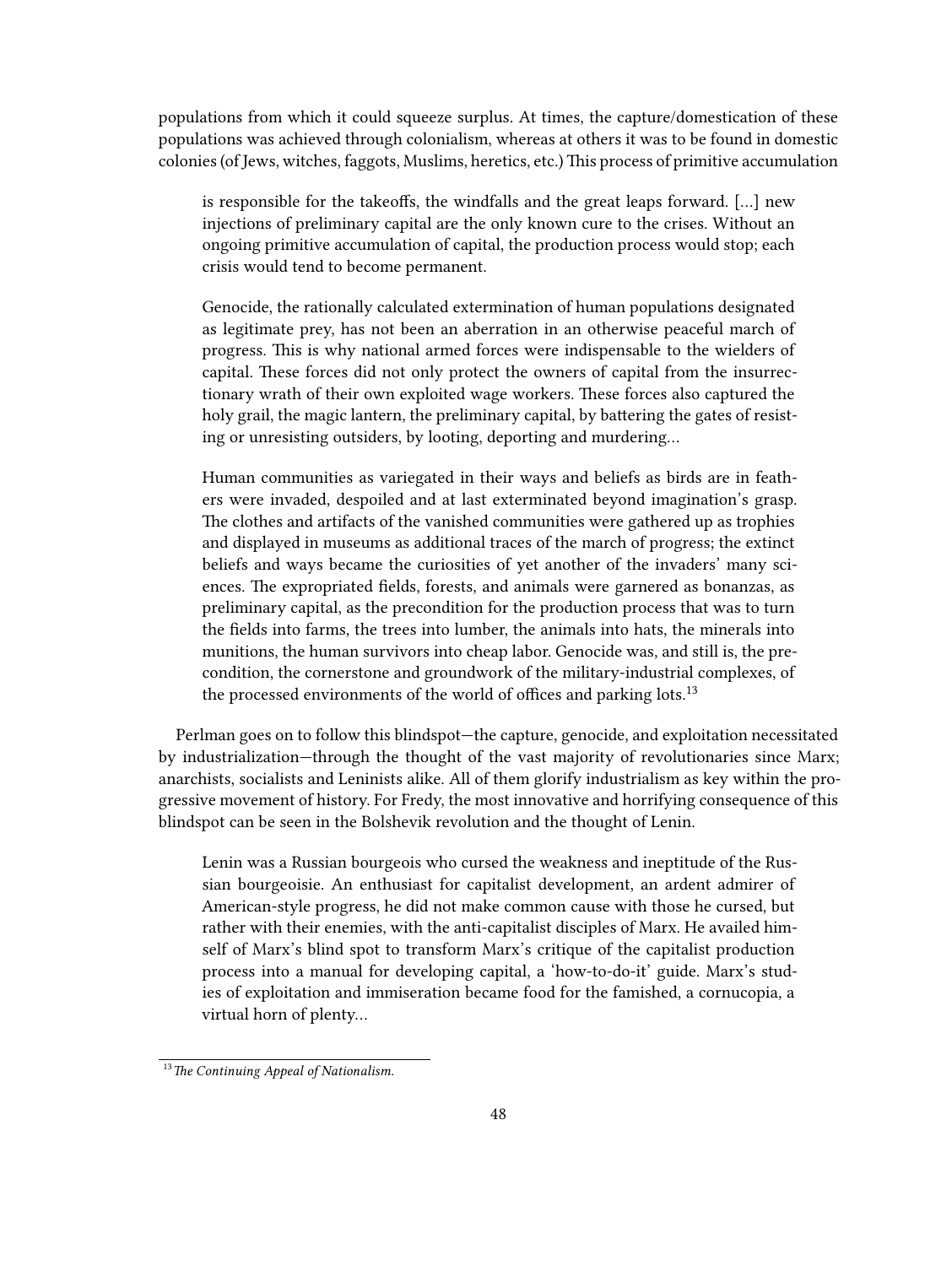Russian countryfolk could not be mobilized in terms of their Russianness or orthodoxy or whiteness, but they could be, and were, mobilized in terms of their exploitation, their oppression, their ages of suffering under the despotism of the Tsars. Oppression and exploitation became welding materials. The long sufferings under the Tsars… were used to organize people into fighting units, into embryos of the national army and the national police.

The presentation of the dictator and of the Party's central committee as a dictatorship of the liberated proletariat seemed to be something new, but even this was new only in the words that were used. This was something as old as the Pharaohs and Lugals of ancient Egypt and Mesopotamia, who had been chosen by the god to lead the people, who had embodied the people in their dialogues with the god.This was a tried and tested gimmick of the rulers. Even if the ancient precedents were temporarily forgotten, a more recent precedent had been provided by the French Committee of Public Health, which had presented itself as the embodiment of the nation's general will…

The goal of the dictator of the proletariat was still American-style progress, capitalist development, electrification, rapid mass transportation, science, the processing of the natural environment. The goal was the capitalism that the weak and inept Russian bourgeoisie had failed to develop…

Lenin did not live long enough to demonstrate his virtuosity as general manager of Russian capital, but his successor Stalin amply demonstrated the powers of the founder's machine. The first step was the primitive accumulation of capital. If Marx had not been very clear about this, Preobrazhensky had been very clear. Preobrazhensky was jailed, but his description of the tried and tested methods of procuring preliminary capital was applied to vast Russia. The preliminary capital of English, American, Belgian and other capitalists had come from plundered overseas colonies. Russia had no overseas colonies. This lack was no obstacle. The entire Russian countryside was transformed into a colony.

The peasants were not the only colonials. The former ruling class had already been thoroughly expropriated of all its wealth and property, but yet other sources of preliminary capital were found. With the totality of state power concentrated in their hands, the dictators soon discovered that they could manufacture sources of primitive accumulation. Successful entrepreneurs, dissatisfied workers and peasants, militants of competing organizations, even disillusioned Party members, could be designated as counter-revolutionaries, rounded up, expropriated and shipped off to labor camps. All the deportations, mass executions and expropriations of earlier colonizers were reenacted in Russia.

By [this] time, all the methods of procuring preliminary capital had been tried and tested, and could be scientifically applied.

Perlman will contend that this innovative method of capture will later inspire the likes of Hitler, Mussolini and Mao, most of whom will dispense of the rhetoric of the Bolsheviks, but maintain the boiled-down scientific essentials of the method. And since the revolution which first implemented this method failed in its rhetorical aim of liberating humanity from wage labor, this too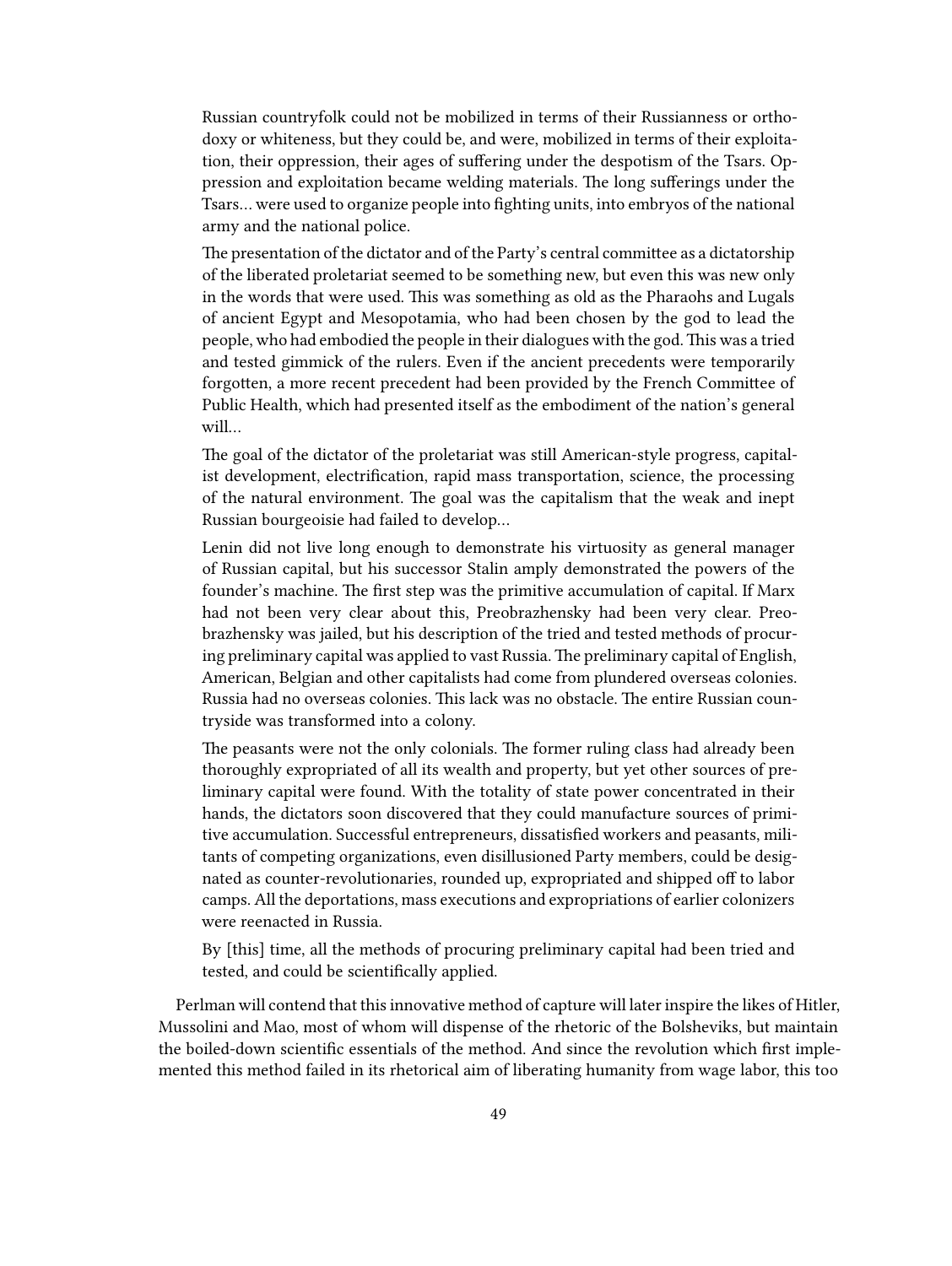was dispensed of as an embarrassment. Instead, the progress of the techno-industrial state is itself the justification. The primitive accumulation needed for the ascendence of later totalitarian states would be found in the internal enemies of the Parties. Domestication no longer needs to justify itself through anything other than its own scientific method. And science itself would invent methods that earlier genocidal colonialists could only have dreamed of; Eugenics, Gas Chambers, Laboratories. These industrializers will each imagine a triumphant reduction of the entire Eurasian continent to a site of resources to be domesticated and accumulated. Western Rationalists will attempt to explain these mass murderers as irrational, and yet would see people like George Washington and Thomas Jefferson as perfectly reasonable leaders,*even though these men envisioned and began to enact the conquest of a vast continent, the deportation and extermination of the continent's population, at a time when such a project was much less feasible.*

What is consistent in all of these situations is a deeply seated belief in human progress through the expansion of industrial civilization. Modern day Marxists will say that these applications of Marx's theory were incorrect and that they were deviant or revisionist. But isn't this horror the consequence of every attempt to impose any theory on a mass industrial scale?

Applied scientists used the discovery [of the atom] to split the atom's nucleus, to produce weapons which can split every atom's nucleus; nationalists used the poetry to split and fuse human populations, to mobilize genocidal armies, to perpetuate new holocausts.

The pure scientists, [nationalist] poets and researchers consider themselves innocent of the devastated countrysides and charred bodies… every minute devoted to the capitalist production process, every thought contributed to the industrial system, further enlarges a power that is inimical to nature, to culture, to life. Applied science is not something alien; it is an integral part of the capitalist production process.

What becomes clear is that any attempt to flesh out a scientific theory of domination (whatever the intentions of the theorists) becomes put to work by domination itself as a blueprint. This could be understood as the *de/recomposition* of history. More significantly it ties into the critique articulated above of other Scientific disciplines: Anthropology and Psychoanalysis. The pure theories of Anthropologists, Psychoanalysts and Marxists always tend to become new means of domestication: universities, asylums and work camps. Camatte is at his most lucid when critiquing the role of theory:

Theory, like consciousness, demands objectification to such an extent that even an individual who rejects political rackets can elevate theory to the status of a racket. In a subject posing as revolutionary, theory is a despotism: everyone should recognize this. After the domination of the body by the mind for more than two millennia, it is obvious that theory is still a manifestation of this domination.

For this reason, it is all the more important that we dispense with scientific certainty and methodology in our inquiry into gender. Otherwise, the solutions will continue to be more of the same: cyber-feminism, the virtual flight from the body, automated reproduction, a flight which is "illusory, a forgetting of the whole train and logic of oppressive institutions that make up

<sup>14</sup>John Zerzan, *Patriarchy, Civilization, and the Origins of Gender*.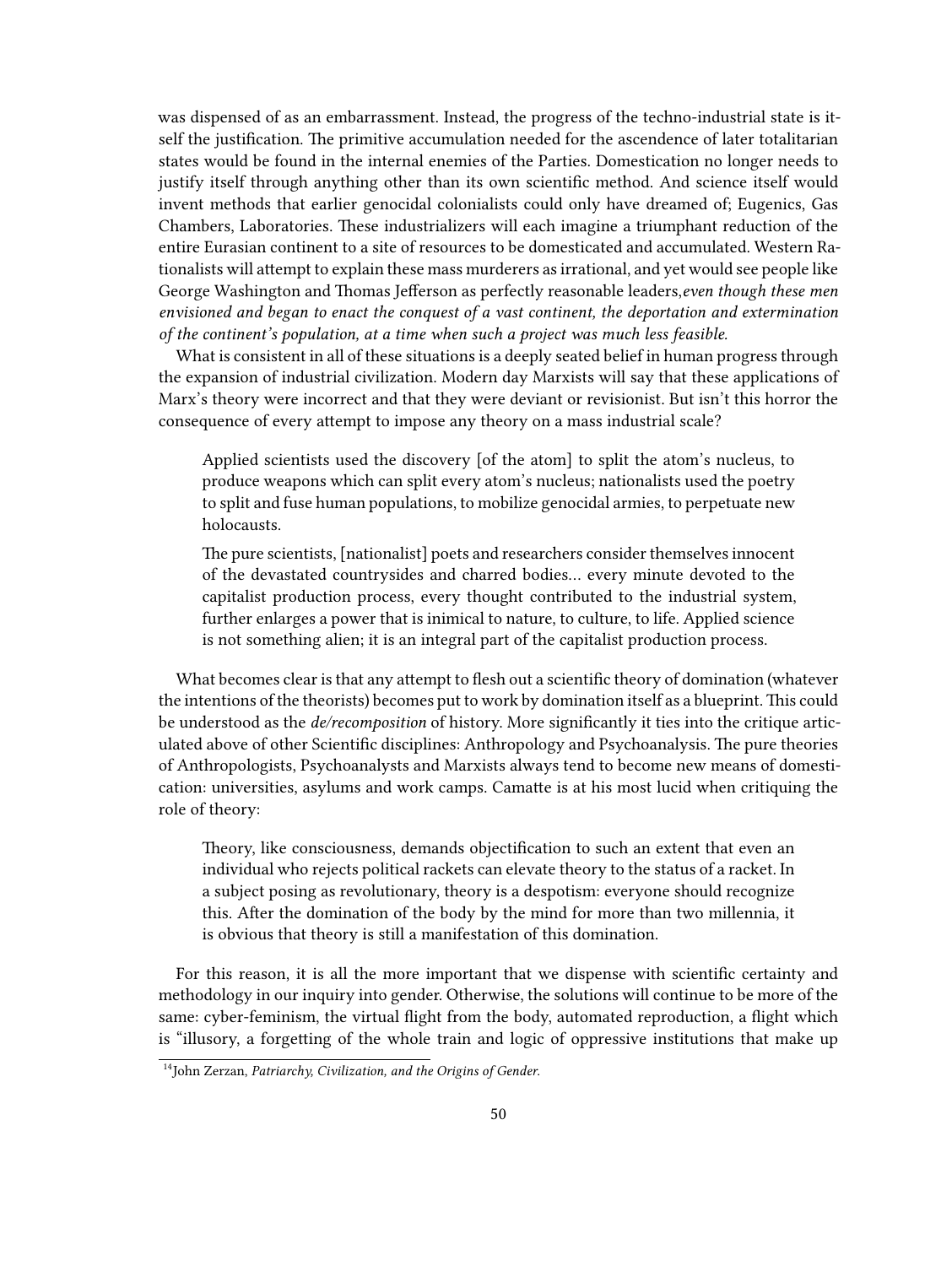patriarchy. The dis-embodied high-tech future can only be more of the same destructive course."<sup>14</sup> In the same way that the mind/body split assures us that idealist solutions to gender will always fail *(Queering the economy! Queering the State!)* so too does the material/spiritual split guarantee us that the blind spot of industrialism will continue its course of annihilation and control.

To return momentarily to Feral Faun:

Materialism still accepts the matter/spirit dichotomy—but then proclaims that spirit does not exist. Thus, freedom, creativity, beauty, ecstasy, life as something more than mere mechanical existence are utterly eradicated from the world. Mechanistic materialism is the ideology of religion updated to fit the needs of industrial capitalism. For industrial capitalism requires not only a deadened, dispirited earth, but deadened, dispirited human beings who can be made into cogs in a vast machine.

#### <span id="page-50-0"></span>**XV**

Throughout the body of this text we've been weaving together a critique of the scientific view of gender, as well as resistance practices which remain rooted in this domestication. We'll now turn explicitly toward one of the most prominent of these ideologies regarding gender: Marxist Feminism (or its contemporary euphemism, *Materialist Feminism*). This ideology largely emerged in the seventies as an attempt to synthesize the critique of capitalism with the critique of Patriarchy. Gayle Rubin's inquiry, which we've detailed above, was largely a critique of the limitations of the Marxist perspective. Queer theory and black feminism and transfeminism also emerged largely in reaction to the inability of this theory to account for the majority of gender violence experienced by a whole range of subjects excluded from the scientific sample. The theories of contemporary Marxist feminists haven't deviated all that far from their roots, but the questions posed decades ago remain largely unanswered.

These interventions are relevant to our own critique, but we begin from a different place. Because it is materialist, Materialist Feminism ignores the spiritual dimensions of gender, and as a consequence has not been able to ascertain or critique gender as domestication. Because of its prioritization of the Historical and Economic it offers very little regarding the experience of the individual bodies ensnared or excluded by these Leviathanic abstractions.

In the seventies, Rubin and others said that the primary limitation of Marxist feminism was its conception of origins. For them, the exploitation and domination of women was based in the separation and gendering of the spheres of productive and reproductive labor. Rubin contended that the domination of women originated outside this separation, but also that both the sex/ gender system and the economic system had their own modes of production and reproduction (the sex/gender system is *productive* of gender and sexual identities themselves, while there is also unquantifiable *reproduction* of the economic system that happens ways irreducible to domestic labor). Already then it was sloppy to reduce the two systems as being simply the productive and reproductive spheres of the capitalist mode. For her, the origins of gender are far more archaic, emerging at the beginning of civilization itself. While obviously feminist anthropologists will win against Marxist feminists on the origins debate any day, our inquiry takes us outside this theoretical pissing contest. Rubin's perspective isn't interesting to us because its evidence is older (after all, the anthropological method is as rooted in the failures of science as the historical economic one). Instead, we're interested in the way her text contributes to the elaboration of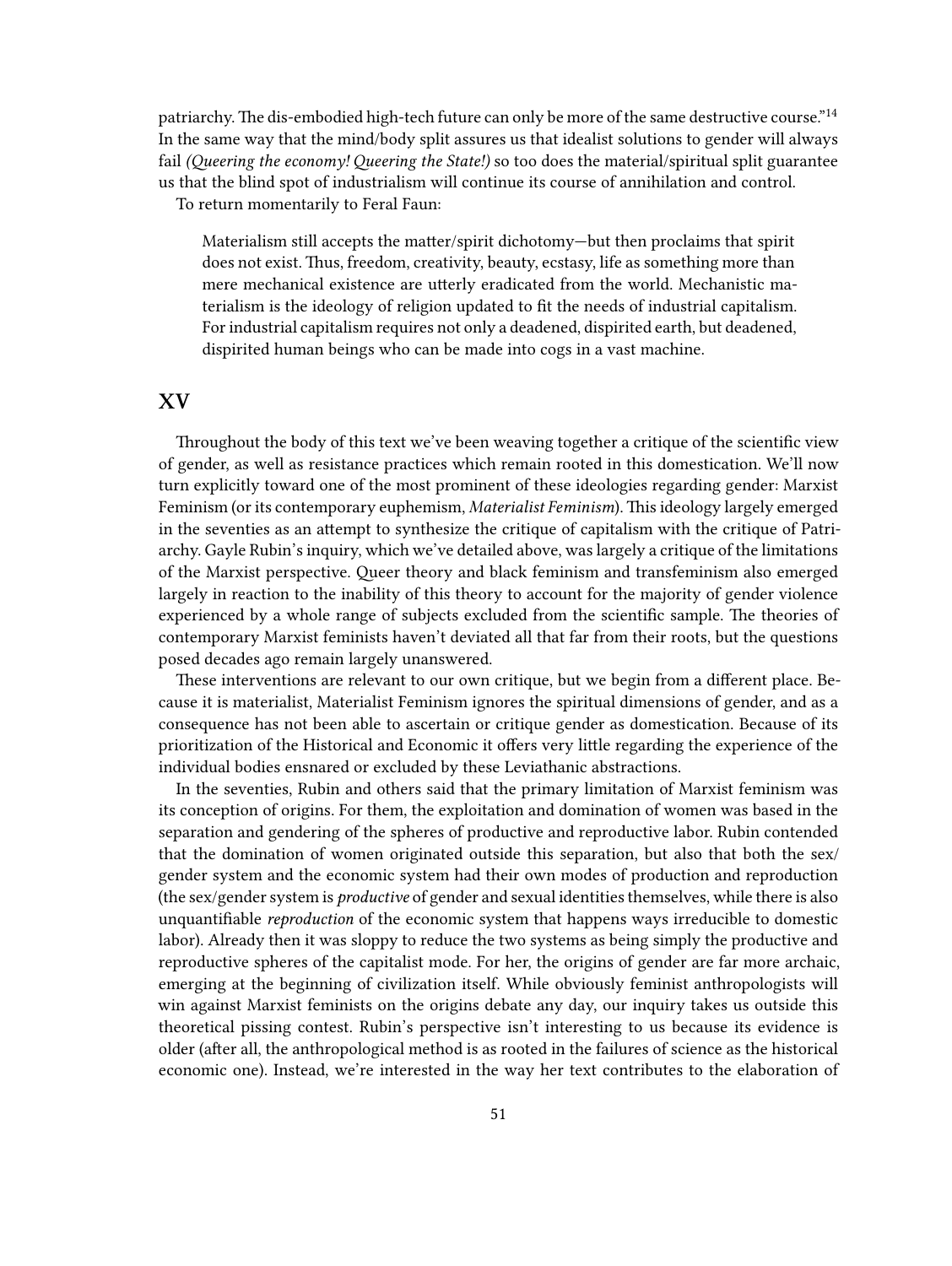gender and domestication as being one and the same process with both bodily and spiritual operations.

We'll contend that in order to plot an escape from a system which holds us captive, let alone to strike out against the beast itself, we must understand not only where it comes from, but more importantly how it operates in the present. Marxist feminism feels inadequate in both these regards. To locate a theory of domination in the performance of *domestic labor* without starting from a critique of domestication will always amount to a partial story; a description of specific moments (or fantasies) in specific times and places, but will miss the discreet enemy function which ties it to all the other moments of gender. More sophisticated iterations of Marxist feminism will say that gender is obviously older than capital, but that capital takes up and consumes all pre-existing social relations, therefore exploiting gender along with all the others. And while it is true that there is a dimension of the unique in every moment, and that genders within capitalism are different than within other modes of production; this does not prove that the essence of gendered domination has changed all that much. Rather, the gender-form emerges from millennia before and stays consistent in its twofold bodily/spiritual assault on human existence.

The moments of the accumulation of domestic labor (in the witch hunts, or within Fordism) are two worthwhile stories about how gender has taken its contemporary form, but they remain two stories among many. To over-prioritize these moments of economic exploitation is to silence and undervalue the countless stories which do not fit inside the neat narrative. It is popular for thoughtful Marxists to assert that the State may be far older than capital, but that their inseparable interweaving has completely transformed and reconstituted the state; and the two forms must be destroyed together. And yet all attempted Marxist revolutions have only ever reproduced the state, precisely because the form is more ancient and thoroughly colonizes our being. In this same way, a simple assertion that gender and capital have become terribly intertwined and must be destroyed together is not a theory of how that will happen or even much of an analysis of how this came to be. Just as a focus on the state as part in parcel of capital will in practice function as a blindspot, so too will this situation of gender. We're reminded of the laughable moments in the last decade where various communist parties had to make a complete reversal of their positions on queer people, without ever altering the structure of their understanding. The effort to expand and adapt the ideology (to account for categories it previously ignored) consistently feels like the same politics of liberal inclusion sutured on top of vulgar Marxism. Yes, gender is exploited by capital and the two are largely indistinguishable and inseparable in the present, but this is not sufficient. Just as a refusal of the state-form would require an understanding of its emergence and function up until the present (without vulgarly systematizing it within capital) so to does gender require such an inquiry. If we want to destroy it, we cannot limit our canon to those moments which fit neatly into a story about capital. We'll also need to draw upon the archaic origins of gender and the voices and biographies of those who attempted to burn it out of themselves.

The Marxist feminist perspective will always fail on the discussion of origins, because even those who critique the social construction of gender will affirm a naturalized view of sex. For them, socialized gender is a corruption of the biological realities of males and females of the species with regard to reproduction. We've already discussed how this split is itself domestication and that it is Leviathan's function to universalize and naturalize its machinery into the wild. If Marxist feminism has refused this naturalization of sex, we have scarcely seen it. Even those who go as far as to problematize essentialist gender, will still default to discussing a transhistorical 'men and women' within all their complex formulations.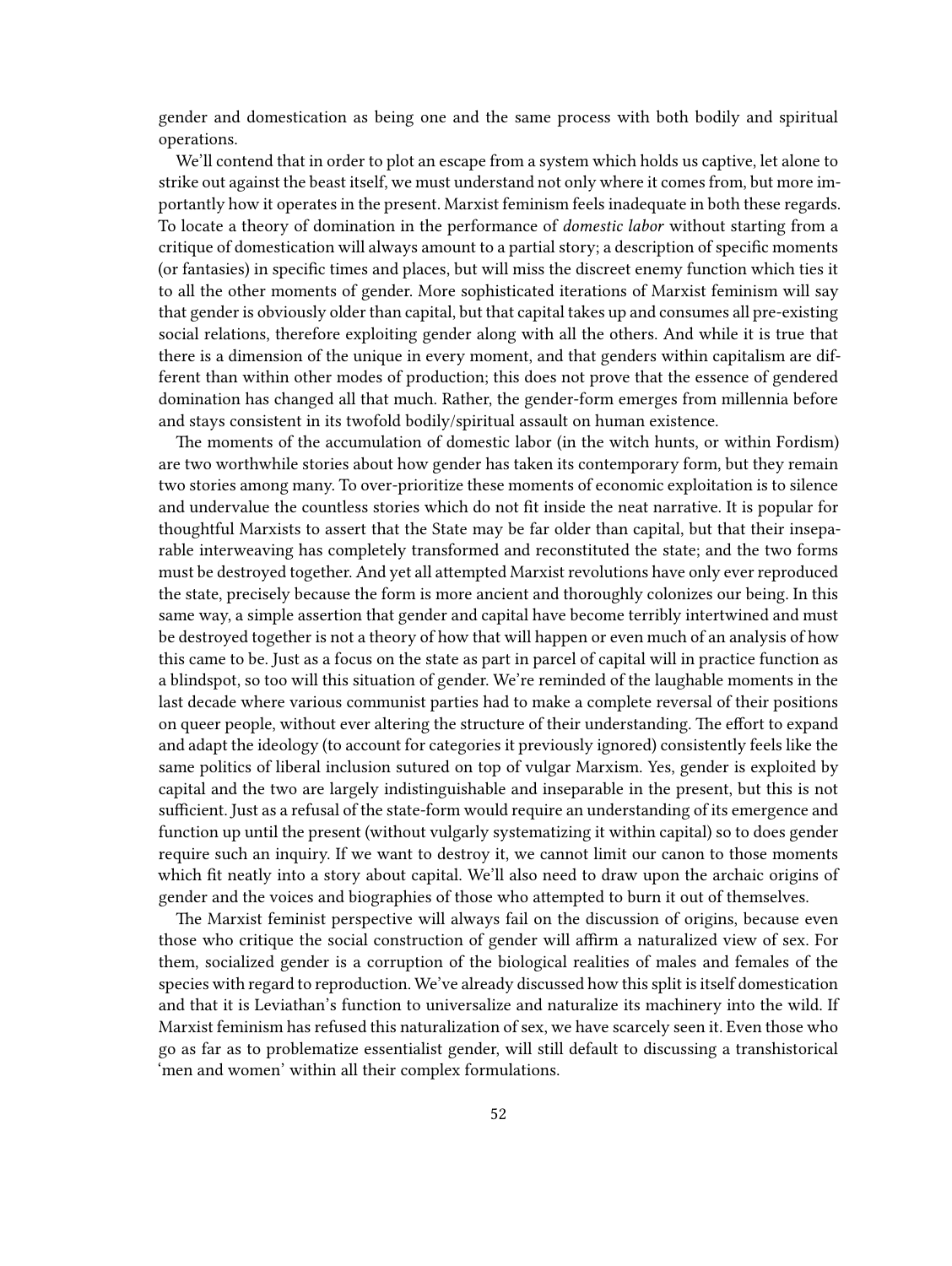Even if we only explored gender in the present, we would still find the story of domestic labor inadequate to the task. The narrative situates the Family as the primary site of the exploitation of women's reproductive labor, labor which is necessary for the continued function of the capitalist mode of production. It is true that the Family does serve this purpose, but to stop our critique here is to be limited by a mechanistic and materialist view. We've already explored a theory that the Family is a structure which emerges out of the exchange of the bodies of others as commodities, and that it is imbued with a mystical power through the enactment of ancient rituals regarding sexuality and kinship. The consolidations of these mystical kinship structures were the basis of more complex human social relations including Leviathan and the State. A specific power of inclusion enchants those who participate in these Families, for they become the inheritors of millennia of lineage and tasked with the transmission of that heritage into the future (we've discussed this previously in the symbol of the Child). Fascism fetishizes these bonds, but so too do most political traditions. The Marxist analysis of the Family will tell us that this structure emerges out of the specific economic conditions of capitalism, but this is empirically untrue. Capital has shaped the Family in unique ways, but the bonds which animate and give power to the Family (bonds of kinship, transmission, ancestry, sexuality and reproductive futurism) stream through His-story and constitute an inheritance of millennia of control and domination. To take seriously the task of destroying this unit, we must comprehend it in its totality—in its economic function, sure,but also for its imprisonment and shaping of both the body and the spirit. Why does the family hold such a intrinsic place in all domesticated culture? Why do people form them? Why do they remain in them? Why do some actually claim to love and enjoy their abusive positions within them? Why does it remain the shadowy realm of open secrets and quiet little violences? These questions cannot be answered through economics alone.

A Marxist attempt would answer that women remain in the family because they are denied the wage, and men because they need the free reproductive labor, but this answer feels paltry compared to the enormity of the questions posed. How could this or that arrangement of the wage relationship be the glue which holds together the most formative social relation within civilization? It isn't. We've said already that science is a narrow view of the world which reduces the diversity of reality into the shape of its view. This tendency is all too clear in the scientific interpretation of the family. This view is far too narrow to account for most people's experiences of gender and violence, but even too narrow to describe most people's families. Black, brown and indigenous feminists have consistently critiqued the Marxist formulation as being a primarily white understanding which has little to no application to their lives. The formulation even excludes many white families, especially those which are very poor. My Mom, for example, worked two jobs in a factory and a nursing home to support us when I was a child. Her mother still works at the same diner where she has worked for decades. And yet the content of my family retains its domestic character. We've followed Fredy and *Attentat* in asserting that history is the decomposition of Leviathanic forms. So too is the family constantly decomposing and rising anew from the ashes. At this point, so many 'new normal' familial arrangements exist, none of which are accounted for in the simplistic binarist understanding of gender. How does a Marxist view account for this prolonged moment of the Family's decomposition?

A queer position contends that the family is a site of our exploitation, yes, but also has been a consistent operation of torture, constraint and domination which vastly outpaces the needs of domestic labor. For others, we often find the family also as a site of exclusion, specifically at the moments when we rebel against it. The Marxist worldview has nothing to say about either our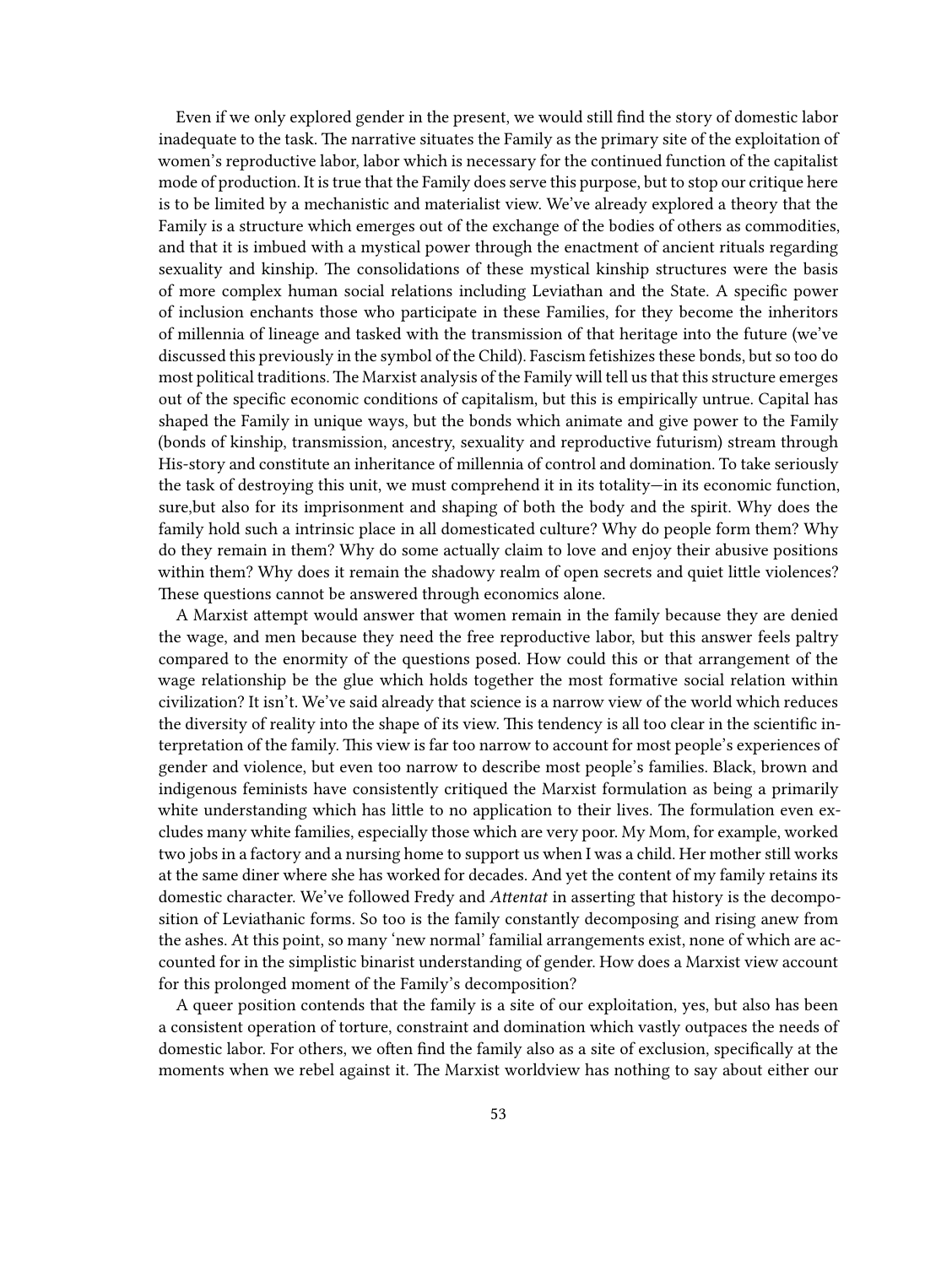mutilation within the family-form or our expulsion from it. Further, it derides our individual and collective revolt against this form as *ahistorical* and *idealist*. We are acting too soon or without the right conditions; but these rationalistic approaches have only ever affirmed the family (even if critiquing its role economically). Our revolt will never be comprehensible from within it.

Even for the proponents of this theory, it explains very little about their own lives. In the seventies, the situation already was based on a group of women objectively studying an Other. In the present, we have academics studying the ideas of academics who studied this Other body of women (and then calling it historical materialism). I think of those feminist professors whose liberation comes through hiring a housekeeper.

Our inquiry begins firstly from our own lives, and then follows the lines along which we can locate our own struggles within and against gender in the struggles of others. Outside of this, all inquiry feels meaningless and empty. In my own life and experiences, Marxism's formulations around the split between reproductive and productive labor is incredibly superficial in addressing gender violence. It doesn't explain why old men pay to have sex with me or to watch videos of my sexual labor. It doesn't account for what investment people outside my family would have in policing my sexuality and gender expression. It doesn't explain why rape and sexual violence happens to those of us who don't have the biological capacity to give birth. It definitely doesn't account for the prevalence of date rape drugs at queer bars and parties, or for our murder at the hands of bashers and police. While I won't preclude that possibility that such an accounting could happen someday, we've seen no efforts in this direction. A refusal of Materialism isn't an affirmation of some sort of queer Idealism, rather it is an attempt to explore what has been cut out and discarded by both of these worldviews, the body and the spirit. These experiences require a bodily and spiritual exploration, one which takes seriously the simultaneous question of domestication. Such an exploration seems entirely necessary if we want to comprehend the vast range of gender violence (both the exclusionary and imprisoning violences against queers and gender variant people, and also the more mundane daily exploitations in the family), and to recognize them as one operation.

That the theory of Marxist feminism is flawed is only the beginning of the problem. As with any other theory, its applications will always be haunted by the blind spots within it. We've already shown that pure sciences tend to produce horrifying results. The application of this theory, of course, is Organization. Often the organization is so banal and reformist as to not warrant exploration (*Wages for Housework!*, for example). Other false solutions (mechanized reproduction or self-managed housework) have thankfully not been put into practice on any notable scale.

Another application of Marxist feminism is separatism. It is worth focusing on because of the specific tragedy that its history shows. The Separatist project begins from an awareness of the dynamic we've also illustrated in organization (for all organization to be constituted through the exchange circulation of gendered bodies), but strives to self-manage this circulation. Women must be organized into this or that group or party, where other *more conscious* women will help to structure their thought and activity. The exclusion of certain genders from the separatist group has never exorcised the demonic quality of organization itself. Beyond this, it has actually taken on a particularly sinister dimension through its willful and vitriolic exclusion of transgendered women and others. Marxist feminist activists were instrumental in the formation of state policies of excluding these women from state services, from activist groups, from shelters. These feminists served as the frontline of the formation of transmisogynist policies in countless political and cultural institutions. As with all scientific theories of domination, this variant of feminism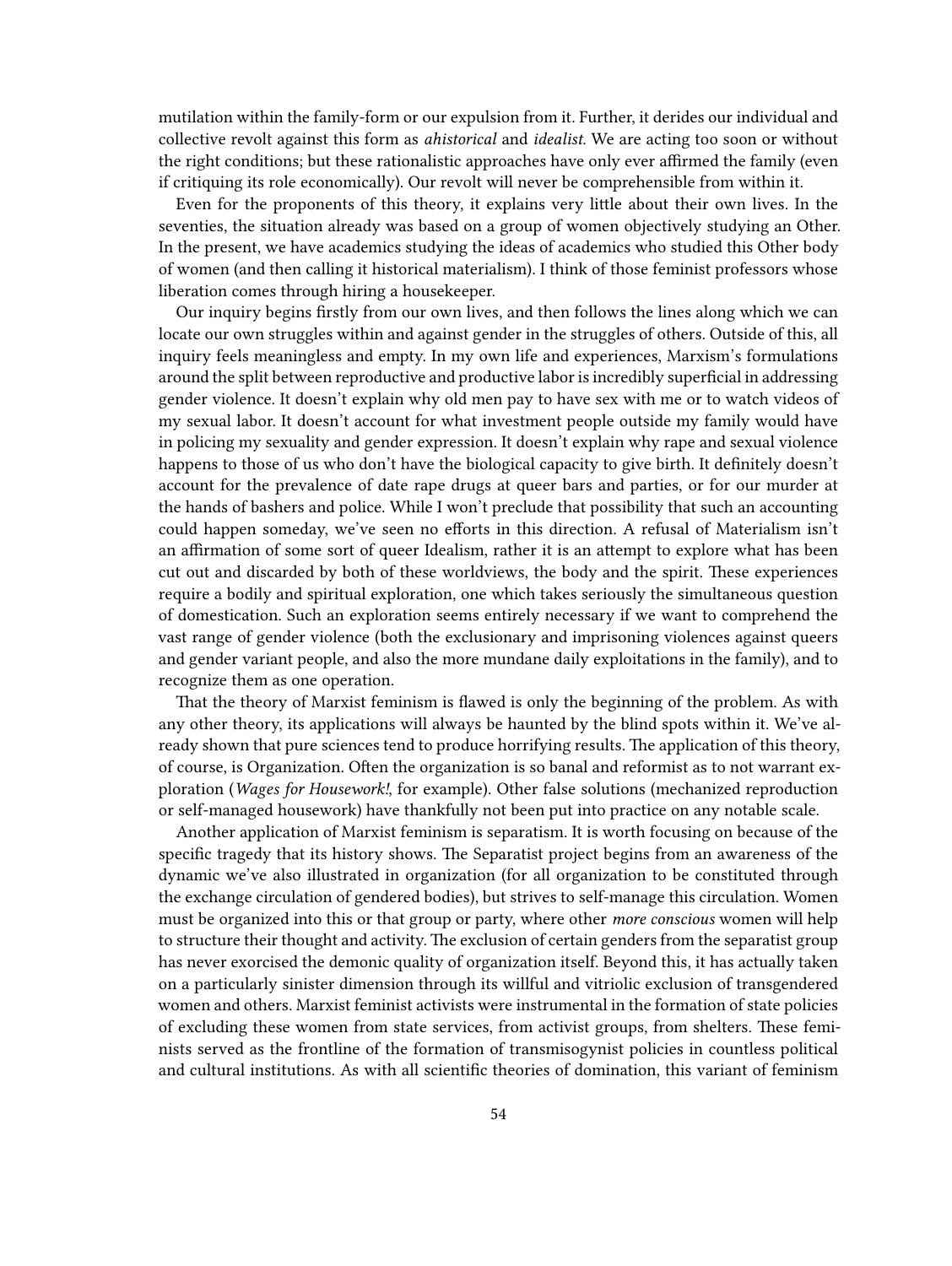has historically helped to materialize the exclusion of those who cannot fit within its theoretical constructs. Contemporary Marxist feminists will contend that since they are avowedly not transmisogynists, they do not have to answer for this tradition. And yet the theoretical underpinning of this attitude amongst their foremothers has not been changed in any meaningful way. Inclusion of a few references to transwomen at best, repetition of the past at worst. If the tendency is going to substantially break from this history, it would require a thorough analysis which is very far from happening. How can a purely materialist conception of gender explain the choice of individuals to risk their lives, freedom, and wellbeing in order to live openly as a gender other than what they were assigned at birth? It can't, obviously, unless it explores the interplay of the spiritual and also bodily operations of gender. We have very little faith in the emergence of a categorical theory of gender which does not become an apparatus for policing those categories. This policing is accompanied by the age old problem of politics: that of representation. Claims to be *The Women* or *The Feminists* or even *The Queers* will always tell one tale of gender, at the exclusion of so many others. Those who draw these lines will always draw them through the bodies of others.

One recent answer to these critiques has been the introduction of the concept *not-men*15. Most attempts at defining this category are extremely clumsy. At times it is used to mean not-cismen, or to explicitly say that faggots are not welcome at certain meetings. At others it simply means women plus trans people. Some feminists have even said that the category at times includes 'emasculated men of color.' Usually it is just postmodern shorthand for women. As with any other categories, it only functions if it has a firm border, and this border will always be policed. At every step of the way, it is ceaselessly problematic. The least problematic definitions of it (such as the one in "Undoing Sex"16) are so vague as to not have any practical application. And it is always in the practical applications that these theories enact their violences. The prospect of a political body of largely cisgendered women determining which genderqueer or transfeminine individuals are *not-men* enough to participate in their groups is quite nauseating. This categorical policing mirrors all the others. Meet the new binary, same as the old binary. A way out of this dilemma may be to start from experience rather than identity. To seek out conspirators based on a shared experience of a range of gender violence. Some proponents of not-men have defined it similarly ('those who are raped,' 'those who do caring labor') but none of these experiences are limited by identity, and to accept a phenomenological or experiential framework would dispense with the utility of the category at all. If the concept is either problematic or useless then why has there been so much fancy footwork put into an attempt to save the concept? What we're really seeing is a desperate attempt to save binary categories, in a world where they've long been decomposing.

<sup>&</sup>lt;sup>15</sup>In *LIES: A Journal of Materialist Feminism*, as well as other recent publications and debates from within the Marxist Feminist milieu.

<sup>&</sup>lt;sup>16</sup>In "Undoing Sex," published in *LIES*, C.E. writes: "Effectively, the not-man cannot speak, cannot be represented with total accuracy, as it is defined through lack and absence. Still, it is a point in a relationship which is constitutive of gendered class, and discussion of it is necessary for any understanding of what it is to be a woman, man, transgender, or queer. Not-man is a means of addressing the problem of patriarchy—the way in which maleness and male subjectivity produces, appropriates, and exploits a condition of silence, death, and lack—while hopefully avoiding the presupposition of a coherent feminist or female subject. Not-maleness is constitutive of gender's class reality—forms of womanhood and manhood exist only in relation to it—but it is irreducible to one or several classes."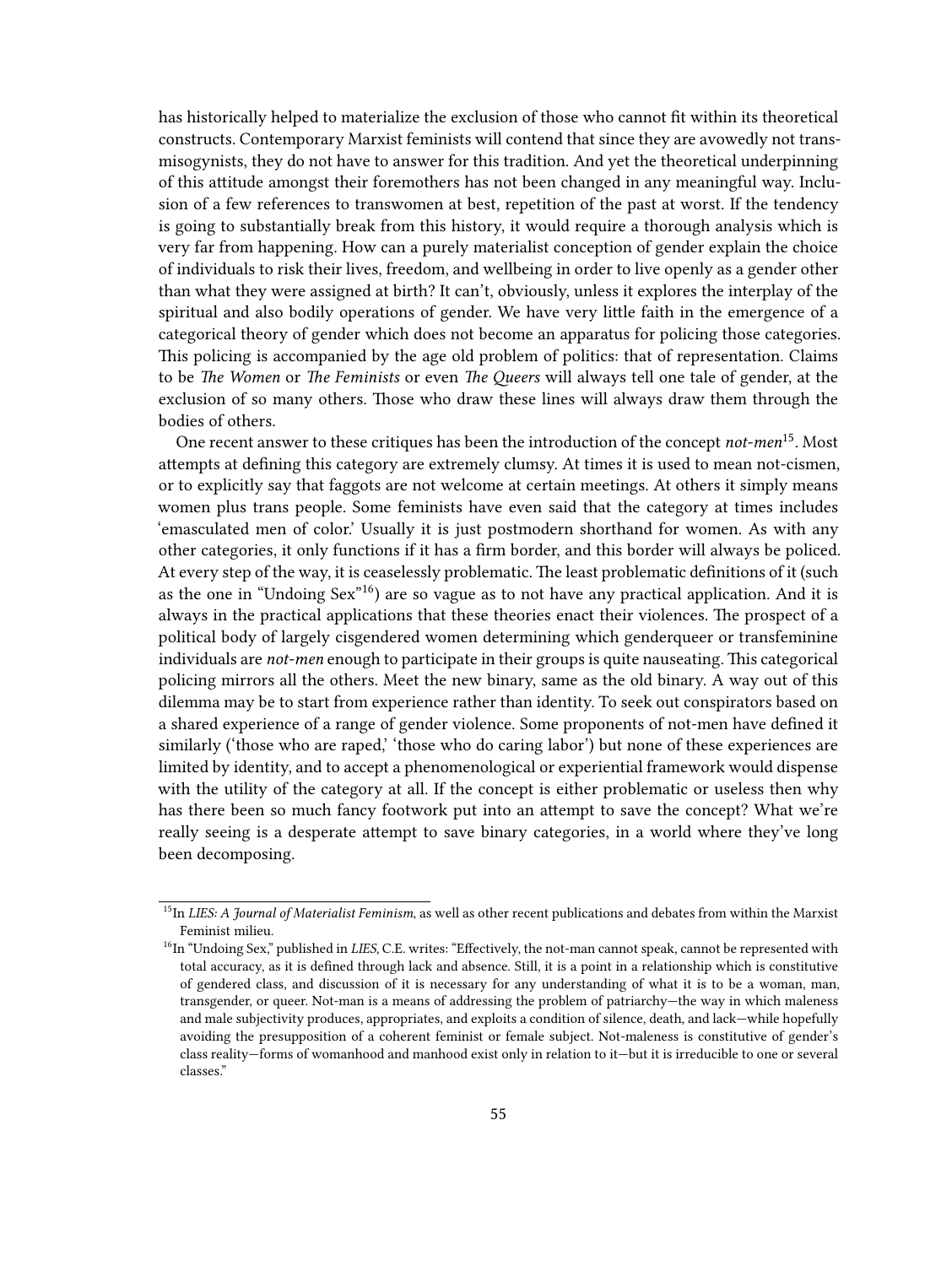## <span id="page-55-0"></span>**XVI**

There is a trend within communist thought which aspires to transcend the limitations illuminated in the various attacks on Marxism: *communization*. While it is beyond the scope of these fragments to explore and critique this textual body in its entirety, we will engage with it because its recent proponents have taken on the question of gender. Most of the writings of American communizers dealing with gender has been influenced by the French group Theorie Communiste. TC posits that in addition to the contradiction of labor and capital, there is a second contradiction between men and women. For them, these two contradictions intersect in the present to form the central dynamic of capitalist society. In this way, TC is similar to Gayle Rubin; imagining two distinct systems of production and of gender which become interwoven. While it is laughable to reduce the dynamic of the present to being two contradictions, we are also not interested in *any* quantifiable arrangement of binary contradictions. Domestication is an infinitely complex and diffuse splitting of life; it introduces countless contradictions which cannot be summarized as any one, two, or five systems. We'll break from both of them in asserting that there is never a period where these systems are distinct, but rather that they've always been examples of the fracturing of domestication.

However contrived TC's theory of gender feels, it seems worthwhile to explore the ideas of those who've drawn inspiration from them. As the cutting edge of Marxist thought on gender, it is here that we'll look to see if we can find a common critique of domestication. Specifically we'll briefly look at three texts: "Communization and the Abolition of Gender" by Maya Andrea Gonzalez, "The Gender Distinction in Communization Theory" by P. Valentine from *LIES* journal, and "The Logic of Gender" in the third issue of the journal *Endnotes*.

Gonzalez's critical reading of TC is interesting for a few reasons. Primarily, she critiques TC for having sutured their theory of gender on top of the already existing theory of the Capitalist Mode of Production, thus dispensing of the historical specificity of gender at the point where they intersect. She criticizes their fetishistic focus on the role of unpaid domestic labor performed by women and says that their domination is tied up in the way class society accumulates their capacity to give birth. This interests us firstly because of its shift outside the more vulgar Marxist understanding, but also because it relates to our critique of reproductive futurism laid out previously. The fantasy of the Child remains the primary structure of the shaping of the social order, and as such has to be indicted as central to the gendered matrix. We are also excited by her attempts to denaturalize both the categories of sex and gender.

Not all human beings fit into the categories of male and female.The point is not to use the language of biology to ground a theory of naturalized sexuality, as distinct from socialized gender. Nature, which is without distinction, becomes integrated into a social structure—which takes natural averages and turns them into behavioral norms. Not all 'women' bear children; maybe some 'men' do. That does not make them any less beholden to society's strictures, including at the level of their very bodies, which are sometimes altered at birth to ensure conformity with sexual norms.

This denaturalization fits nicely with a conception of gender as domestication, precisely because it is the domestication process which integrates the wild proliferation of bodies into social structure. The social structure which takes 'natural averages' and turns them into police mechanisms is the oldest social structure, the emergent kinship structures which give rise to the first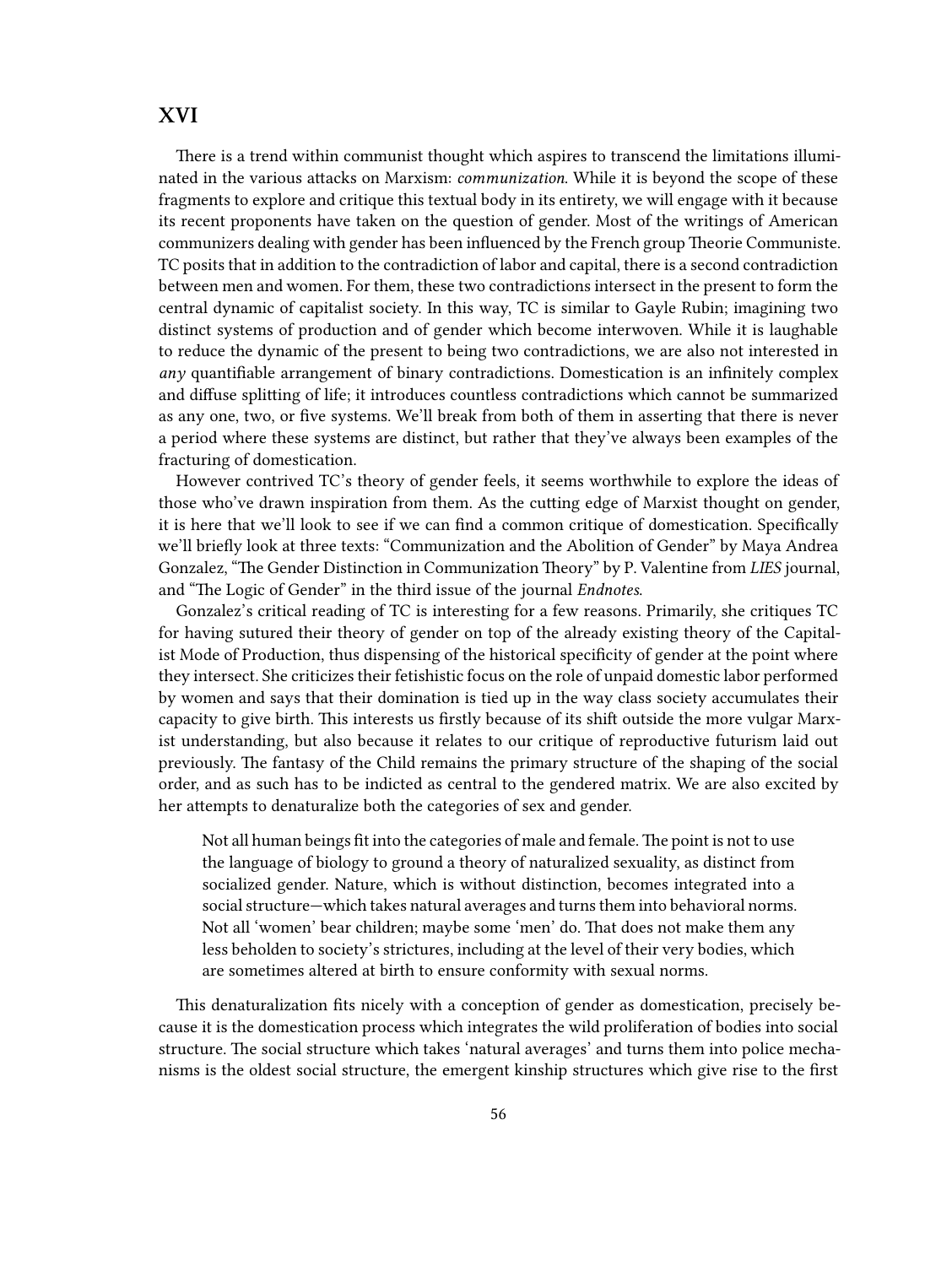leviathans. To the text's credit, it situates this policing and categorical construction at the very beginning of class society. Gonzalez's writing on this point is almost entirely unique in a terrain of thought which otherwise holds sex, if not gender, to be essential. We smile on this point, but have to remind ourselves why this shift feels necessary. To situate gender as domestication is crucial for us, only if our task is also to break genders hold over our lives.

Gonzalez calls for the abolition of gender, and does so through theorizing communization as its overcoming:

Since the revolution as communization must abolish all divisions within social life, it must also abolish gender relations—not because gender is inconvenient or objectionable, but because it is part of the totality of relations that daily reproduce the capitalist mode of production. Gender, too, is constitutive of capital's central contradiction, and so gender must be torn asunder in the process of the revolution. We cannot wait until after the revolution for the gender question to be solved. Its relevance to our existence will not be transformed slowly—whether through planned obsolescence or playful deconstruction, whether as the equality of gender identities or their proliferation into a multitude of differences. On the contrary, in order to be revolution at all, communization must destroy gender in its very course, inaugurating relations between individuals defined in their singularity.

While we have a great deal of skepticism about this type of total revolution, there is much common ground here: the desire to inaugurate relations between individuals in their singularity, to abolish gender and not simply proliferate it, and to destroy gender alongside our destruction of all the rest. Our disappointment then is precisely at the point where this line of inquiry stops. Gonzalez's work in this piece amounts to an elaboration of why *this would have to happen*, but remains almost entirely silent on how, when or by whom. In this sense, her text has a problem which is consistent in communization theory. As with most other arguments around communization, it remains stuck as a sort of aspirational tautology. *Communization destroys capital; capital is gender; communization destroys gender; if the revolution does not destroy gender then it is not communization.* The moments in the text which hint toward what this destruction would look like are just a reiteration of the tautology.

That overcoming is only the revolution as communization, which destroys gender and all other divisions that come between us.

We want to read this aspiration as a beginning of a struggle against domestication, but we have not seen this line continue. Gonzalez is correct in articulating the necessary destruction of gender *in course*, but has yet to give a shape to the *course* itself. It is notable that she points to a 'loosening of the straight jacket of the heterosexual matrix' but says that queer theory cannot account for this. We'll argue that this loosening is not a phenomenon deterministically bound to the unfolding of demographics and economics, but rather is the willful activity of many who have attempted to give their own shape to the course of the matrix's destruction. The materialist historical account of gender is precisely why we feel disappointed by the prescriptions of communization: the possibility of a willful revolt against the straight jacket of gender remains absent.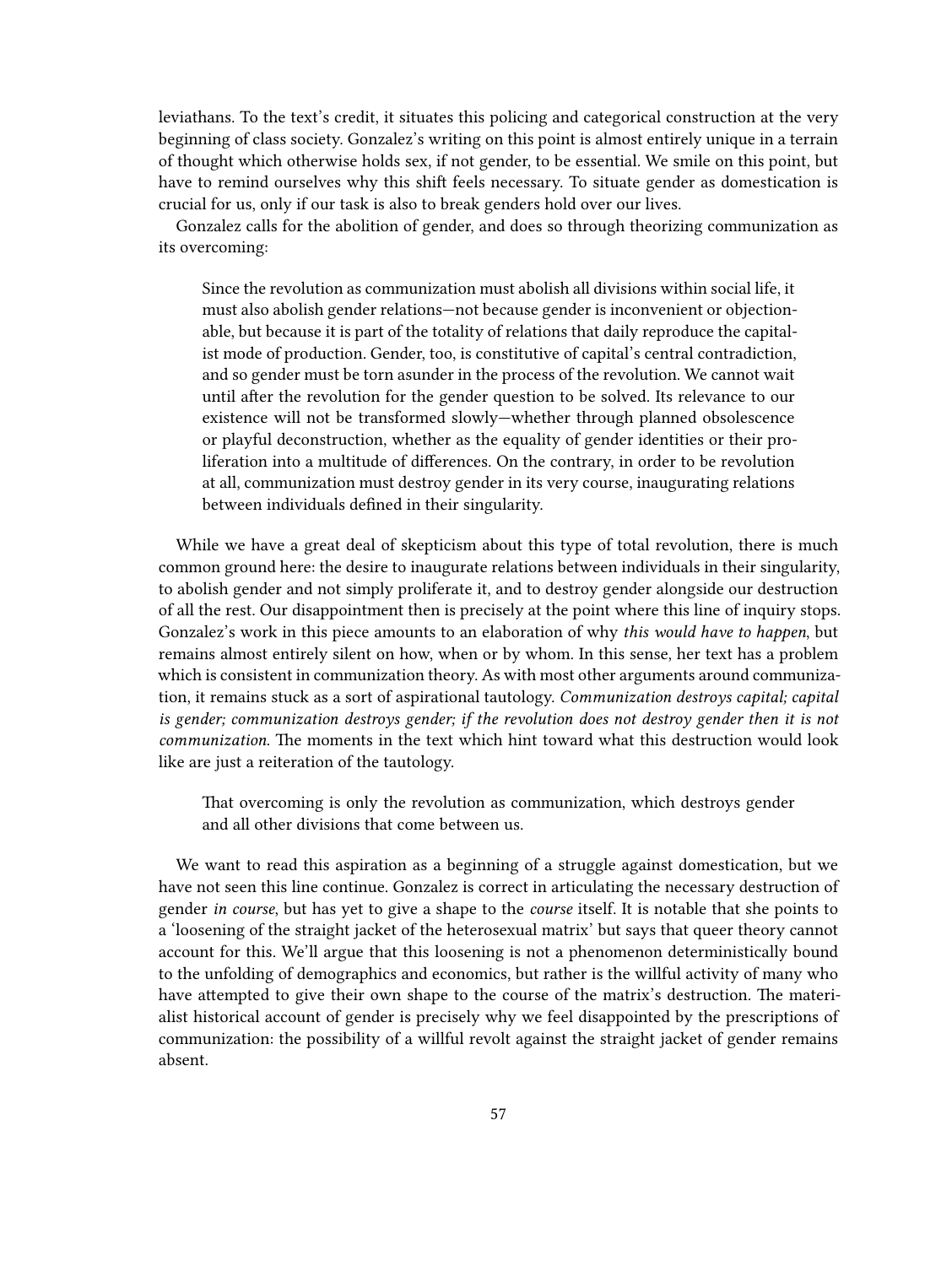P. Valentine's piece begins by reading both the work of TC and Maya Andrea Gonzalez. She affirms much of the same contention, saying that communization theory is uniquely on the brink of being able to offer a theory of gender and capital as a single system. Beyond this, for her, communization is *a demand for the abolition of fundamental material elements of the reproduction of gender.* She, like Gonzalez, critiques TC for their suturing of gender on top of the capitalist mode of production, and strives to find the 'real material ground' of the production of gender difference. She contends that this will be the basis for a 'non-idealist' theory of the abolition of gender. At best it is funny that she searches for this *material ground* in the *theoretical demand* of esoteric communism. At worst, this attempt to create 'non-idealist' content feels eerily complicit in the typical Historical operation of justifying the extermination of those rebels whose escape attempts are not easily rationalized within these material contexts. For Valentine, this 'real material ground' is located in the separation of productive and reproductive spheres, but also in the realm of childbirth. To her credit, she explicitly says that neither of these phenomena account for the emergence of the gender distinction, but she has no other theory on this regard.

Further, and more fundamentally, how does this appropriation of women, on whatever basis (childbearing or no) begin? In other words, what is the origin of the gender distinction and how is it reproduced? These questions are outside the scope of this article, but we do believe that the answers both involve gendered physical violence and sexual violence.

What does it mean to assert the necessity of finding the material ground for the emergence of gender, and then to refuse to do so? The material ground is based in sexual violence, but this violence is a tool of domestication's exchanging of bodies and enforcing of spiritual submission. This dead-end in communization seems like a willful refusal to follow the inquiry to where it should take us. Valentine actually interjected into a panel discussion with Silvia Federici in Oakland when another speaker was beginning to discuss this very question of gender and civilization by mocking 'what is civilization, even?' She may not want to let that discussion happen, but it is precisely the discussion we are interested in. Civilization is the archaic monstrosity which produces itself through this very sexual violence and gendering operation Valentine alludes to. It is the holy grail of 'material ground' that Marxist feminists search for but can never find. Valentine is unique in situating sexual violence as the basis of the accumulation of women's labor (and not simply a consequence of accumulation, as almost all other Marxists would say), but still cannot speak about when and why this violence emerges.

She says that "understanding sexual violence as a structuring element of gender also helps us to understand how patriarchy reproduces itself upon and through gay and queer men, trans people, gender nonconforming people and bodies, and children of any gender…" but she gives absolutely zero content to this 'understanding.' She says "that communization opens avenues toward new and more rigorous theories of gender oppression that are able to link the exploitation and oppression of women with violence and oppression based on heteronormativity and cisnormativity." She can cite that this violence exists, but does not begin to traverse the avenue that is supposedly opened by communization theory. The only heavy lifting she does on gender violence is explicitly limited to 'violence against women.' This feels like the same lip service and politics of inclusion we've derided already.

This is a noticeable trend in the essay: Valentine identifies limits within other communizer thought, and offers platitudes about how these limits must be overcome, but does little to start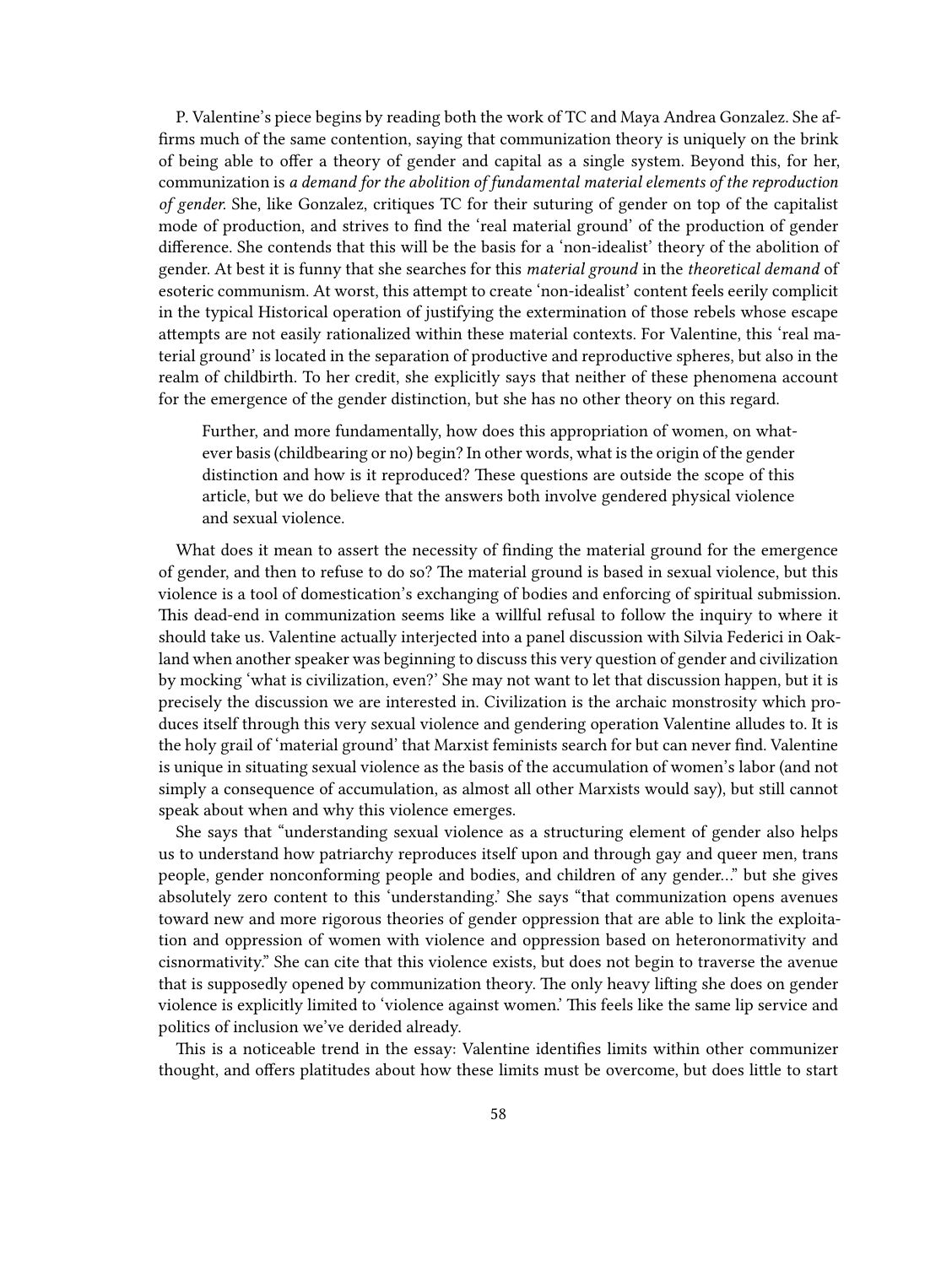the process of that overcoming. This is true of the questions of origins, sexual violence, the gender violence experienced by queer and transgender people, and the violence imposed upon children. She does the same with race, identifying it as a limit to communization thought, but ending there. This strategy appears as a tragic repetition of the academic worldview, but also as the hard limit to the usefulness of communization in our own inquiry. We aren't interested in academics' selfcongratulatory pontification on how they should start considering our experiences: *we want a way out.*

At the time of writing, the most recent contribution to the gender and communization discourse appears in the third issue of the journal *Endnotes* under the title "The Logic of Gender." Were we to wager a hope that this piece would flesh out some of the limits set in the first two texts, we would be sorely disappointed. If anything, this piece takes a hard turn away from the questions of origins, sexual violence and the means of destruction. Instead, *Endnotes* is explicit in being only interested in those forms of gender specific to the capitalist mode of production. Ironically, their definition of those forms centers on the trading of bodies as gendered commodities, a process which Camatte, Rubin, Perlman and countless others have identified long before the capitalist mode of production. The piece limits its focus to the contemporary split between two spheres of labor central the capitalist production. Elsewhere defined as public/private, productive/reproductive, or waged/unwaged, *Endnotes* devote most of their intellectual labor to defining more precise, specific and sophisticated terms for these spheres. What they settle on are humorously long-winded *directly market-mediated sphere* (DMM) and the *indirectly market-mediated sphere* (IMM). True to form, they go on and sketch a periodization of these spheres beginning with the primitive accumulation of the 16<sup>th</sup> and 17<sup>th</sup> centuries, jumping forward to Fordism, dwelling for a moment on the seventies and concluding with the present Crisis. We could accept this as an interesting constellation of stories, if it wasn't for the insistence by the storytellers that this is empirical, material His-story—the one story which consumes all others. This His-story is noticeably thin for people who pride themselves on their erudite and meticulous historical analysis; to say nothing of its fixation on those exact same periods on which previous Marxist accounts of gender fixated. This new formulation of DMM and IMM spheres is maybe the most vulgar of all the Marxist formulations we've explored so far.

And yet there is one moment of the text which we may find useful. The piece specifically denaturalizes gender and sex (with the help of queer theory) and says that groups of individuals are *anchored* into these binary spheres—spheres which are constantly changing which maintaining the universal binary structure itself. It describes the naturalization of sex and gender as moments of this *anchoring*, and claims that this process happens over and over again, reimposing and reproducing gender. They criticize a formulation for self-managed reproductive labor (put forward by Federici) as just another dreadful reimposition of gender. We'd agree with this, but are interested in locating the other moments of reimposition. If we are to be generous, this process of *anchoring* and *reimposition* of gender could be understood as a euphemism for what we call *domestication*. Sadly the text explores this no further.

In keeping to the motifs of communization theory, the author(s) will allude to more limits that they do not actually explore. In what is essentially a footnote to an addendum, they say that their theory is predicated on taking for granted mechanisms such as the institution of marriage, the availability or not of contraceptives, the enforcement of heteronormativity, the shame around non-reproductive sex acts, etc. These moments which cannot be systematized within their rigorous system are noteworthy in that they amount to a vast and unquantifiable sphere of gendered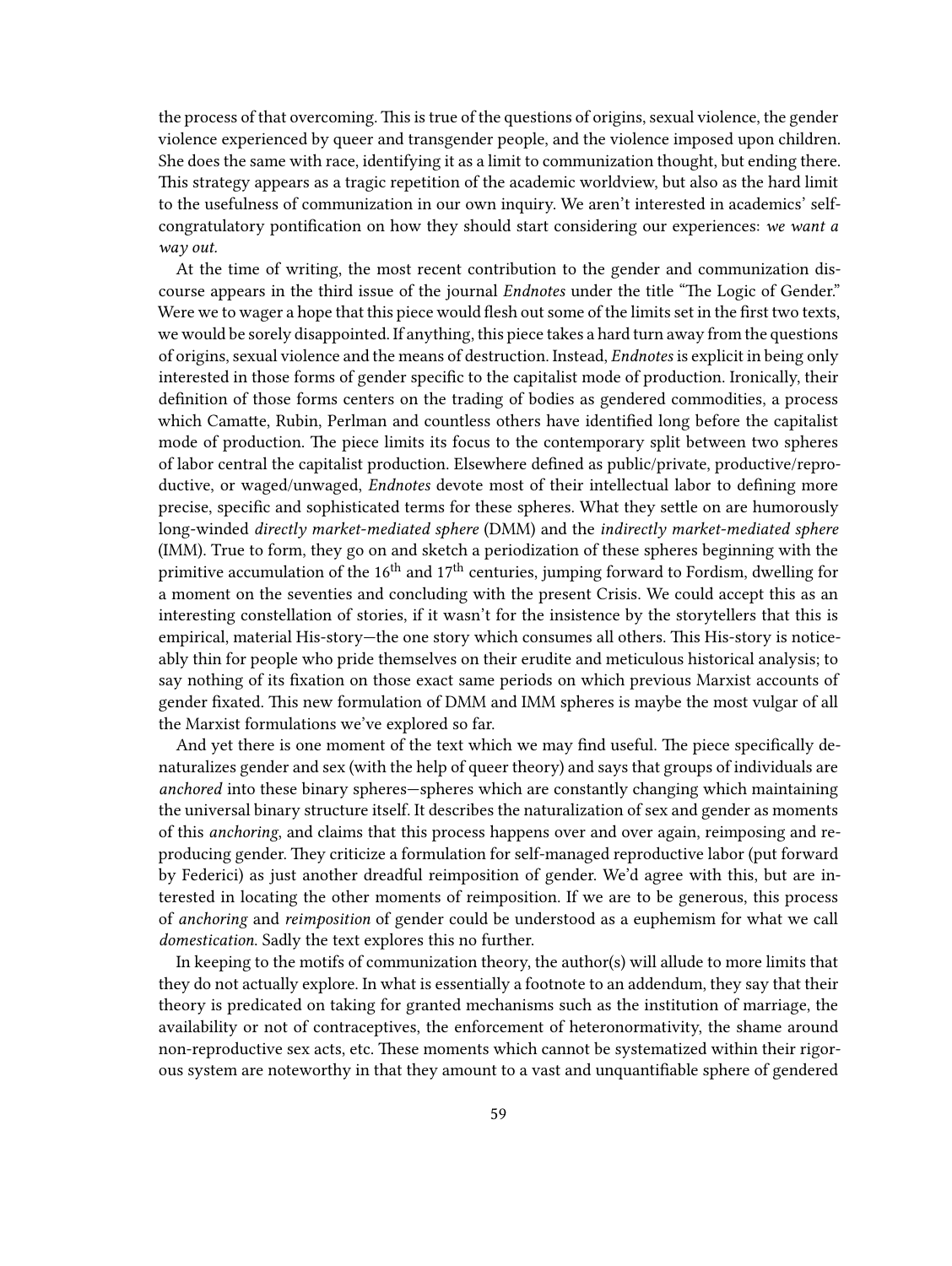activity. It is through these untheorized mechanisms that the *anchoring* of gender occurs. If we want to theorize the abolition of gender, we need to depart from the Marxist cathexis upon the spheres of labor, and look also at those mechanisms which naturalize, capture and *anchor* individuals into them.

The piece concludes by repeating another motif of communization theory, an assertion that this or that movement of history *now* makes it possible for us to recognize this or that aspect of identity as an external constraint. Specifically they say that "the process of denaturalization creates the possibility of gender appearing as an external constraint. This is not to say that the constraint of gender is less powerful than before, but that it can now be seen as a constraint, that is, as something outside oneself that it is possible to abolish." This assertion inadvertently serves the naturalization process through the unfounded implication that gender has not been seen as an external constraint up until this point. Gender is of course something outside of ourselves which imprisons us, but this has been realized from its most primal origin; this realization has been the continuous source of the revolt which tends toward its decomposition. The faggot heretics, witches, and gay rioters show us that domesticated gender has always been experienced as an external constraint. This is exactly why it must be constantly re-naturalized and re-imposed.

The *Endnotes* piece ends in the same way as the others, in asserting the need for a communization theory that can explain how gender will be abolished, without even beginning to conceive of how that abolition will occur. In this way, communization can only be experienced as having a tragically messianic character, as something we must wait for and never something in which we participate. It is a scientific study, constrained like all other theories which stake a claim to certainty and truth. If it has an application outside of this purely academic framework, it remains to be shown. The assertion (that gender and Capital will be overcome together) is merely rhetorical if gender is only understood in its capitalist permutations. If the assertion is to have any content, we must understand the gendered world that Capital inherited as well as the contemporary operations which cannot be explained by Marxist formulations.

## <span id="page-59-0"></span>**XVII**

The preceding fragments point to what we should now state clearly: domestication did not happen to us 10,000 years ago, nor in the  $16<sup>th</sup>$  and  $17<sup>th</sup>$  century, and certainly not in the rise of Fordism. Domestication is constantly happening. There is no singular origin to gender as domestication. It is done to us everyday in countless diffuse and often invisible ways. It is a rhythm that is imposed upon our lives; escape and capture, decomposition and recomposition. If gender/ domestication is active in all the origin stories, but also in every moment of the present, then we need a tool to explain how this happens, and what mechanisms enforce this rhythm. The method of storytelling is one such tool, enchanting us with occurrences not bound in any particular temporality.

Foucault, through Agamben and later Tiqqun, gives us another tool in the concept of the apparatus. An apparatus is a network of relationships between a heterogenous set of discourses, institutions, architectural forms, regulatory decisions, laws, administrative measures, scientific statements, philosophical, moral and philanthropic propositions.

It is a heterogenous set that includes virtually anything, linguistic and nonlinguistic, under the same heading: discourses, institutions, buildings, laws, police measures,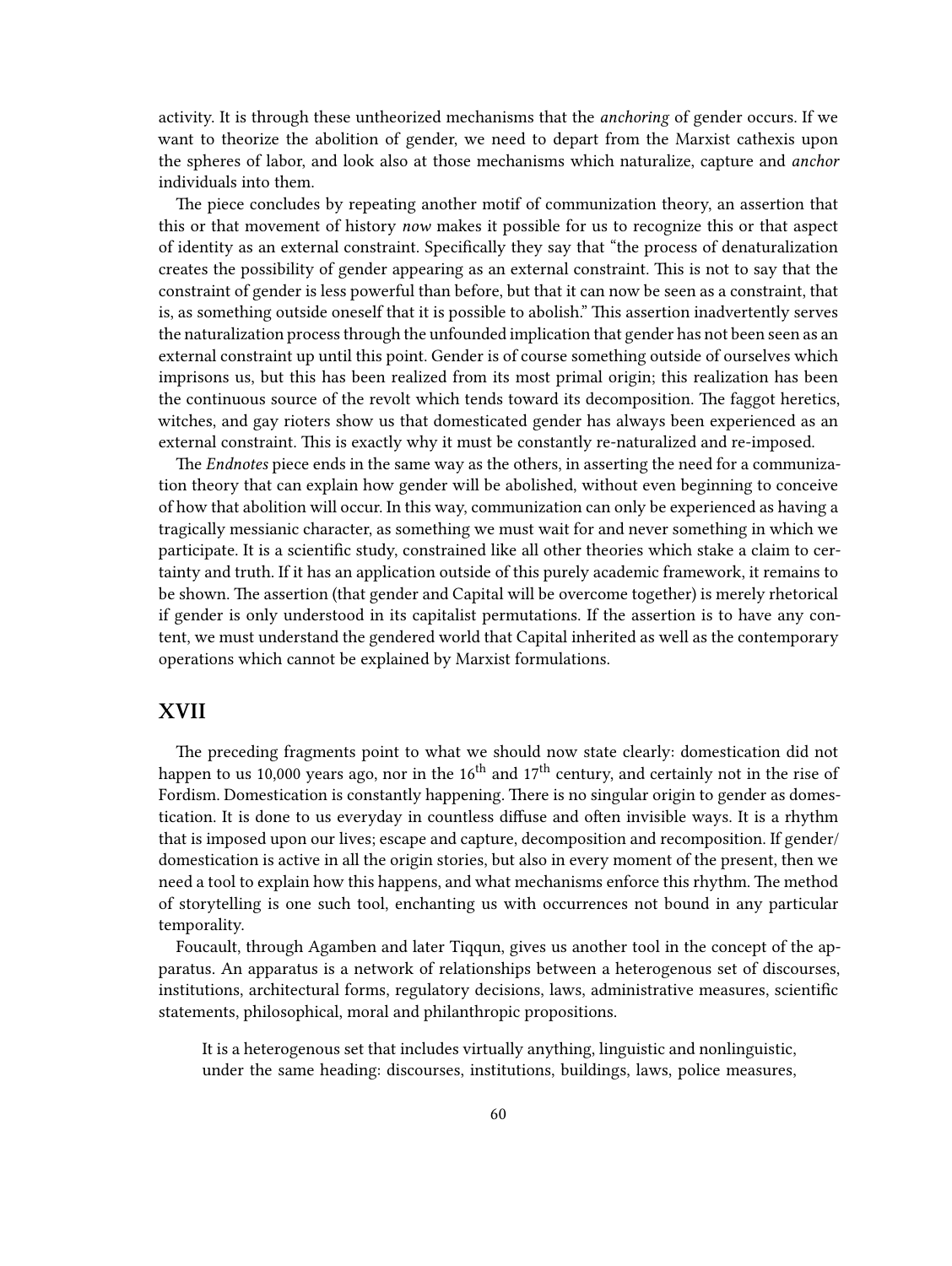philosophical propositions, and so on. The apparatus itself is the network that is established between these elements.

Apparatuses are the pure enforcement of governance and the formation of subjectivities. They include anything useful in governing, controlling and orienting human behavior. In this sense, the system of gender can be understood as a network between all these mechanisms which produce gendered subjects in order to control and orient our very being.

To quote Agamben:

I wish to propose to you nothing less than a general and massive partitioning of beings into two large groups or classes: on the one hand, living beings (or substances), and on the other, apparatuses in which living beings are incessantly captured. On one side, then, to return to the terminology of the theologians, lies the ontology of creatures, and on the other side, the *oikonomia* of apparatuses that seek to govern and guide them toward the good.

Further expanding the already large class of Foucauldian apparatuses, I shall call an apparatus literally anything that has in some way the capacity to capture, orient, determine, intercept, model, control, or secure the gestures, behaviors, opinions, or discourses of living beings. Not only, therefore, prisons, madhouses, the panopticon, schools, confession, factories, disciplines, juridical measures, and so forth (whose connection with power is in a certain sense evident), but also the pen, writing, literature, philosophy, agriculture, cigarettes, navigation, computers, cellular telephones and—why not—language itself…

To recapitulate, we have then two great classes: living beings (or substances) and apparatuses. And, between these two, as a third class, subjects. I call a subject that which results from the relation and, so to speak, from the relentless fight between living beings and apparatuses. Naturally, the substances and the subjects, as in ancient metaphysics, seem to overlap, but not completely. In this sense, for example, the same individual, the same substance, can be the place of multiple processes of subjectification: the user of cellular phones, the web surfer, the writer of stories, the tango aficionado, the anti-globalization activist, and so on and so forth. The boundless growth of apparatuses in our time corresponds to the equally extreme proliferation in processes of subjectification.

In this description, we cannot help but read a process by which wild life is captured by a dead thing, and is mutilated into a gendered subject. This theory of apparatuses gives us a helpful way to conceive of domestication without origins, of domestication in the present. It also allows us to indict all the emergent non-normative and innovative subjects as new machines of capture along with the old.

All of this means that the strategy that we must adopt in our hand-to-hand combat with apparatuses cannot be a simple one. This is because what we are dealing with here is the liberation of that which remains captured and separated by means of apparatuses…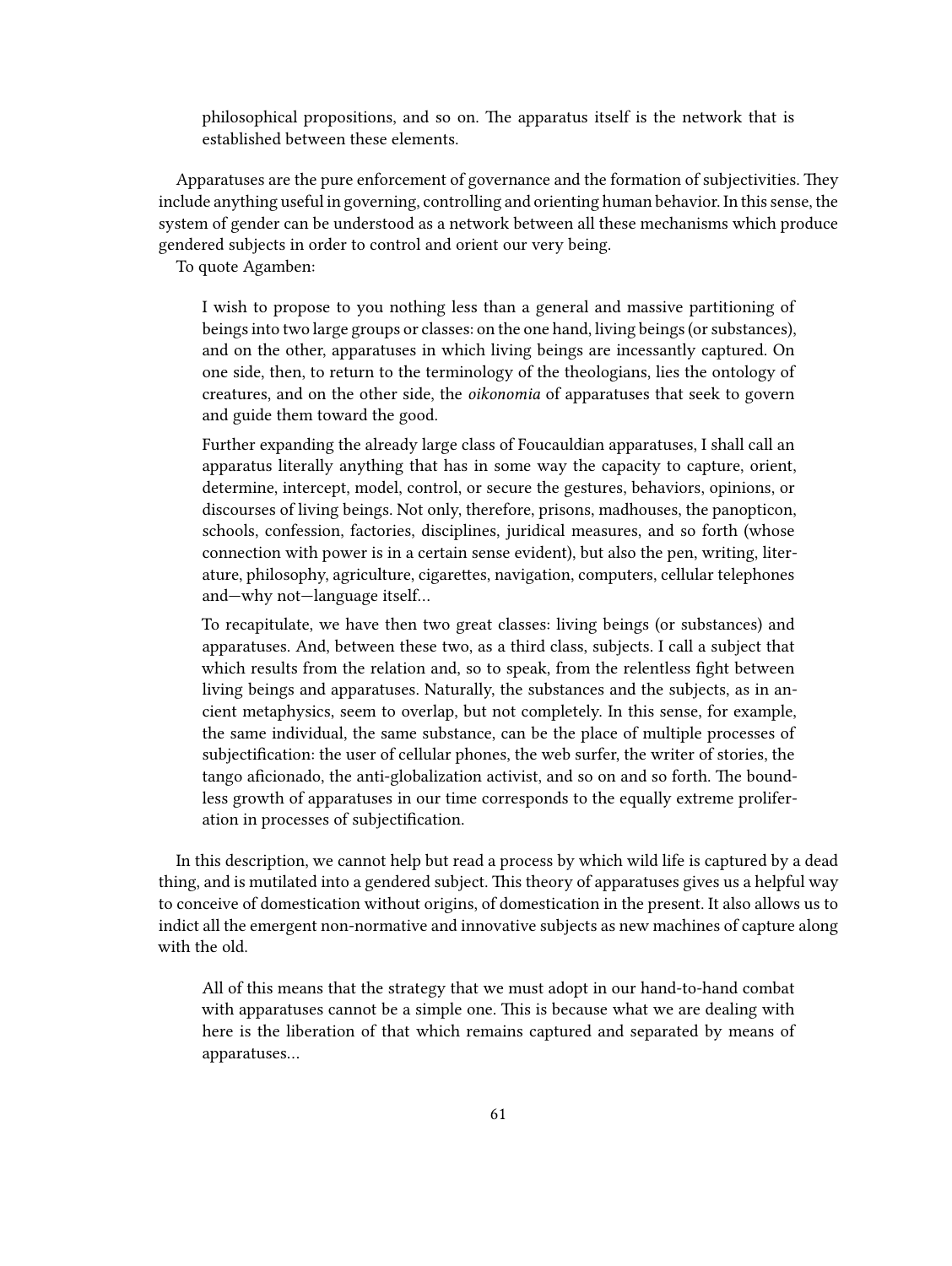Our hand-to-hand conflict with gender must then be conceived of as that same effort to liberate the living remainder from the subjectivities created by the network of dead things. From this perspective, an insurrection against gender begins as an exploration of all the engendering apparatuses which function in our daily lives to reorient and re-anchor our being into these subjects. Equally so, we must also explore those apparatuses which produce racial subjects which are inseparable form gendered ones. What are the machines that hold us hostage? How do they breakdown? How can we evade them? How can we destroy them? A thorough detailing of these infinite enemies is a monumental task, but it is one which we must undertake if an insurgent break from gender is to be possible. We have already indicted several, but we will need to be even more imaginative and aware if we are to indict all those ones that seem neutral if we are to permanently shatter the spectacle of naturalized gender and escape into an ungendered unknown.

Following from this understanding, we can realize that it requires that we have recourse to another: to explore domestication without origins, we need to give a *different shape to Time itself*. Such a new shape will mean dispensing with the concept of the *primitive* as some natural antecedent to an inevitable teleological rise of civilization. Such a concept will always bear the naturalized image of civilization itself into pre-history, obscuring the brutal conquest which those images entail. Instead we need a shape to time which recognizes domestication as a process which is constantly capturing life outside itself; erasing the stories and cosmologies of anything beyond its control.

# <span id="page-61-0"></span>**XVIII**

I've been using the present tense. Ur is Now. It is not exotic at all. It is our world…

An individual intimately familiar with the daily rapacity may remain unmoved by critics of the rapacity. She or he must make a choice, she must decide to turn against the authorities and to join the circle of resisters. Such a decision disrupts a person's whole life, and it needs to be motivated by very good reasons. The good reasons are expressed in the language of the time, not in the language of some future time. A revelation or a visitation is a very good reason. The revelation might come in a dream, or in a vision, or in what we will call a complete mental breakdown. Before this experience, everything was noise and nothing had meaning. After the experience, everything is clear. Now the individual wonders why others are so blind. She might become impatient with the others and leave them to their blindness, or she might decide to return to the others to help them see.

All this is very understandable, very human, and it has been taking place in human communities for a long time. But such sudden disruptions of individual lives are also disruptions of Leviathanic existence. After such experiences, an individual abandons the sequence of meaningless intervals of Leviathanic Time and recovers some of the rhythms of communities in the state of nature…

The paradox will be problematic to people trapped in linear, Leviathanic time. [Others] knew linear time as well as rhythmic time, and they also knew that what mattered, what was humanly important, did not take place in linear time… Rhythmic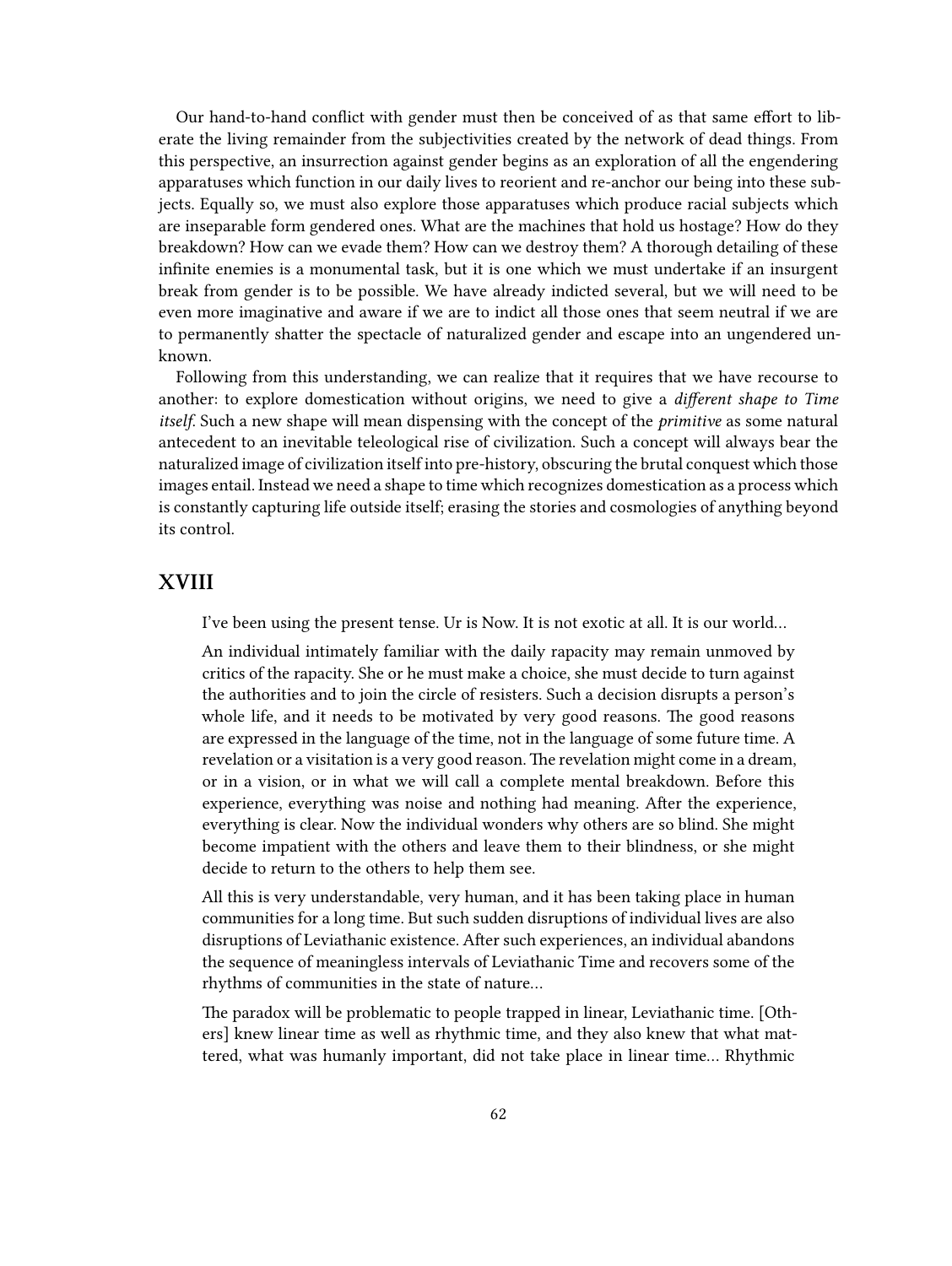events were the subjects of songs, of dances, of the frequent ceremonies and festivals. [Historical events] will be considered 'facts' and "raw data" by the Leviathanized because the linear progression of such events constitutes Leviathanic time, namely His-story. The Leviathanized will remember only fragments of the sole events they consider worth remembering because the memory of such events will not be lodged in living human beings but on stone tablets, on paper, and eventually in machines…

If tragedy repeat[s], then the event was not linear but rhythmic, and it was already known. Rhythms were grasped with symbols and expressed with music. Musical knowledge was knowledge of the important, the deep, the living. The music of myth expressed the symphony of rhythms that constituted the Cosmos.

In Eurasia, Leviathan destroyed communities and encased human beings in its entrails. Linear His-story replaced the rhythmic cycles of life. Music gave way to the March of Time…

These very words, written words, are inventions of the Lugal's scribes. They cannot convey dream time…

The Renegades from Civilization are notorious. They shed masks. They shed whole armors. They separate from previously indispensable amenities and experience a shedding of an insupportable burden. Mere contact with a community of free human beings gives them insights no Leviathanic education can provide. Nurturing contact stimulates dreams and ultimately even visions. The Renegade is possessed, transformed, humanized. Psyche-manipulators aware of Civilization's discontents will try to induce such transformations within Leviathan's entrails, but their most vaunted successes will be miserable failures. Civilization does not nurture humanity…

The invasion is a silencing of music, a flattening of rhythm; it is a linearization of time, a destruction of the myths and ways that will later be called Culture, a war against communities that nurture freedom, vision and life…

The resistance persists from generation to generation, in the face of plagues, poisons and explosives. The story of that resistance has been repeatedly and powerfully told. It is a story that does not show Leviathan to be as natural to human beings as hives are to bees. It is a story that shows Leviathan to be an aberration which cannot be imposed, by wile or by force, on human beings who retain the slightest link with community, even a link as tenuous as the remembrance of a Dream Time…

It is a good time for people to let go of its sanity, its masks and armors, and go mad, for they are already being ejected from its pretty *polis*. In ancient Anatolia people danced on the earth-covered ruins of the Hittite Leviathan and built their lodges with stones which contained the records of the vanished empire's great deeds.

The cycle has come round again. America is where Anatolia was. It is a place where human beings, just to stay alive, have to jump, to dance, and by dancing revive the rhythms, recover cyclical time. An-archic and pantheistic dancers no longer sense the artifice and its His-story as All but as merely one cycle, one long night, a stormy

<sup>17</sup>*Against His-Story, Against Leviathan!*.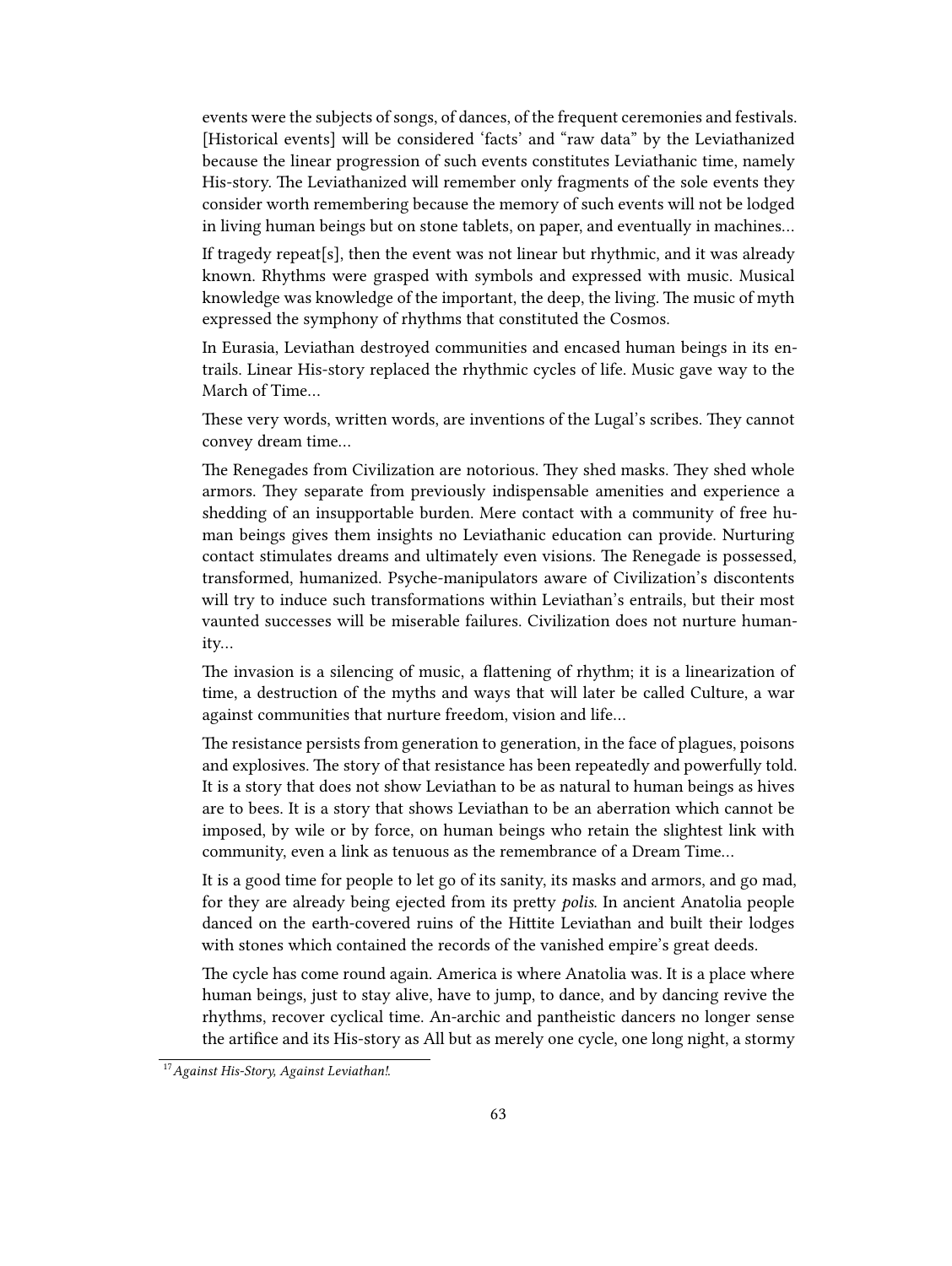night that left Earth wounded, but a night that ends, as all nights end, when the sun rises.<sup>17</sup>

## <span id="page-63-0"></span>**XIX**

We must pause here and ask a question which is implicit in all the ideological understandings of gender; *has there been or will there be a world without gender?*

The nihilist task is to say *no*. As a consequence of a rhythmic shape to time, we cannot rely on any answers which would assert with any certainty that a world without gender ever existed. As a further consequence, we cannot put faith in any utopian vision of a world without gender to come. Whatever is said by the soothsayers of feminism and queer theory, utopia does not approach. We've explored countless visions of how such a utopia might emerge, but each feels as unlikely as the last. The eco-feminist matriarchy never existed as a universal, and if it did it is hopelessly lost. The techno-industrial fantasies of mechanical reproduction and automated reproductive labor are simply an intensification of the nightmare. The abolition of gender awaited by the communizers has yet to reveal its shape or really even a hint of its coming. The democratic diffusion of gender in queer subculture amounts to an ever more insidious and diffuse recomposition of gender.

*Against His-Story, Against Leviathan!* can be read as a biographical account of the failures of those who resist the Leviathan. After all, the decomposing or abandoned segments of the monster can always be reconfigured and re-animated. Individuals and communities of resisters will die, but the components and apparatuses of the machine can always be revived to re-capture life anew. Living beings are inferior in this respect. Death is on the side of the machines. The stories of those who've escaped are often lost to us. And we ourselves are often so mutilated by the machine that we may not be able to hear anyway. The masks and armors are often to deeply intertwined with our being to tear off, and when we can, we are left wounded.

This has tragic consequences for those who at last succeed in disencumbering themselves of the heavy carcass. They cannot return to the old communities, for these have been destroyed by generations of plundering, kidnapping and murdering Civilizations. People cannot resume; they have to start over again. We should not assume that the ways, what we will call Culture, nurtured and cultivated over thousands of generations, can be regenerated overnight.

The messianic stories have lost much of their power.

It is hard to imagine that any collapse or revolution of divine intervention could truly burn this archaic constraint out of us.

All the sweat and labor expended hourly in the beast's entrails presupposes the beast's perpetual existence. The notion of a Progress that culminates in a final collapse is Christian but not Leviathanic. The notion is of a piece with Christianity's commitment to the absurd, and is not altogether absurd if life is considered a vale of tears. But for Leviathan such a notion is contradictory, and Leviathan is an eminently logical entity.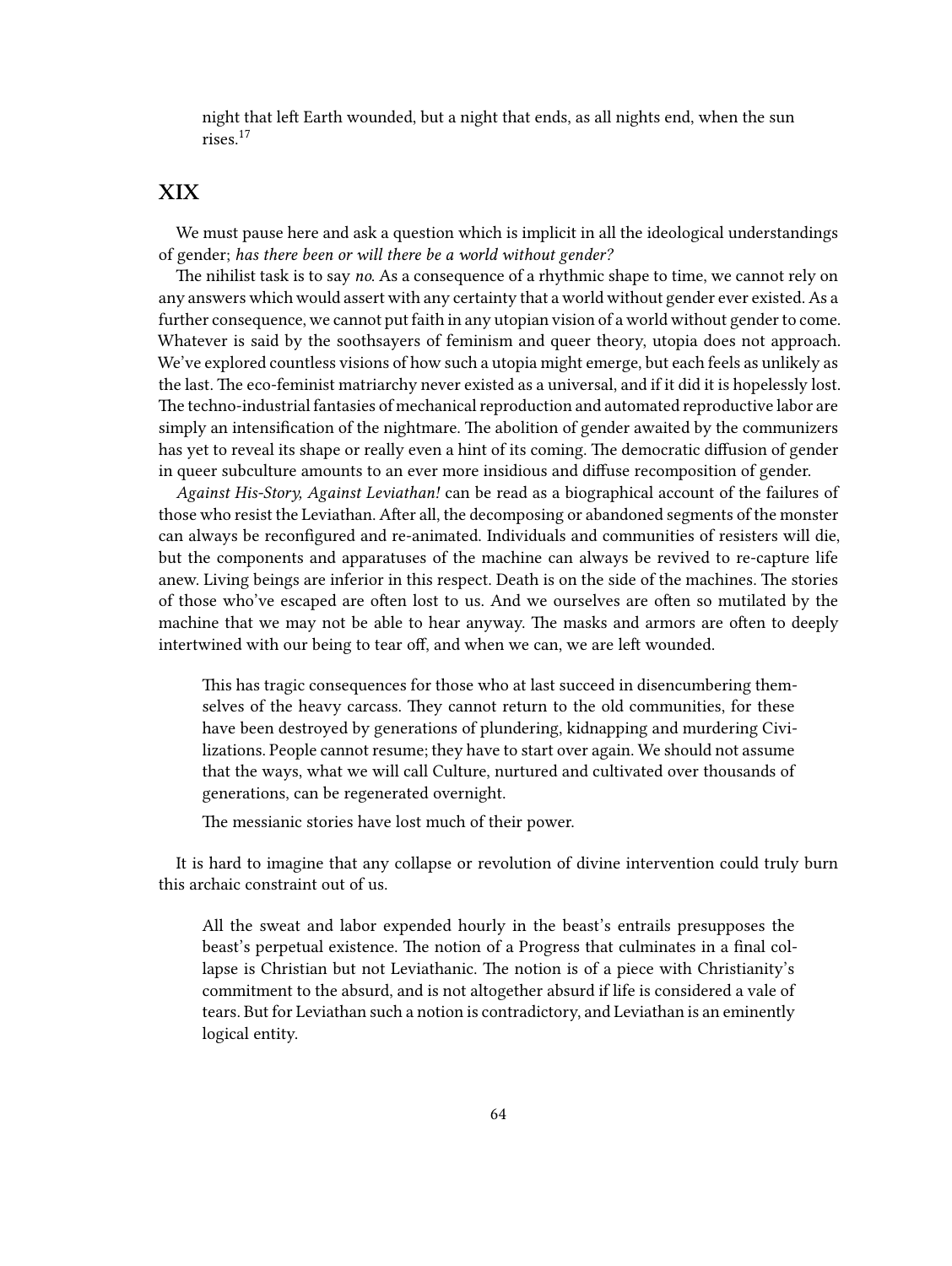Leviathanic existence, a vale of tears to Christians and outsiders, is to Leviathan a paved highway, and Progress along this highway cannot lead to an Apocalypse but only to more Progress.

Leviathanic self-consciousness expresses itself in the currents of thought known as Enlightenment, Illuminism, Masonry, Marxism, plus a few others. These currents supply the all-swallowing beast with a language suitable to its last days.

Yet remarkably, we never see in *Against His-Story* an argument to accede to our capture and constraint. Rather, we see a celebration of all the moments of resistance which start in the lives of the resisters themselves. To give up on hope for a world without gender is not to accept defeat. Rather it unchains us from the old traps of Politics and Ideology and allows us to begin again, shifting the scope from all of His-story to our own lives. It allows us to begin again from ourselves, our bodies and our spirits.

# <span id="page-64-0"></span>**XX**

If there was no pre-existing and definite world without gender, then we cannot conceive of our struggle as being for a return to some pre-gendered whole. Rather we must conceive of our escape as the flight of domesticated beings into the wild. Not primitive or prelapsarian beings, we must become feral beings. We can understand queerness similarly. We aren't naïve enough to project a positive or essential queerness into the unknown before civilization. Instead, we conceive of our queerness negatively, as escape, refusal and failure of gender. What we pursue then, is a *feral queerness* which bucks against all the apparatuses of constraint and subjection; a feral queer which appears as out of time, irrational, inappropriate and wild. We won't find this in anthropology, history, economics or psychoanalysis. Instead we'll employ magic, heresy, myth and exegesis.

Those examples we have explored previously take for granted that such a *feral queerness* must emerge through the struggle of the body against its capture. This is largely self evident in the modes of riot, evasion and rebel sexuality which comprise our queer stories. What is more subtle, and requires some elaboration, is that the struggle against domestication must also occur in its spiritual dimension. As the body must flee the machines which capture it, the spirit must expel the machines which colonize it. *We must do violence with ourselves.* To embark on this lifelong endeavor, we'll have to chart a course against the multiplicity of apparatuses which compose this gendered prison.

Fredy Perlman will speak of this task as the fire which burns against the darkness. A fire which can burn off the mask, burn out the armor and burn Leviathan to the ground.

The last communities do a ghost dance, and the ghosts of the last communities will continue to dance within the entrails of the artificial beast. The council-fires of the never-defeated communities are not extinguished by the genocidal invaders, just as the light of Ahura Mazda was not extinguished by rulers who claimed it shone on them. The fire is eclipsed by something dark, but it continues to burn, and its flames shoot out where they are least expected.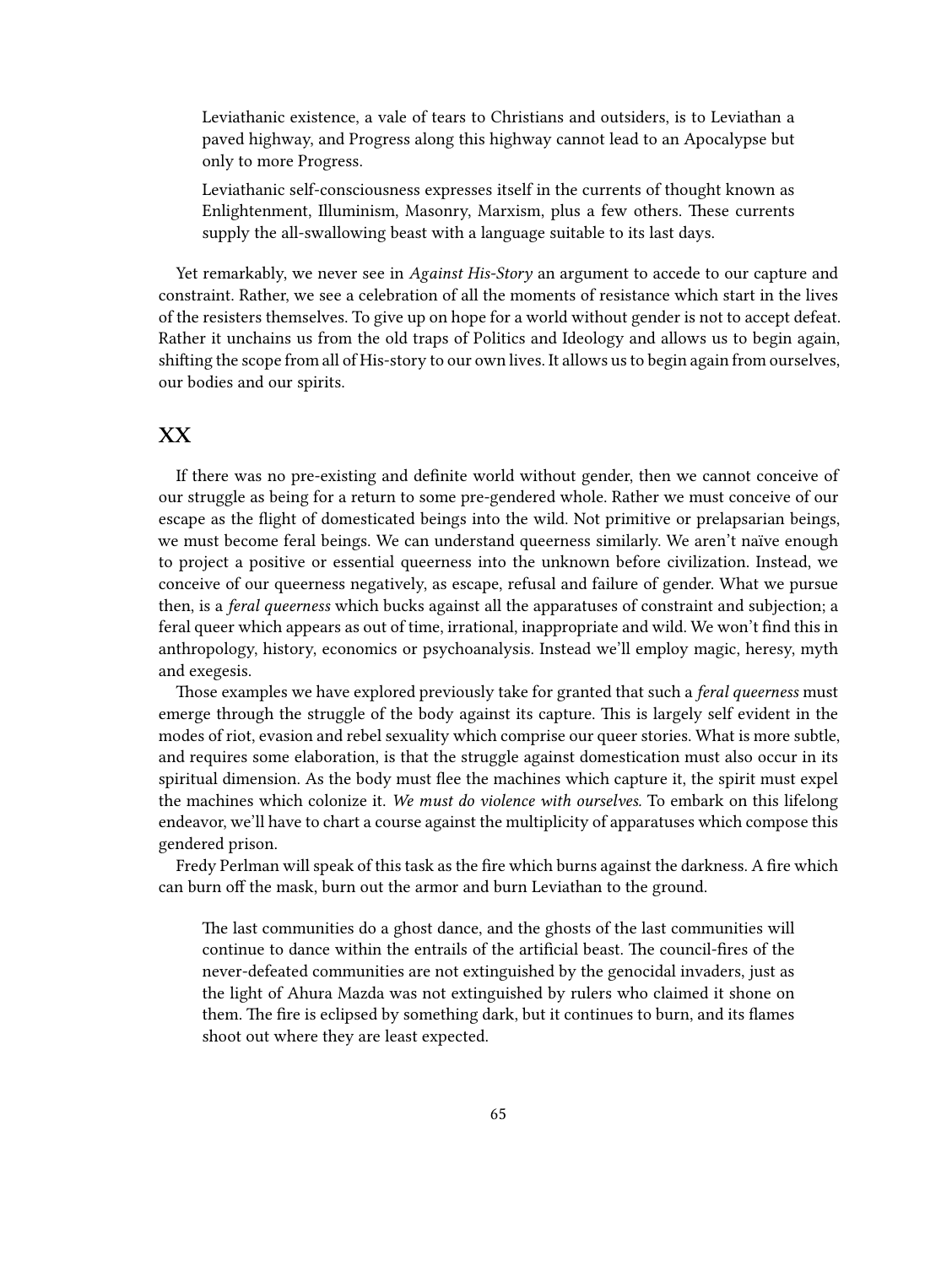This fire is largely ineffable, and attempts to enshrine it in words often amount to yet another apparatus of capture. We cannot scientifically articulate this fire, as it has to be found in each individual if they are to participate in any personal or collective desertion of the beast. The fire which burns against gender is precisely that inexpressible moment of queerness which lashes out against any capture in language. We cannot comprehend the fire, but we can try to illustrate its contours.

We must reclaim the mystery, passion, intensity and depth of feeling which has been alienated from us and enshrined in religion. We must pursue the spiritual ecstasy which religion cohered in order to abolish. We must pursue the unity and joy which gender has always precluded and imitated. More specifically, we must refuse the binary which relegates these pursuits to some spiritual realm separate from our corporeality. Revolt must take form and content which do not deny and separate the body and spirit. As the fire burns out the mechanistic parts of the self, it must also burn the tethers which maintain our capture.

We'll briefly return to Feral Faun to quote:

The revolutionary project must certainly include the end of religion—but not in the form of a simplistic acceptance of mechanistic materialism. Rather, we must seek to awaken our senses to the fullness of life that is the material world. We must oppose both religion and mechanistic materialism with a vibrant, passionate, living materialism. We must storm the citadel of religion and reclaim the freedom, the creativity, the passion and the wonder that religion has stolen from our earth and our lives. In order to do this we will have to understand what needs and desires religion speaks to and how it fails to fulfill them. I have attempted to express some of my own explorations so that we can carry on the project of creating ourselves as free, wild beings. The project of transforming the world into a realm of sensual joy and pleasure by destroying the civilization that has stolen the fullness of life from us.

A *feral queerness* may appear as a wildness, as an effort to embody the chaos of the world, while refusing the ordering that is always imposed upon that chaos. It might appear as an orgiastic dance against constraint, or a frenzied tearing off of the masks and armors. It may appear as the rediscovery of all the potentials—sexual, animistic, relational, magical—which have been stunted by domestication. It will seem emotional, cathartic, irrational, but healing.

But it may also appear more quietly as a withdrawal. Sometimes it is easier to discreetly flee the beast. People are constantly plotting escapes and they often succeed. The stories of renegades, maroons, vagabonds and defectors illustrate another form of Leviathan's decomposition. Rather than proclaiming some new gendered identity, a *feral queerness* might not be visible at all. It may hide, flee, and make a home for itself in the shrouds of mystery outside leviathan's purview. In a world which calls us to self-identify, we must make a home in anonymity.

Any possible escape from gendered constraint will likely involve both the explosive and clandestine tactics, but also methods which make these forms indistinguishable. When I don the black mask, I participate in the unfolding of a riot, but also withdraw from the apparatuses which would locate and identify me in this or that gender. I obscure my facial features, hair, body—anything which could be engendered; revealing instead my violence. The State, Media, and feminist Left endlessly insist that the violence belongs to men alone; this insistence itself forms another apparatus to capture and engender. My violence, taken from me by so many representations and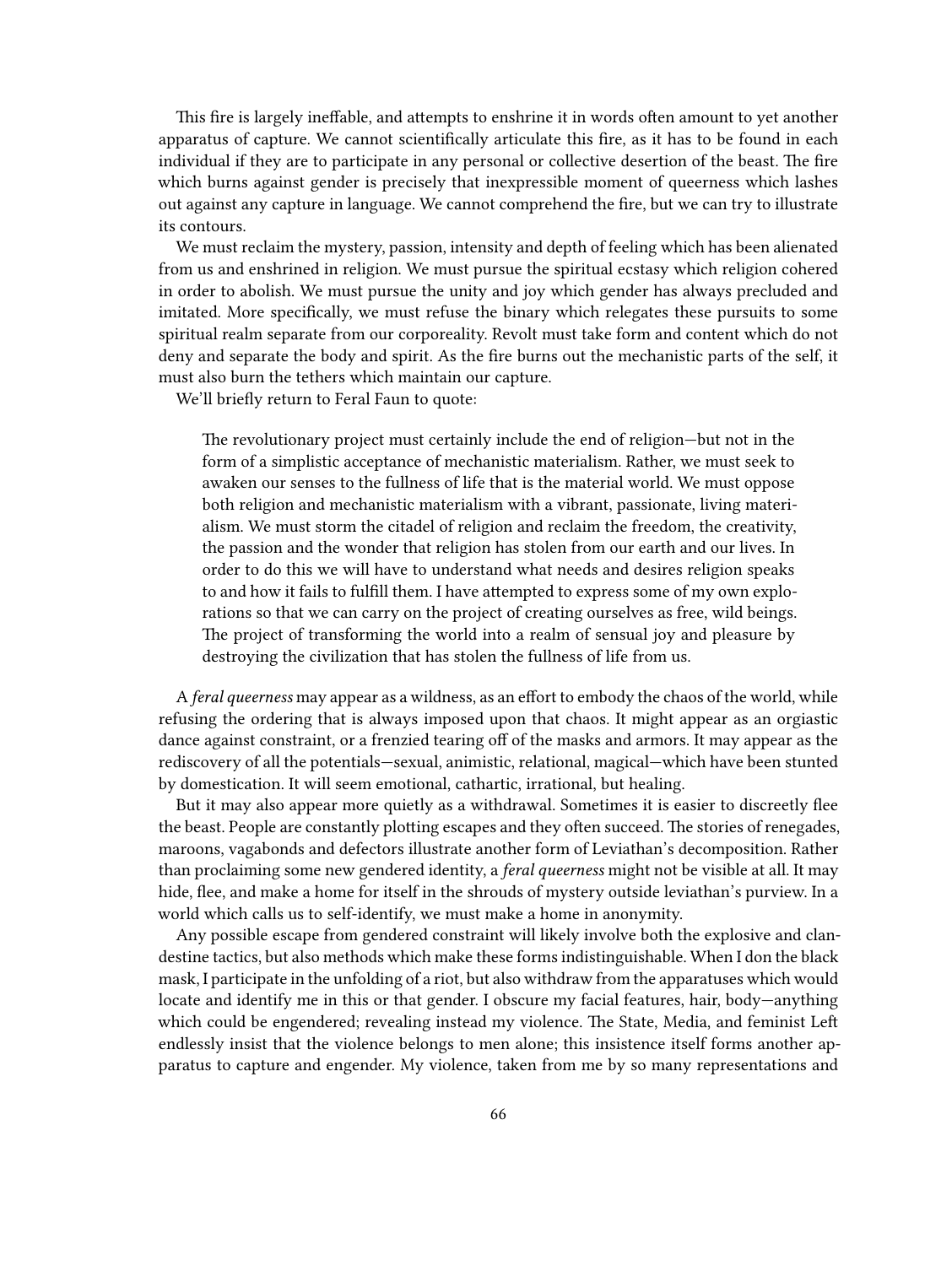politics of victimhood, returns and emanates from the inside outward. The black mask forms the fabric which stitches together the refusals of internal submission and external representation. Above all else, the following attacks destroy the barriers and separations within and without. I become a microcosms of the chaos around me, suspending the regulatory practices of identity.

A *feral queerness* must extend this effect to the whole of life. Whatever its form, it must take aim at life itself.

To quote Fredy one last time:

I'm impatient to end the story of the artificial beast with human entrails. In a different work I will tell some of the details of the resistance to Americanization on the part of some of the world's last communities. I cannot tell all, either there or here, because the struggle against His-story, against Leviathan, is synonymous with Life; it is part of the Biosphere's self-defense against the monster rending her asunder. And the struggle is by no means over; it goes on as long as the beast is animated by living beings.

To cultivate the fire means to be able to start from oneself and strike out alone. Undeniably a spreading of the wildfire would require the interweaving of one's personal rebellion with others, but the fire cannot be imposed from the outside. It requires an overcoming of the fear of autonomy, a dependence imposed by domestication. One must oppose their life to the Leviathanic organization of a society which is death appearing as life. Refusal, evasion, attack—all of it flows from that internal fire, or it does not flow at all. We must burn gender out of ourselves before we can help cultivate the fire in others. In the first issue of this journal, we discussed the concept of *jouissance*, the supersession of pleasure and pain, of duality. It is in this break with duality that we can also break with binary gender.

There are several examples we can look to of individuals and small groups fleeing or rebelling against the constraints of gender. In this context we can read the self-organization for survival by street queens of Street Transvestite Action Revolutionaries as an attempt to withdraw from the subjectivizing apparatus of sexual labor, as well as an attempt to cultivate a queer and rebel spirituality. Within prison society, we can see a wide range of stories of queer and gender-variant people revolting against the constraints of gender imposed on their bodies. Men Against Sexism waged an armed struggle against the machinery of rape culture, while the present struggle of Gender Anarky in the California prison system illustrates a clear example of a transgender anarkists waging a spiritual and bodily struggle against civilization from within the hellish intersection of so many apparatuses of gendering and control. In her text "Aspects of Insurrectionary Anarky," Amazon of Gender Anarky writes:

The absence of spiritual awareness in one's life contributes to fear of consequences. Worse, it leaves a vacuum in the person that gets filled with the debris of the world, clogging them up, stunting their insight. The debris of material possessions, selfishness, uncaring, ignorance, greed, envy, egotism, fear. It is a tragedy because people so afflicted cannot open up to the world around them and draw from it beneficially when their sensibilities are so shut down and distracted, cannot live full lives but live lesser, half lives… We believe in the spirit. It is an aspect of our insurrection… Being separated from nature separates us from spiritual awareness and impedes our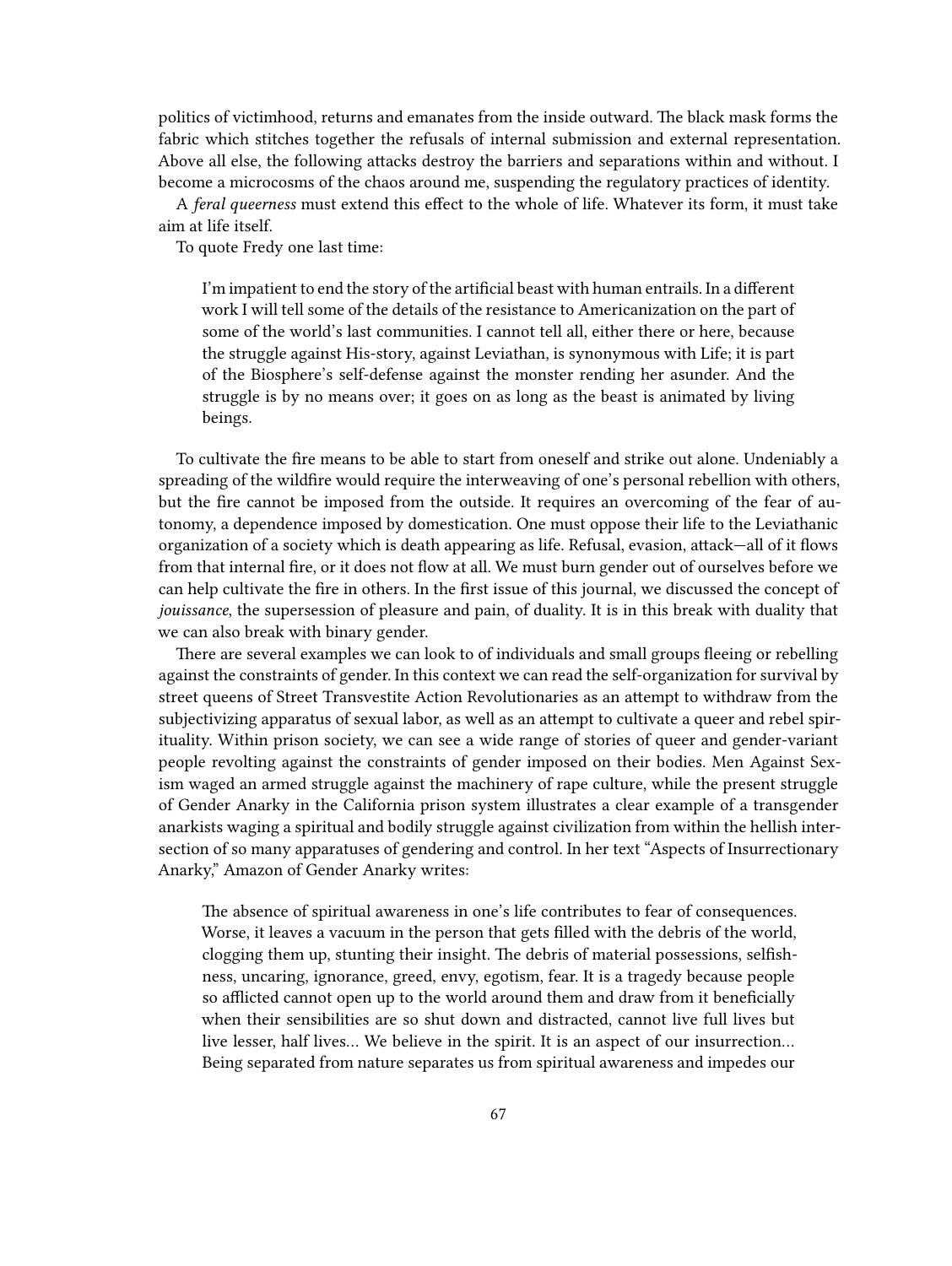balance, the totality of our inner self, which is needed to understand and relate to the external world around us: nature and people, the animals, the plant life, the weather and seasons, the suns, planets, moons… In this there is a direct relationship between anarkist insurrection, which fights for autonomy and the earth, and spirituality.

Another inspiring example of a revolt against gender from within prisons walls is the communique released by Olga Ekonomidou, imprisoned member of the Conspiracy Cells of Fire in Greece. Olga refused the capture of her body through the apparatus of full body search:

In this moment I am writing these few lines from inside isolation; 30 days of solitary confinement is the price I pay for my refusal to sell out my dignity and obey the humiliation of a full body search, which would last 5 minutes. I remain unrepentant in my decision. I won't give away even a second of compromise to prison guards. I will not exchange my refusals and choices with the 'warmth' of a standard cell and the 'liberty' of yard time among the general prison population. I'm not looking to become another normal statistic of an inmate who cringes before the prison service, who serves 'quietly' her sentence, who trips into hallucinations induced by wackopills, who forces herself as an 'older rank' on new-coming prisoners. I remain friend, comrade and human with all women and men who keep the fire burning inside them. With those women and men who choose the dangerous paths of wolves instead of sheep pastures. When it comes to all of us, anarchists of praxis, imprisonment is never enough 'punishment.' For this, disciplinary penalties, transfers and solitary confinements are due to come down. Isolation is a prison within the prison. You remain 24 hours a day locked up in a cage with a bunk bed, an in-cell toilet and the vigilant eye of a closed-circuit camera. Inside here, your only girlfriends are your thoughts and memories. Inside here, the days and hours are eliminated, lost, dying, pushing slowly each other…

But these 30 days of solitary confinement I was not left alone. I had some odd and charming visitors by my side that passed secretly and 'smuggled' their way into my cell, breaking the isolation. 30 days of solitary confinement and I go on, but the she-wolf inside me doesn't sleep, doesn't give consent, doesn't forgive…

Lastly, we have to mention a woman in Juarez, Mexico who goes by the name of Diana the Huntress. The border town of Juarez is notorious for what some have called an ongoing *femicide*, a mass murder and disappearance of countless women. In September of 2013, Diana struck out against this apparatus of capture, shooting two rapist bus drivers. She released a communique claiming responsibility for the murder, indicting those drivers as part of the rape machinery of the city, but also announcing a refusal on her part to play the role of a victim subject.

In these diffuse stories we see moments, fragments, of the burning spiritual clarity which strikes out, through explosive violence or quiet refusal, against gender and domestication.

#### <span id="page-67-0"></span>**Third Mythos: Diana**

*Many today praise the greatness of the Roman Empire, the* Res Publica*, the Public Thing, a civilization which recognized and hated itself as such. This self-hatred turned outwards, conquering and*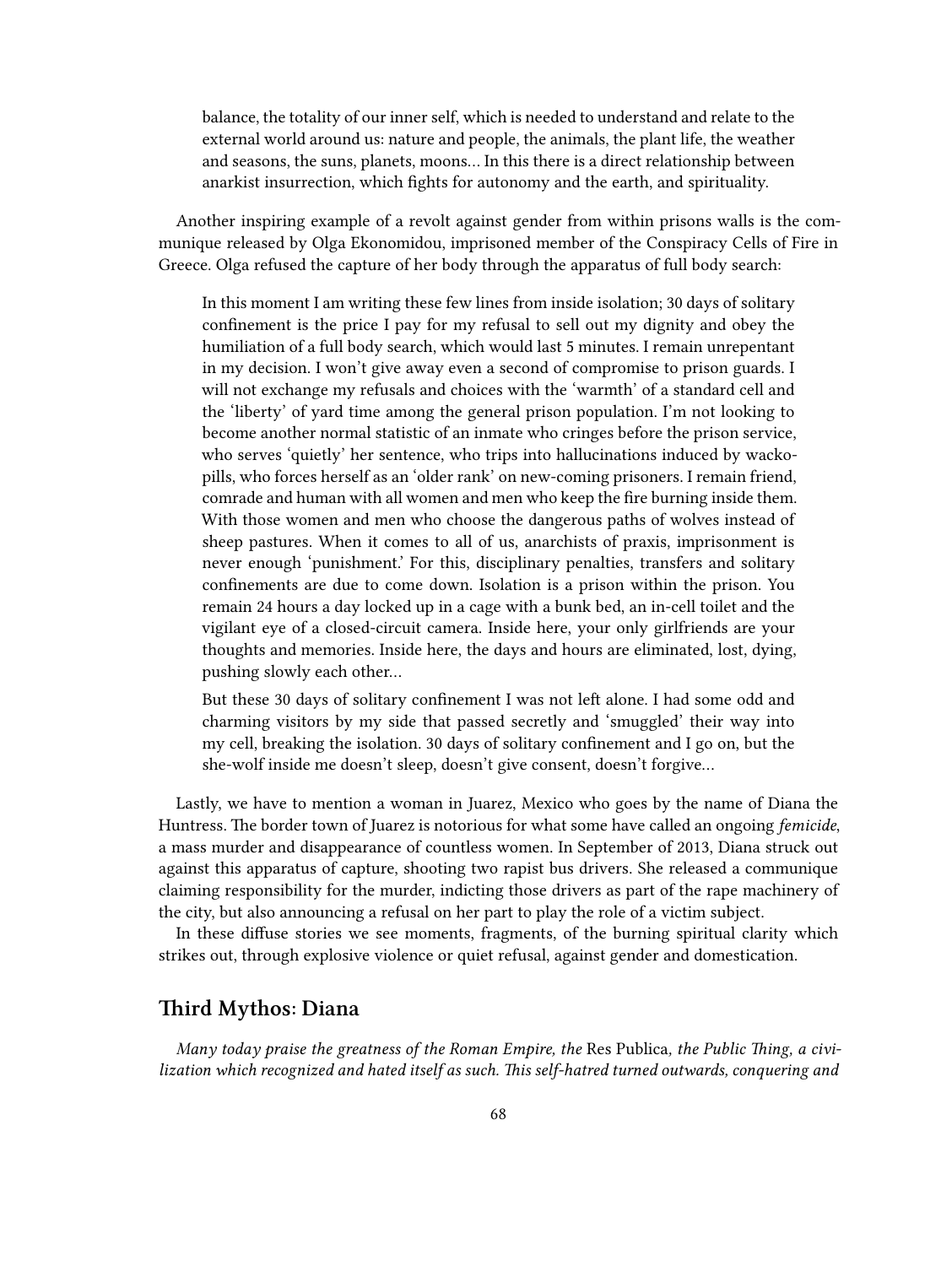*destroying everything outside its walls. Countless books have been devoted to the greatness of Rome, to its war engines and death machines—at times to death itself—but Rome's greatness is posthumous. Among those trapped in its entrails, few loved it; many tried daily to destroy it. Hating what they'd become, many conspired to set fire to Rome.*

*In ancient Rome, some people worshipped a more ancient deity—one who reminded them of a time before: Diana the Huntress. Though associated with the Greek goddess Artemis, she independently emerges from the long forgotten past of the time before either empire. The Romans revered her as the goddess of the moon, animals, and the wild hunt. One of her more well known exploits involves a hunter named Acteon, who inadvertently stumbled upon her bathing in a forest pool. When she realized that Acteon was watching her, she refused to be captured by his gaze. She turned him into a deer, and his own hunting dogs slaughtered him. The domesticated beasts slayed their master; the hunter became the hunted.*

*For this act of wildness and refusal, Diana gained notoriety. A millennia later, she would still be worshipped as the queen of the witches all throughout southern Europe. They danced to her in* sabbats, *and orgiastic rites; they flew with her beneath the stars; they celebrated her as a connection to all that was wild and indomitable. Witch hunters of the Holy Inquisition saw her as the Devil and tortured the accused into confessing their devotion to her. The punishment was death. And yet the sadistic technologies of the inquisitors and the fire of the stake were not enough to eliminate her cult. To this day,* streghas *still venerate her when the moon is full, and when they strike down their enemies. Through her we might invoke the rhythms of the moon, the insight of the animals, a refusal of the techniques of surveillance and subjection, a feral becoming, death to our captors.*